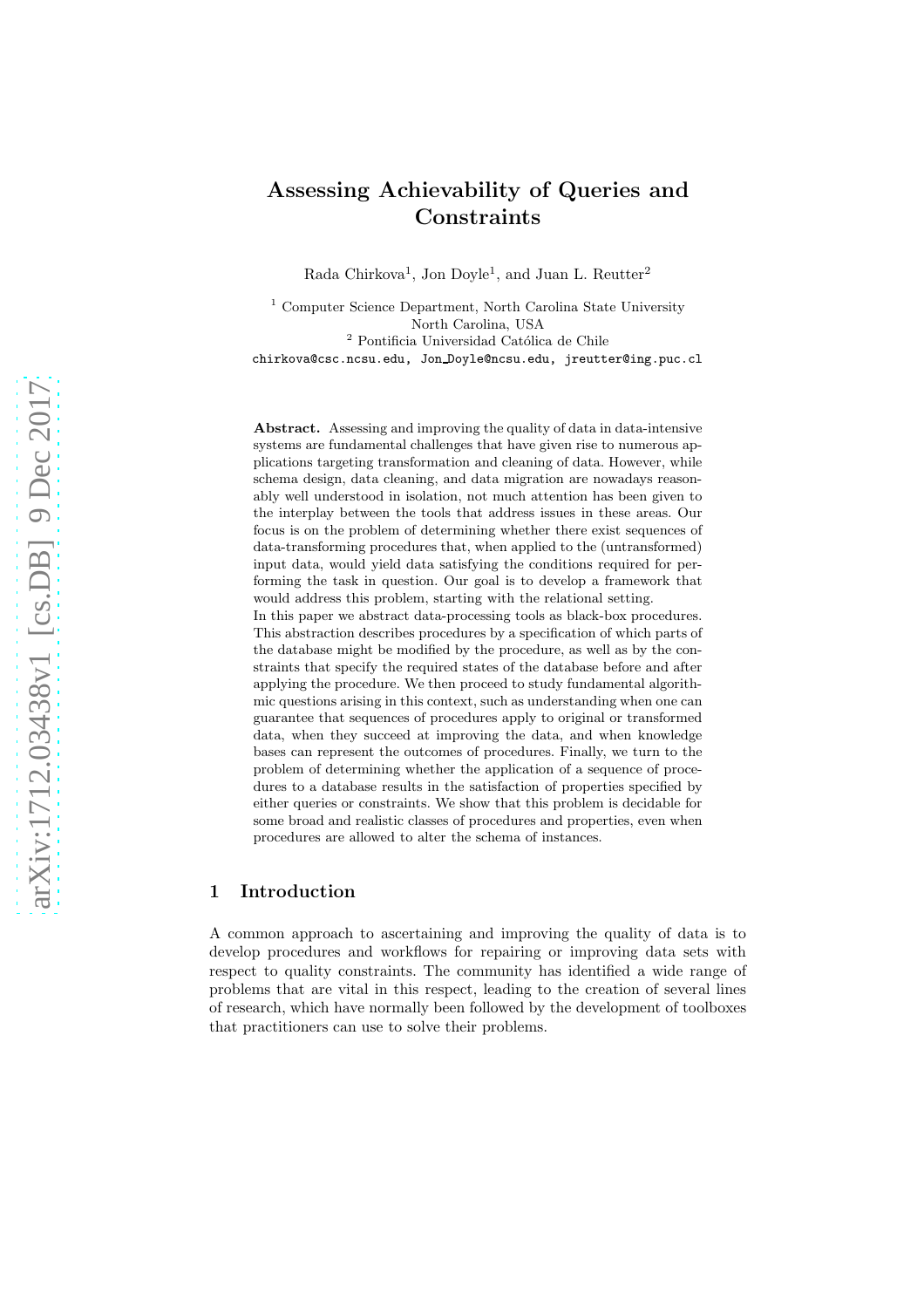As a result, organizations facing data-improvement problems now have access to a variety of data-mana- gement tools to choose from; the tools can be assembled to construct what can be called workflows of data operations. However, in contrast to the considerable body of research on specific operations or entire business workflows (see, e.g., [\[17,](#page-24-0)[10](#page-24-1)[,16,](#page-24-2)[5\]](#page-24-3)), previous research appears to have not focused explicitly on the assembly process itself nor on providing guarantees that the desired data-quality constraints will be satisfied once the assembled workflow of procedures has been applied to the data.

We investigate constructing workflows from available procedures. That is, we consider a scenario in which an organization needs to meet a certain data-quality criterion or goal using available data-improvement procedures. The problem is to understand whether the procedures can be assembled into a workflow in a way that would guarantee that the data produced by the workflow will meet the desired quality goal.

Motivating example: Suppose a medical analyst wishes to know the emergency rooms that are used by patients with a certain medical insurance. The data owned by the analyst reside in a relation  $LocVisits$  (facility, pId, timestp), with the attributes standing, respectively, for the id of the facility where the emergency room is, the social-security number of a patient, and a timestamp marking the date of the emergency visit.

The analyst has also been given two procedures he can execute as-is but not modify: A procedure  $P_{\text{migrate}}$ , which is supposed to migrate data into  $LocVis$ its from relation EVisits owned by another analysis company, and a procedure  $P_{\text{insur}}$ , which augments the relation LocVisits with an attribute insId containing the insurance of patients, and whose data are drawn from relation  $Patients(pld, insId)$ owned by the local authority.

Given an insurance id I, the analyst can capture the desired information via query SELECT facility FROM LocVisits WHERE insId = I, posed over  $Loc\,Visits$ with an additional attribute *insId* containing the insurance of patients. It is natural for the analyst to ask: Can I use any or all of the above procedures to transform my data so that this query can be posed on my database? Or is there a way to apply these procedures so that I can guarantee that my database satisfies certain quality criteria?

## 1.1 Contributions

Our specific focus is on the problem of determining whether there exist sequences of data-transforming procedures that, when applied to the given data, would yield data satisfying certain given conditions.

We propose a formal framework in which data-processing tools are abstracted as black-box procedures, describing them by means of the following information:

- A specification of which parts of the database the procedure is modifying;
- A set of conditions that need to be satisfied in order for the procedure to be applied;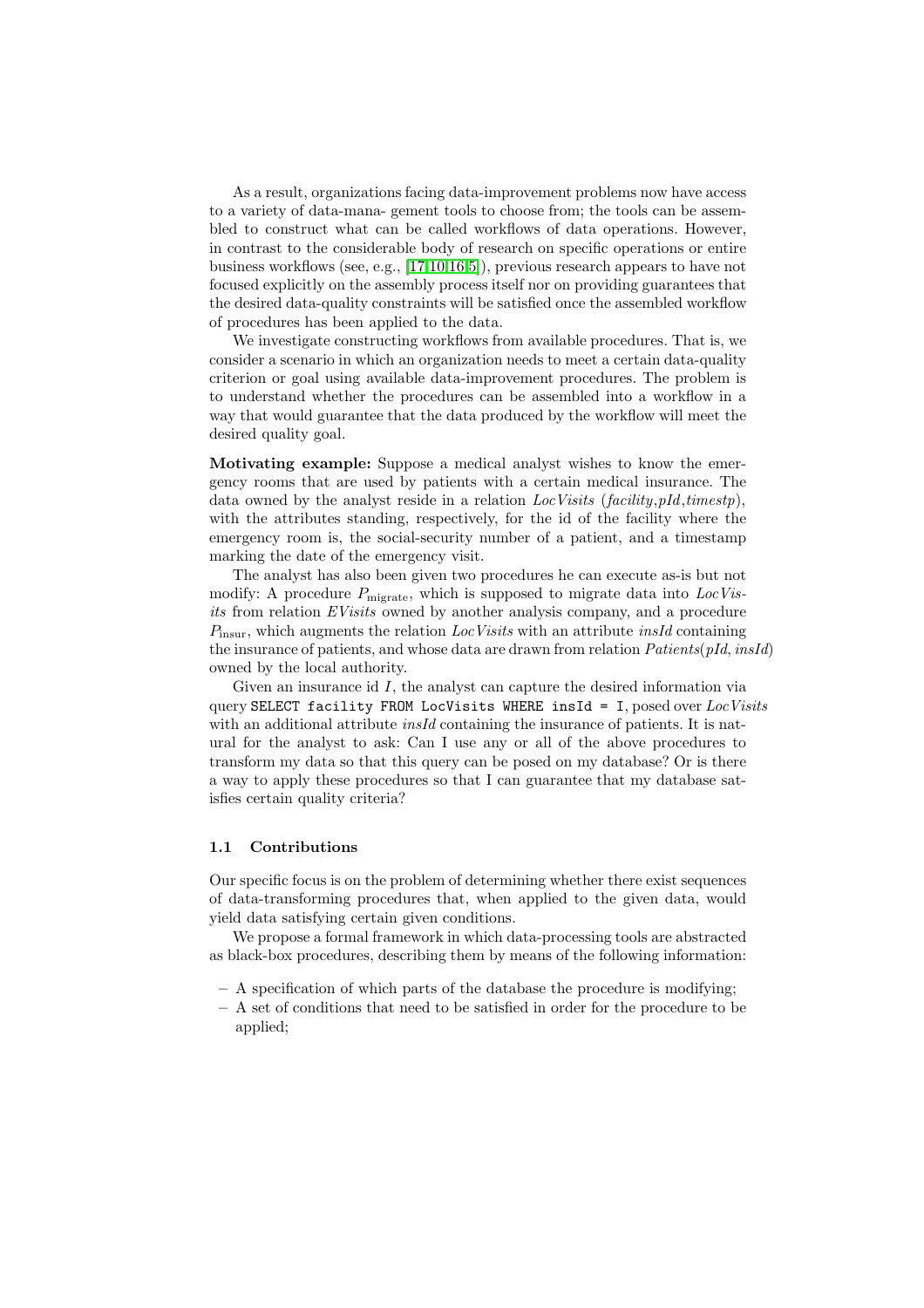- A set of conditions that are guaranteed to be satisfied once the procedure has been applied; and
- In some cases, additional guarantees that certain pieces of data will not be deleted or modified.

We also define the notion of outcome of applying a procedure to an instance of data, and consider sets of such outcomes. As our goal is to reason about workflows of data-processing procedures, we also study the notion of outcome (and sets of outcomes) of a sequence of applications of procedures.

These definitions naturally lead us to two fundamental decision problems in our framework. The first problem is applicability: Given an instance and a sequence of procedures, is one guaranteed to be able to apply successive procedures in the sequence? The second problem is non-emptiness: Is one guaranteed to obtain at least one outcome of applying a given sequence of procedures? We show that our definitions are too general to guarantee efficient algorithms for these problems, but also identify interesting and realistic classes of procedures that lead to the tractability of these basic problems.

Next, for sequences of procedures belonging to the well-behaved classes we have identified, we focus on representing the sets of their outcomes. We show that these sets can be represented by a knowledge base in which the knowledge is given by tuple-generating dependencies, and some of the relations are closed to adding more data. We show that such knowledge bases form a strong representation system, in the sense of [\[25\]](#page-25-0), for application of procedures. We also show how to reason about such knowledge bases, studying in particular the problems of query answering and constraint satisfaction.

Finally, we use our toolbox to study what we call the data-readiness problem: Given an instance I, a set  $\Pi$  of procedures, and a specification of a property over instances, is there a way to construct a workflow with procedures from  $\Pi$ so that each instance in the outcome satisfies this property? Once again, while undecidable in its general form, we show that this problem is decidable for some broad classes of procedures.

Structure of the Exposition. To simplify the formal exposition, in this paper we restrict our attention to relational data. The general methods, however, seem promising for application to other forms of data as well, including semistructured and text data.

Within the scope of relational data, in most of the discussion in this paper we further restrict our attention to transformations of data that do not change the schema. In this setting, one can formalize many types of data-adequacy conditions in terms of dependencies, and treat the above planning task in terms of chase. We also briefly consider transformations that change both the schema and contents of the data, and sketch the use of such transformations in treating schema updates.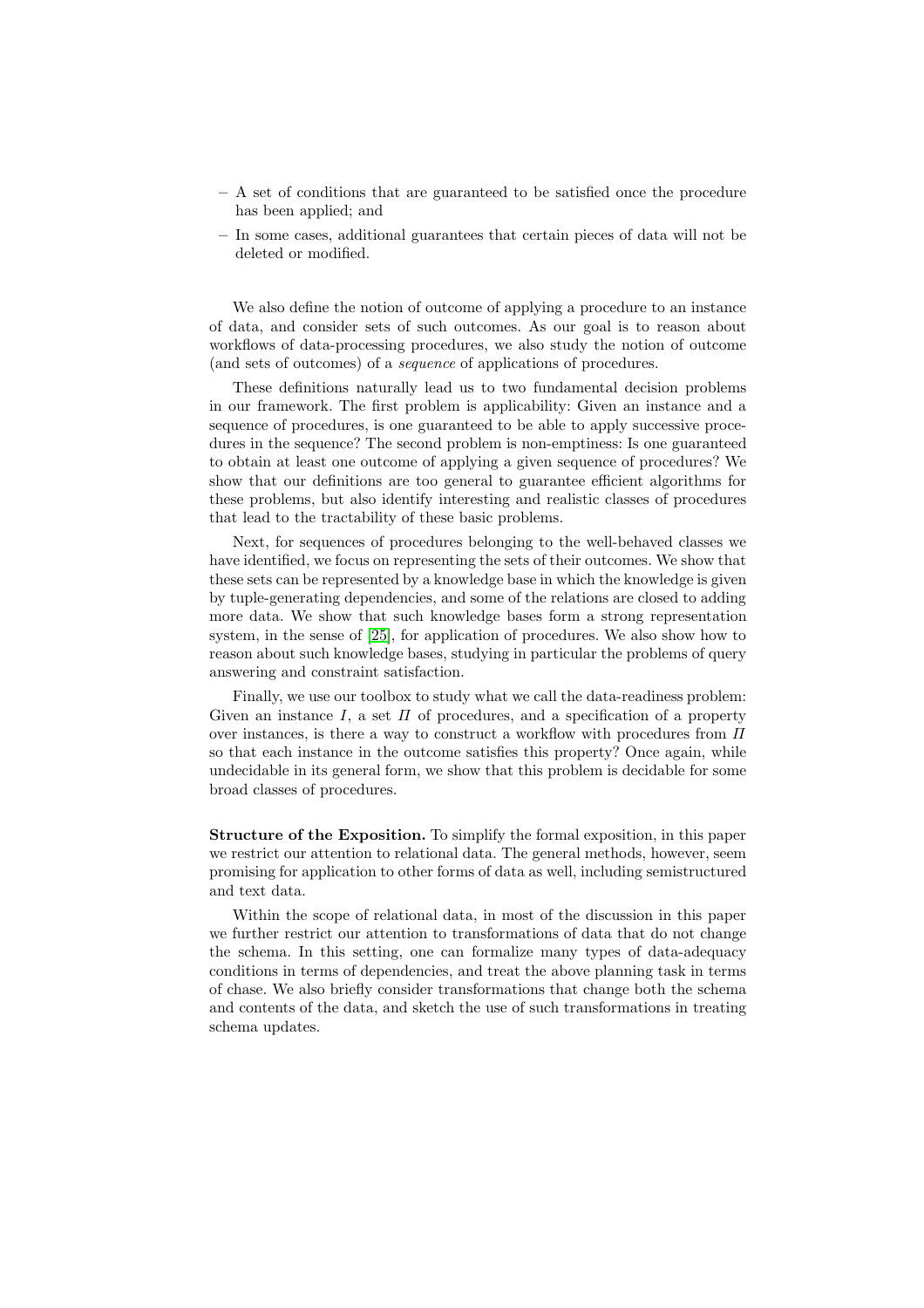#### 1.2 Related Work

Data quality: Numerous works treat issues in the broad spectrum of data quality. [\[40\]](#page-25-1) provides a widely acknowledged study on eliciting and defining specific dimensions of quality of the data; see also [\[26,](#page-25-2)[32\]](#page-25-3). In this space, many works view data-quality measures as objective properties unconnected to specific uses of the data. The role of purpose in determining data quality is more visible in [\[30](#page-25-4)[,39](#page-25-5)[,14\]](#page-24-4), where quality data are regarded as being fit for their intended use, taking both context and use (i.e., tasks to be performed) into account when evaluating and improving the quality of data.

Task dependence: Recent efforts have put an emphasis on data-quality policies and strategies w.r.t. specific tasks to be performed on the data. [\[30\]](#page-25-4) presents general information-quality policies that structure decisions on information, and [\[38\]](#page-25-6) presents an improvement cycle for data quality. [\[31\]](#page-25-7) moves toward integration of process measures with information-quality measures. Our work in the present paper differs from these lines of research in that we assume that task-oriented data-quality requirements are already given in the form of constraints on the data, and that procedures for improving data quality are also specified and available.

Data preparation: The work [\[24\]](#page-25-8) introduces a unified framework covering formalizations and approaches for a range of problems in data extraction, cleaning, repair, and integration, and also supplies an excellent survey of related work in these areas. More recent work in data preparation includes [\[9,](#page-24-5)[8,](#page-24-6)[29,](#page-25-9)[35](#page-25-10)[,34\]](#page-25-11).

Workflows: Research on business processes [\[16\]](#page-24-2) studies both the environment in which data are generated and transformed, including processes, users of data, and goals of using the data, and automatic composition of services into business processes under the assumption that the assembly needs to follow a predefined workflow of executions of actions or services [\[5,](#page-24-3)[6,](#page-24-7)[7\]](#page-24-8). Our work, in contrast, begins with the data properties that the workflow should ensure, rather than with the outlines of the workflow itself. In that sense, our work is in line with the efforts of, e.g., [\[13\]](#page-24-9), while differing from those works in the nature of the specifications and of the components from which workflows are assembled. The work of [\[17](#page-24-0)[,10\]](#page-24-1) stands closer to reasoning about static properties of businessprocess workflows, but does not pursue the goal of constructing workflows.

Some recent systems work, e.g., [\[28\]](#page-25-12), emphasizes the importance of datatransforming workflows assembled from individual procedures, while advocating for users to choose from sets of preassembled workflows. In this paper, we focus on providing tools for assembling individual data-transforming workflows as needed, which complements nicely the efforts of the line of work of [\[28\]](#page-25-12).

## 2 Preliminaries

## 2.1 Schemas and Instances

Assume a countably infinite set of attribute names  $A = \{A_1, A_2, ...\}$  totally ordered by  $\leq_{\mathcal{A}}$ , a countably infinite domain of values (or elements) D disjoint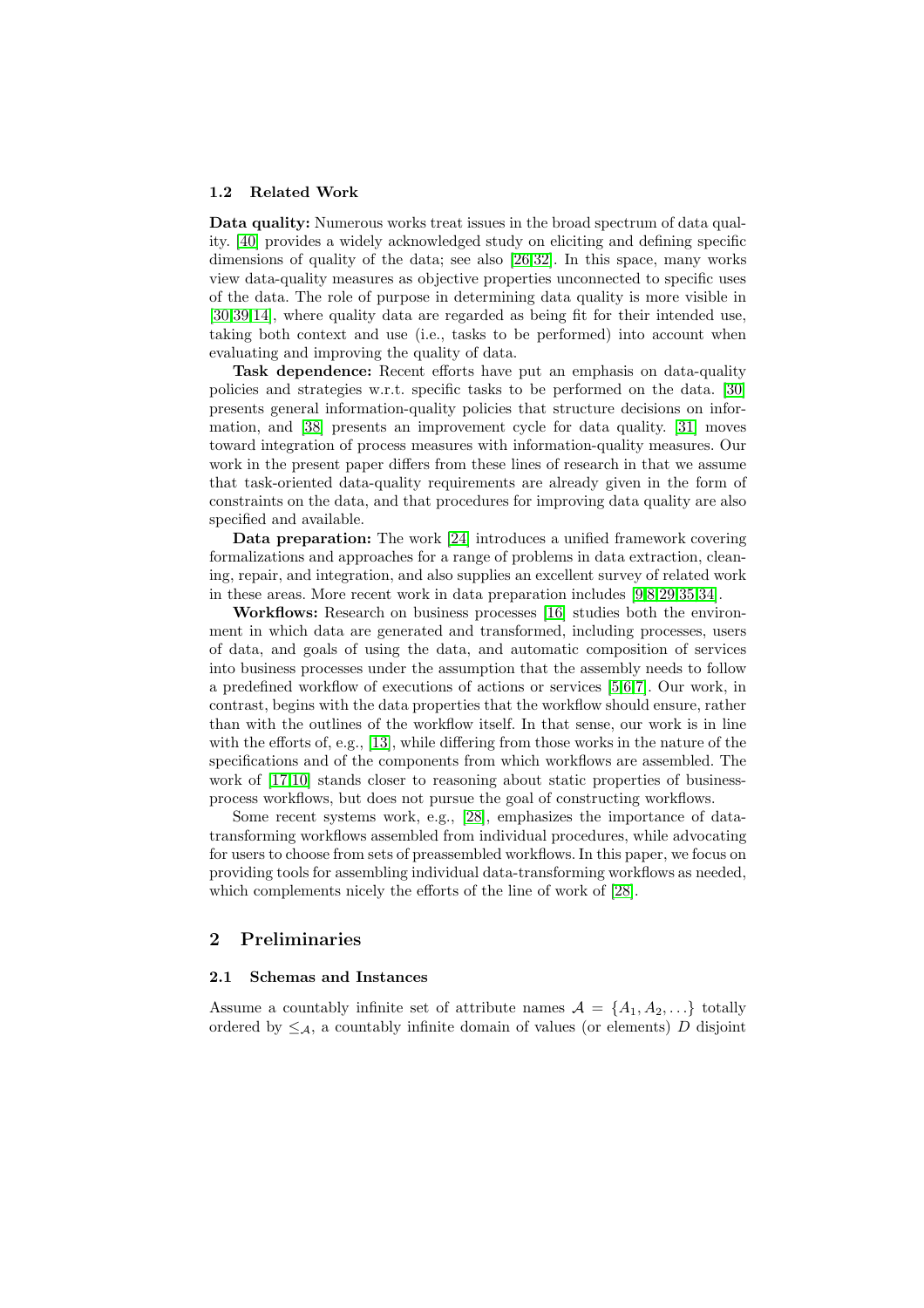from A, and a countably infinite set of relation names  $\mathcal{R} = \{R_1, R_2, \ldots\}$  disjoint from both  $A$  and  $R$ . A relational schema over  $A$  and  $R$  is a partial function  $S: \mathcal{R} \to 2^{\mathcal{A}}$  with finite domain, which associates a finite set of attributes with a finite set of relation symbols. Abusing the notation, we say that R is in  $S$  if  $S(R)$  is defined.

An instance I of schema S assigns a set  $R<sup>I</sup>$  of tuples to each relation R in S, so that if  $\mathcal{S}(R) = \{A_1, \ldots, A_n\}$ , then  $R^I \subseteq D^n$ , with the set of tuples structured so that the elements of each tuple  $(a_1, \ldots, a_n)$  appear in the assumed attribute order, that is,  $A_1 <_{\mathcal{A}} \cdots <_{\mathcal{A}} A_n$ .

Regarding instances as sets of tuples as above suffices when we consider data transformations that do not change the schema. When treating transformations that change the schema of the data, we can no longer treat the functions in  $R<sup>I</sup>$  as lists of values in D, and must replace this unnamed perspective with a named perspective that explicitly notes the attributes connected with each tuple element. Following [\[1\]](#page-23-0), we regard  $R<sup>I</sup>$  as a set of functions from  $\mathcal{S}(R)$  to D, and each tuple t in  $R^I$  as a sequence of functions  $\bar{t}=t(A_1),\ldots,t(A_n)$  that lists the values in the attribute order, writing  $t(A_i)$  to denote the element of t corresponding to attribute  $A_i$ . In the named perspective, we denote a tuple  $t: \{A_1, \ldots, A_n\} \to D$  using an expression of the form  $(A_1: d_1, \ldots, A_n: d_n)$ .

#### <span id="page-4-0"></span>2.2 Queries and Constraints across Schemas

Queries are usually defined with a particular schema in mind, but in preparing and transforming data one sometimes has to deal with queries that might be valid for several schemas. Consider, for instance, the relation  $LocVisits$  introduced in Section [1.](#page-0-0) In languages such as SQL, one can retrieve the IDs of the facilities in LocVisits by issuing the query SELECT facility from locVisits. This query can be applied over instances of multiple schemas, as long as the schema has a relation *LocVisits* with attribute *facility*.

Since our goal is to model a framework where schemas may change depending on which procedures are applied to the data, we need the flexibility of being able to specify queries that may be posed over multiple schemas. To formalize such queries, we assume the named perspective on schemas and data, as is explained next.

**Named atoms:** A named atom is an expression of the form  $R(A_1 : x_1, \ldots, A_k : A_k)$  $(x_k)$ , where R is a relation name, each  $A_i$  is an attribute name, and each  $x_i$  is a variable. We say that the variables mentioned by such an atom are  $x_1, \ldots, x_k$ , and the attributes mentioned are  $A_1, \ldots, A_k$ . A named atom  $R(A_1 : x_1, \ldots, A_k :$  $x_k$ ) is compatible with schema S if  $\{A_1, \ldots, A_k\} \subseteq \mathcal{S}(R)$ .

Given a named atom  $R(A_1 : x_1, \ldots, A_k : x_k)$ , an instance I of schema S that is compatible with the atom, and an assignment  $\tau : \{x_1, \ldots, x_k\} \to D$  assigning values to variables, we say that  $(I, \tau)$  satisfies  $R(A_1 : x_1, \ldots, A_k : x_k)$  if there is a tuple  $\bar{a}: A \to D$  matching values in  $\tau$  with attributes in R, in the sense that  $\bar{a}(A_i) = \tau(x_i)$  for each  $1 \leq i \leq k$ . (Under the unnamed perspective, we would require the presence of a tuple a in  $R^I$  such that its projection  $\pi_{A_1,...,A_k}$   $\bar{a}$  over  $A_1, \ldots, A_k$  is precisely the tuple  $\tau(x_1), \ldots, \tau(x_k)$ .)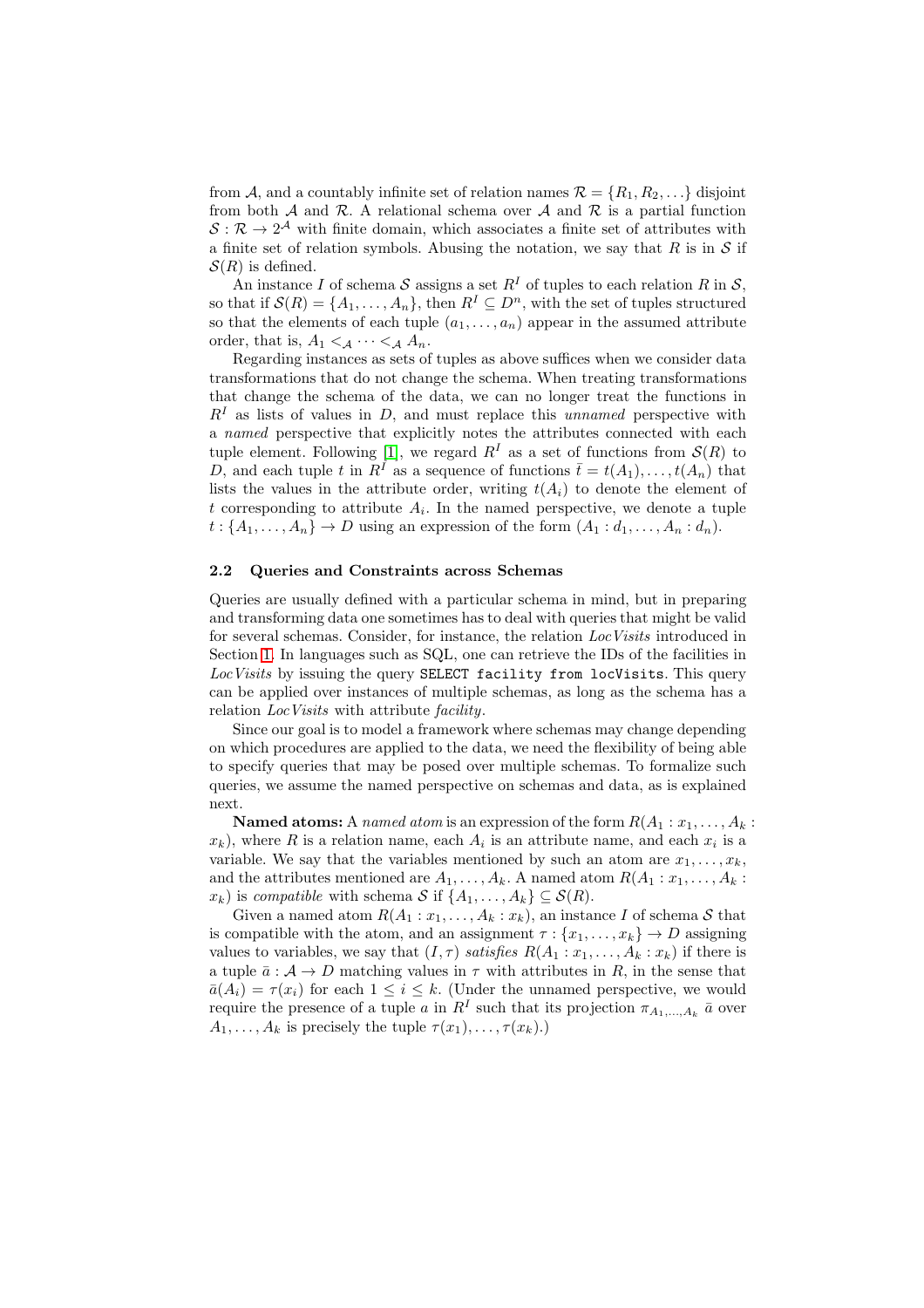Conjunctive queries: A *conjunctive query*  $(CQ)$  is an expression of the form  $\exists \bar{z}\phi(\bar{z}, \bar{y})$ , where  $\bar{z}$  and  $\bar{y}$  are tuples of variables, and  $\phi(\bar{z}, \bar{y})$  is a conjunction of named atoms that use the variables in  $\bar{z}$  and  $\bar{y}$ . A CQ is compatible with S if all its named atoms are compatible.

The usual semantics of conjunctive queries is obtained from the semantics of named atoms in the usual way. Given a conjunctive query Q that is compatible with S, the result  $Q(I)$  of evaluating Q over I is the set of all the tuples  $\tau(x_1), \ldots, \tau(x_k)$  such that  $(I, \tau)$  satisfy Q.

Total queries: A *total query*, which we define to be an expression of the form R for some relation name R, extracts all the tuples stored in R, regardless of the schema and arity of R, as is done in SQL with SELECT  $*$  FROM R. A total query of this form is compatible with schema  $S$  if  $S(R)$  is defined and the result of evaluating this query over an instance  $I$  over a compatible schema  $S$  is the set of all (unnamed) tuples in  $R<sup>I</sup>$ .

Data constraints: We consider data constraints that are (i) tuple-generating dependencies (tgds), i.e., expressions of the form  $\forall \bar{x}(\exists \bar{y}\phi(\bar{x},\bar{y}) \rightarrow \exists \bar{z}\psi(\bar{x},\bar{z}))$ , for CQs  $\exists \bar{y}\phi(\bar{x}, \bar{y})$  and  $\exists \bar{y}\psi(\bar{x}, \bar{z})$ , and (ii) equality-generating dependencies (eqds), i.e., expressions of the form  $\forall \bar{x}(\exists \bar{y}\phi(\bar{x},\bar{y}) \rightarrow x=x')$ , for a CQ  $\exists \bar{y}\phi(\bar{x},\bar{y})$  and variables  $x, x'$  in  $\bar{x}$ . As usual, for readability we sometimes omit the universal quantifiers of tgds and egds.

An instance I satisfies a set  $\Sigma$  of tgds and egds, written  $I \models \Sigma$ , if (1) each CQ in each dependency in  $\Sigma$  is compatible with the schema of I, and (2) every assignment  $\tau : \bar{x} \cup \bar{y} \to D$  such that  $(I, \tau) \models \phi(\bar{x}, \bar{y})$  can be extended into a  $\tau': \bar{x} \cup \bar{y} \cup \bar{z} \to D$  such that  $(I, \tau') \models \psi(\bar{x}, \bar{z})$ .

A tgd is full if it does not use existentially quantified variables on the righthand side, and *acyclic* if none of the relations on the right-hand side appear on the left-hand side. A set  $\Sigma$  of tgds is full if each tgd in  $\Sigma$  is full.  $\Sigma$  is *acyclic* if an acyclic graph is formed by representing each relation mentioned in a tgd in  $\Sigma$  as a node and by adding an edge from node R to S if a tgd in  $\Sigma$  mentions R on the left-hand side and S on the right-hand side.

# 3 Procedures under static schemas

In this section we formalize the notion of procedures that transform data. We view procedures as black boxes, and assume no knowledge of or control over their inner workings. Our reasoning about procedures is based on the following information: The input conditions, or *preconditions*, on the state of the data that must hold for a procedure to be applicable; the output conditions, or postconditions, on the state of the data that must hold after an application of the procedure; and the set of relations affected by the application. To specify that some of the data will not be deleted, we also allow the inclusion of some queries whose answer needs to be preserved during the application of the procedure.

<span id="page-5-0"></span>*Example [1.](#page-0-0)* Let us return to the procedure  $P_{\text{migrate}}$  outlined in Section 1. The intent of  $P_{\text{mixture}}$  is to define migration of data from relation EVisits into LocVisits.  $P_{\text{mixture}}$  can be described by the following information: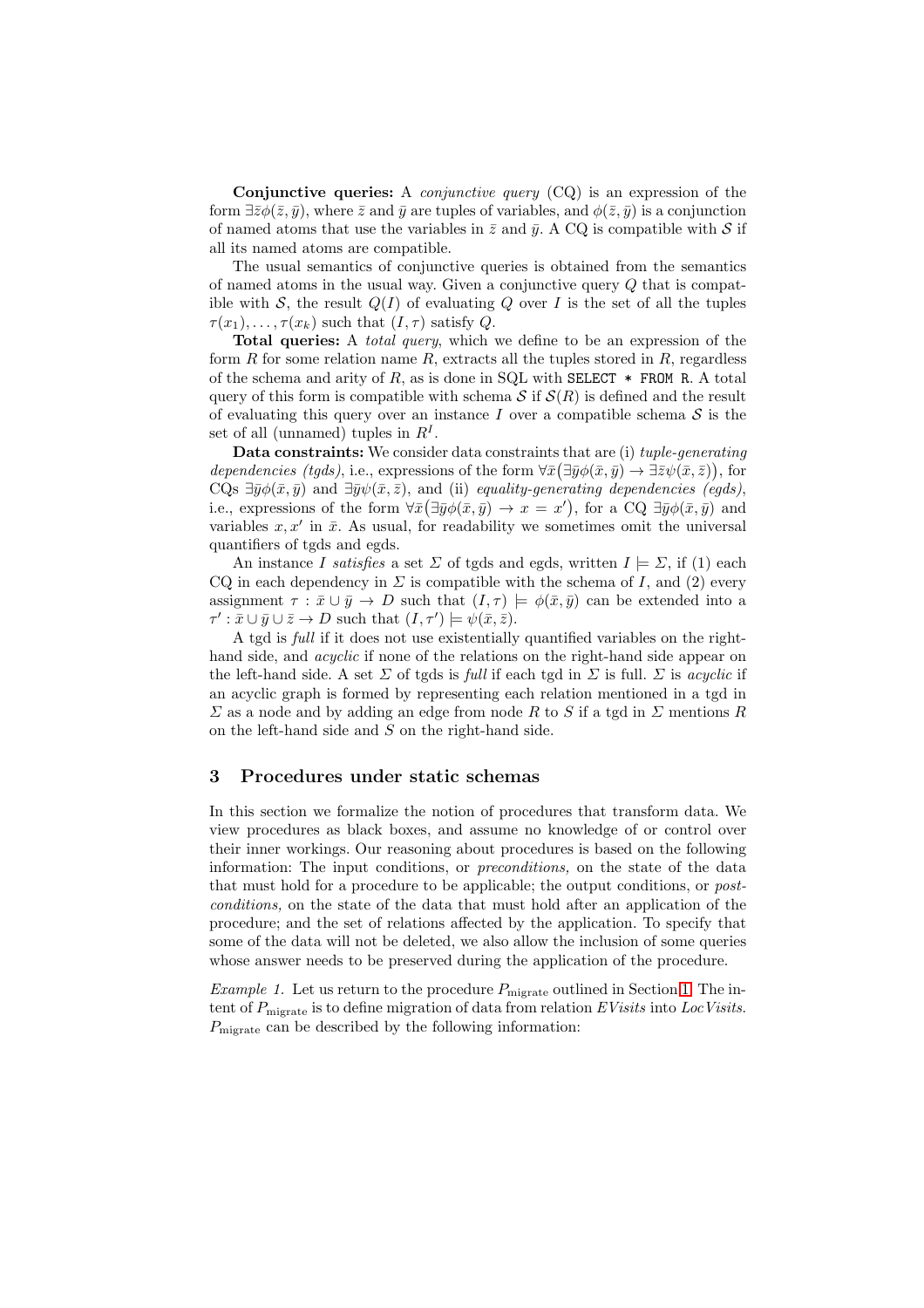Scope: Since  $P_{\text{migrate}}$  migrates tuples into  $LocVisits$ , we specify that the procedure only changes this relation.

Precondition: We specify that  $P_{\text{mixture}}$  requires a schema with relations LocVisits and EVisits, both with attributes facility, pId and timestp.

Postcondition: After  $P_{\text{migure}}$  is applied, it must be that each tuple in  $EVisits$  is in LocVisits.

Preserved queries: The existing tuples in *Loc Visits* are not deleted during the migration process. We specify this by stating that the answers to the query SELECT facility, ssn, timestp FROM locVisits are preserved in each application of  $P_{\text{mixture}}$ .

In the following we present notation for formally defining these types of procedures. We start by introducing "structure constraints," which we use to define the scopes of procedures. We will also use these in Section [7,](#page-17-0) when working with schema-altering procedures.

#### 3.1 Structure Constraints

A structure constraint is a formula of the form  $R[\bar{s}]$  or  $R[*]$ , where R is a relation symbol,  $\bar{s}$  is a tuple of attributes names from A, and  $*$  is a symbol not in A or  $\mathcal R$ intended to function as a wildcard. A schema  $S$  satisfies a structure constraint  $R[\bar{s}]$ , denoted by  $S \models R[\bar{s}]$ , if  $S(R)$  is defined and each attribute in  $\bar{s}$  belongs to  $\mathcal{S}(R)$ . The schema satisfies the constraint  $R[*]$  if  $\mathcal{S}(R)$  is defined.

Given a set C of structure constraints and a schema S, we denote by  $Q_{\mathcal{S}\setminus\mathcal{C}}$ the conjunctive query formed by the conjunction of the following atoms:

- For each relation R such that  $\mathcal{S}(R) = \{A_1, \ldots, A_m\}$  but R is not mentioned in C,  $Q_{\mathcal{S}\setminus\mathcal{C}}$  includes an atom  $R(A_1 : z_1, \ldots, A_m : z_m)$ , where  $z_1, \ldots, z_m$  are fresh variables.
- For each T mentioned in C but such that  $T[*]$  is not in C,  $Q_{\mathcal{S}\setminus\mathcal{C}}$  includes an atom  $T(B_1 : z_1, \ldots, B_k : z_k)$ , where  $\{B_1, \ldots, B_k\}$  is the set of all the attributes in  $\mathcal{S}(T)$  that are not mentioned in any constraint of the form  $T[\bar{s}]$ in C, and  $z_1, \ldots, z_k$  are fresh variables.

Intuitively,  $Q_{\mathcal{S}\setminus\mathcal{C}}$  is intended to retrieve the projection of the entire database over all the relations and attributes not mentioned in C. Note that  $Q_{\mathcal{S}\setminus\mathcal{C}}$  is unique up to the renaming of variables and order of conjuncts.

As an example, let schema  $S$  have relations  $R$ ,  $S$ , and  $T$ , such that  $R$  has attributes  $A_1$  and  $A_2$ , T has attributes  $B_1$ ,  $B_2$ , and  $B_3$ , and S has  $A_1$  and  $B_1$ . Let set C comprise constraints  $R[*]$  and  $S[B_1]$ . Then  $Q_{S\setminus C}$  is the query  $T(B_1:z_1,B_2:z_2,B_3:z_3)\wedge S(A_1:w_1).$ 

# 3.2 Formal Definition of Procedures

We define procedures w.r.t. a class  $\mathbb C$  of FO constraints and a class  $\mathbb Q$  of queries, but we mostly consider tgds, egds, structure constraints, and CQ queries.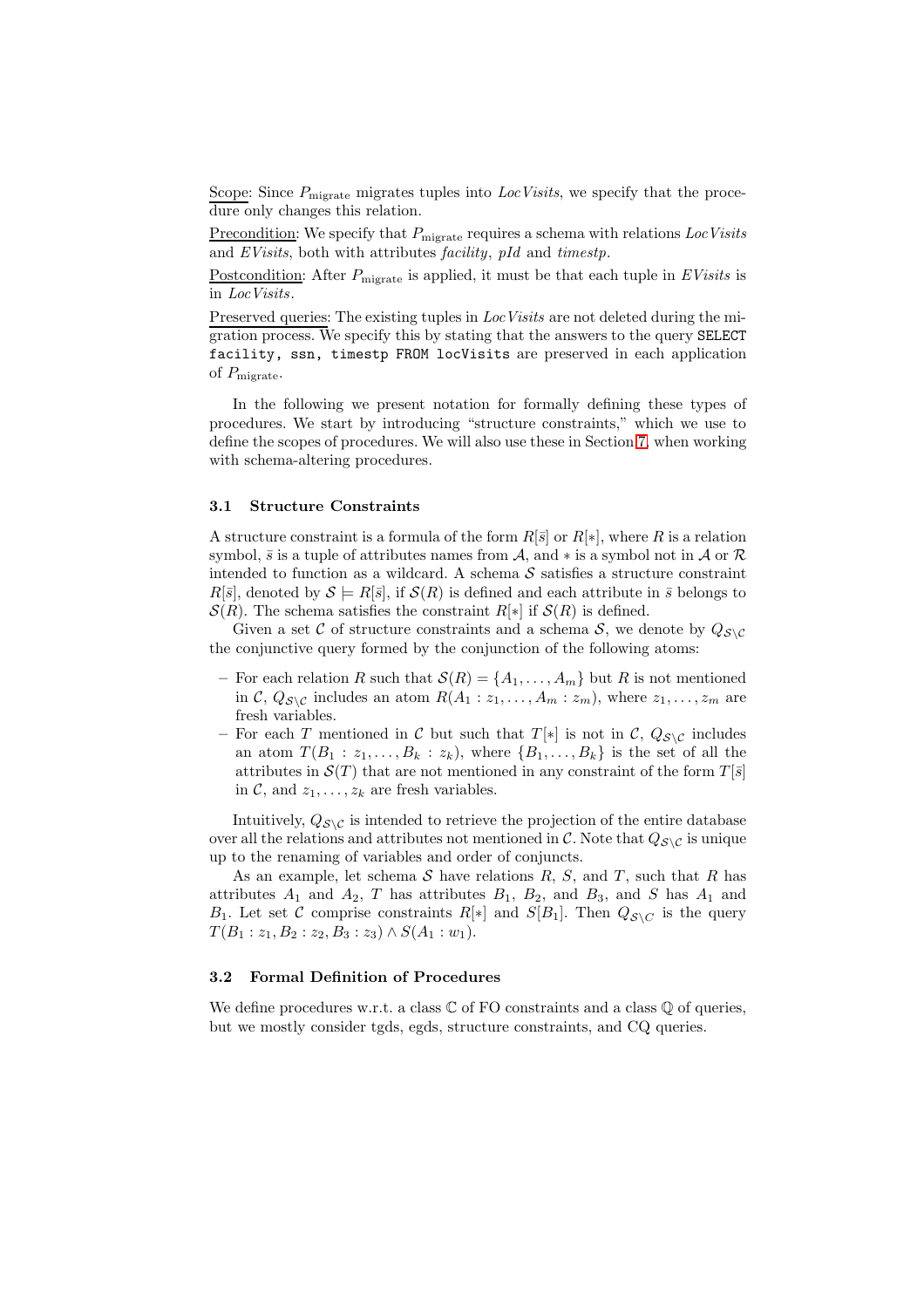**Definition 1.** A procedure P over  $\mathbb C$  and  $\mathbb Q$  is a tuple  $(Scope, C_{in}, C_{out}, Q_{pres})$ , where

- $-$  Scope is a set of structure constraints that defines the scope (i.e., the relations and attributes) within which the procedure operates;
- $\mathcal{C}_{in}$  and  $\mathcal{C}_{out}$  are constraints in  $\mathbb C$  that describe the pre- and postconditions of P, respectively; and
- $\mathcal{Q}_{pres}$  is a set of queries in  $\mathbb Q$  that serve as a preservation quarantee for the procedure.

<span id="page-7-0"></span>*Example 2 (Example [1](#page-5-0) continued)*. The procedure  $P_{\text{miprate}}$  is formally described as follows:

Scope: The scope is the constraint  $LocVisits[*]$ .

 $C_{\text{in}}$ : We use the structure constraints EVisits[facility, pId, timestp] and LocVisits  $[\overline{facility}, pId, \overline{timestp}]$ , to ensure that the data have the correct attributes.

 $\mathcal{C}_{\text{out}}$ : The postcondition comprises the tgd

 $EVisits(facility: x, pId: y, timestamp: z) \rightarrow$ 

<span id="page-7-2"></span> $LocVisits(facility: x, pId: y, timestamp: z).$ 

This says that, once  $P_{\text{migure}}$  has been applied, the projection of EVisits over facility, pId, and timestp is a subset of the respective projection of LocVisits.  $\mathcal{Q}_{\text{pres}}$ : We use the query  $LocVisits(facility: x, pId: y, timestamp: z)$ , whose intent is to to state that all the answers to this query on LocVisits that are present before the application of  $P_{\text{migrate}}$  must be preserved.

**Semantics:** A procedure  $P = (Scope, C_{in}, C_{out}, Q_{pres})$  is applicable on an instance I over schema S if (1) Each query in  $\mathcal{Q}_{\text{pres}}$  is compatible with S; and (2)  $I \models \mathcal{C}_{\text{in}}$ . We can now proceed with the semantics of procedures.

**Definition 2.** Let I be an instance over schema S. An instance I' over S is a possible outcome of applying procedure  $P$  to  $I$  if all of the following holds:

- 1. P is applicable on  $I$ ;
- 2.  $I' \models \mathcal{C}_{out};$
- 3. The answers of the query  $Q_{\mathcal{S}\backslash \text{Scope}}$  do not change:  $Q_{\mathcal{S}\backslash \text{Scope}}(I) = Q_{\mathcal{S}\backslash \text{Scope}}(I)$ ; and
- 4. The answers to each query Q in  $\mathcal{Q}_{pres}$  over I are preserved:  $Q(I) \subseteq Q(I')$ .

<span id="page-7-1"></span>Example 3 (Example [2](#page-7-0) continued). Recall procedure  $P_{\text{migrate}} = (Scope, C_{\text{in}}, C_{\text{out}},$  $\mathcal{Q}_{\text{pres}}$ ) defined in Example [2.](#page-7-0) Consider instance I over schema S with relations EVisits and LocVisits, each with attributes facility, pId, and timestp, as shown in Figure [1](#page-8-0) (a). Note first that  $P_{\text{migure}}$  is indeed applicable on I. When applying  $P_{\text{mixture}}$  to I, we know from *Scope* that the only relation whose content can change is *LocVisits*, while *EVisits* is the same across all possible outcomes. Furthermore, we know from  $\mathcal{C}_{\text{out}}$  that in all possible outcomes the projection of EVisits over attributes facility, pId, and timestp must be the same as the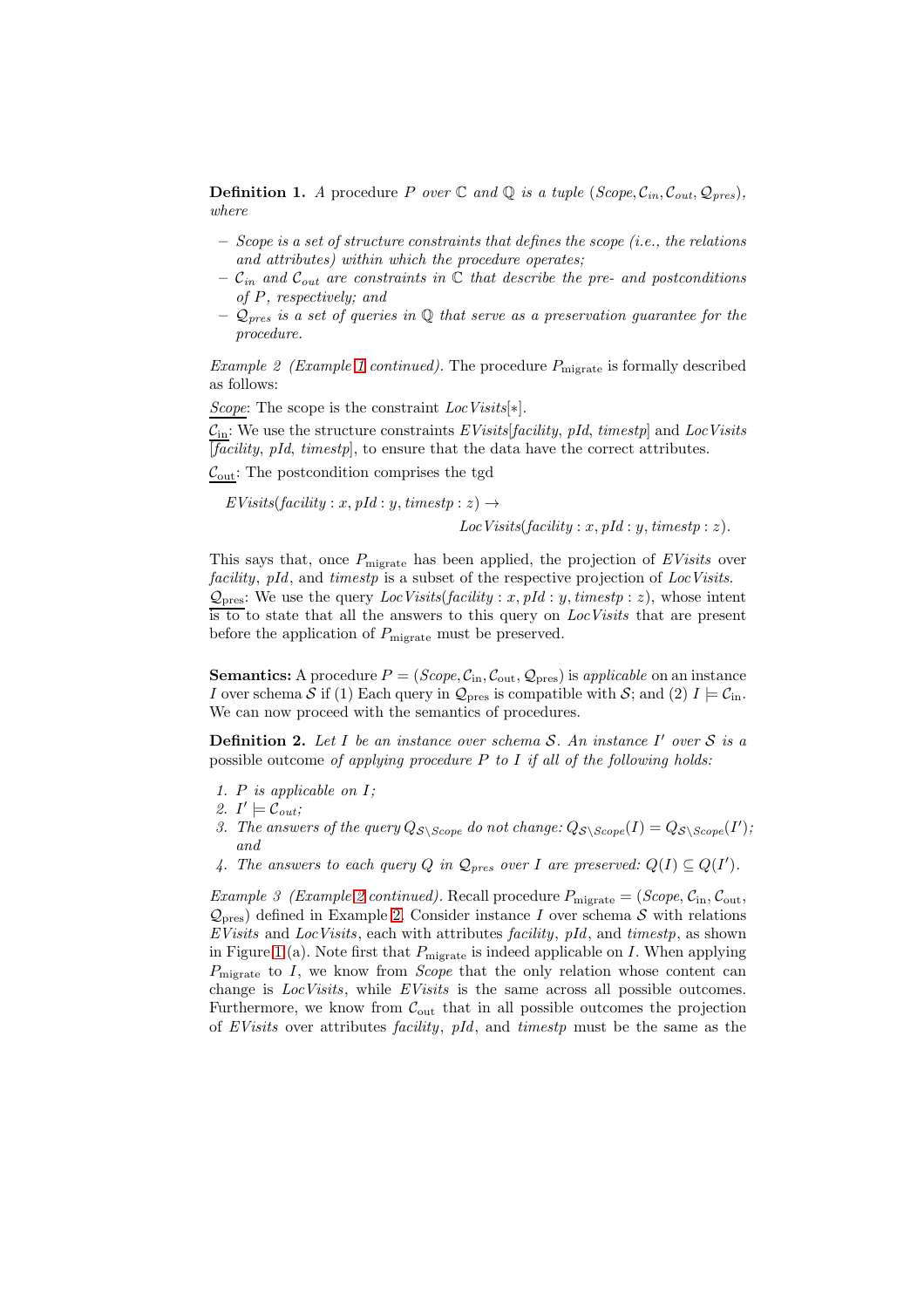

<span id="page-8-0"></span>Fig. 1. Instance I of Example [3](#page-7-1) (a), a complete possible outcome of applying  $P_{\text{migrate}}$ to I (b), and the relation *LocVisits* of two other possible outcomes, one in which *LocVisits* contains additional tuples not mentioned in *EVisits* (c), and one where an extra attribute is added to *LocVisits* (d).

projection of LocVisits over the same attributes. Finally, from  $\mathcal{Q}_{\text{pres}}$  we know that the projection of Loc Visits over these three attributes must be preserved.

Perhaps the most obvious possible outcome of applying  $P_{\text{migrate}}$  to I is that of the instance  $J_1$  in Figure [1](#page-8-0) (b), corresponding to the outcome where the tuple in  $EVisits$  that is not yet in  $LocVisits$  is migrated into the latter relation. However, since we assume no control over the actions performed by  $P_{\text{migrate}}$ , it may well be that it is also migrating data from a different relation that we are not aware of, producing an outcome whose relation EVisits is the same as in I and  $J_1$ , but Loc Visits has additional tuples, as depicted in Figure [1](#page-8-0) (c).

Figure [1](#page-8-0) (d) depicts a situation where the postcondition is satisfied and, in addition, the schema is also altered due to the application of the procedure. We will revisit this situation in Section [7.](#page-17-0)

As seen in Example [3,](#page-7-1) in general the number of possible outcomes that result from applying a procedure is infinite. Thus, we are generally more interested in properties shared by all possible outcomes, which motivates the following definition.

**Definition 3.** The outcome set of applying a procedure  $P$  to  $I$  is defined as the set:

 $outcomes_P (I) =$ 

 $\{I' \mid I' \text{ is a possible outcome of applying } P \text{ to } I\}.$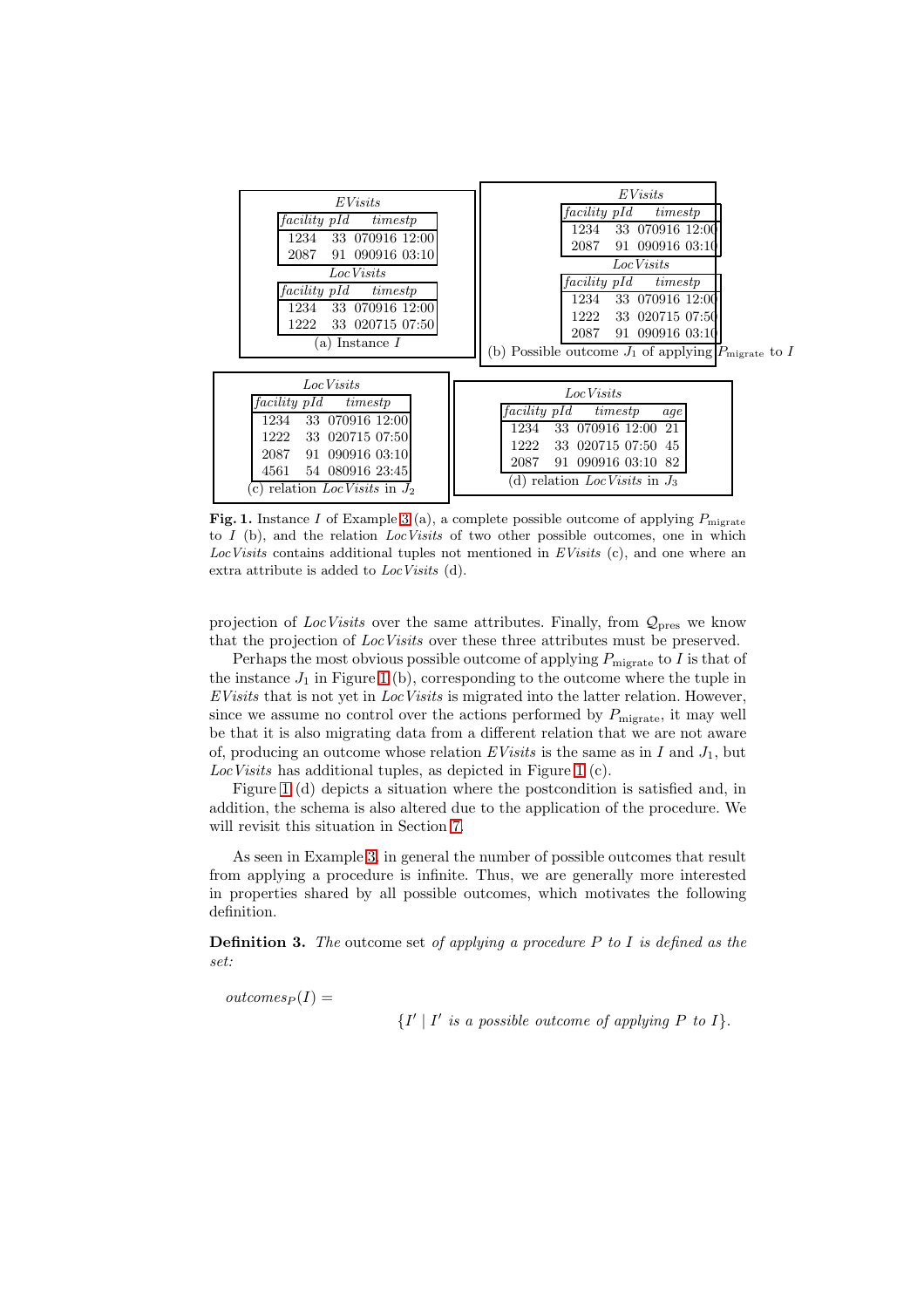The outcome of applying a procedure P to a set of instances  $\mathcal I$  is the union of the outcome sets of applying P to all the instances in  $\mathcal{I}:$ 

$$
outcomes_P(\mathcal{I}) = \bigcup_{I \in \mathcal{I}} outcomes_P(I).
$$

Finally, since in general we are interested in (perhaps repeated) applications of multiple procedures, we extend the definitions to enable talking about the outcomes of sequences of procedures.

**Definition 4.** The outcome of applying a sequence  $P_1, \ldots, P_n$  of procedures to instance I is the set

 $outcomes_{P_1,\ldots,P_n}(I) =$ 

 $outcomes_{P_n}(outcomes_{P_{n-1}}(\cdots(outcomes_{P_1}(I))\cdots)).$ 

# <span id="page-9-0"></span>4 Fundamental Decision Problems

As promised, we begin our study with two decision problems on outcomes of sequences of procedures.

## 4.1 Applicability of Procedures

In our proposed framework, the focus is on transformations of data sets given by sequences of procedures. Because we treat procedures as black boxes, the only description we have of the results of these transformations is that they ought to satisfy the output constraints of the procedures. In this situation, how can one guarantee that all the procedures in a given sequence will be applicable? Suppose that, for instance, we wish to apply procedures  $P_1$  and  $P_2$  to instance I sequentially: First  $P_1$ , then  $P_2$ . The problem is that, since output constraints do not fully determine the outcome of  $P_1$  on I, we cannot immediately guarantee that this outcome would satisfy the preconditions of  $P_2$ .

Given that the set of outcomes is in general infinite, our focus is on guaranteeing that *any* possible outcome of applying  $P_1$  to I will satisfy the preconditions of  $P_2$ . This gives rise to our first problem of interest:

| APPLICABILITY: |                                                                                     |
|----------------|-------------------------------------------------------------------------------------|
| Input:         | A sequence $P_1, \ldots, P_n$ of procedures                                         |
|                | and a schema $S$ ;                                                                  |
|                | <b>Question:</b> Can $P_n$ be applied to each instance                              |
|                | in <i>outcomes</i> <sub><math>P_1</math>,,<math>P_{n-1}(I)</math>, regardless</sub> |
|                | of the choice of instance $I$ of $S$ ?                                              |

The Applicability problem is intimately related to the problem of implication of dependencies, defined as follows: Given a set  $\Sigma$  of dependencies and an additional dependency  $\lambda$ , is it true that all the instances that satisfy  $\Sigma$  also satisfy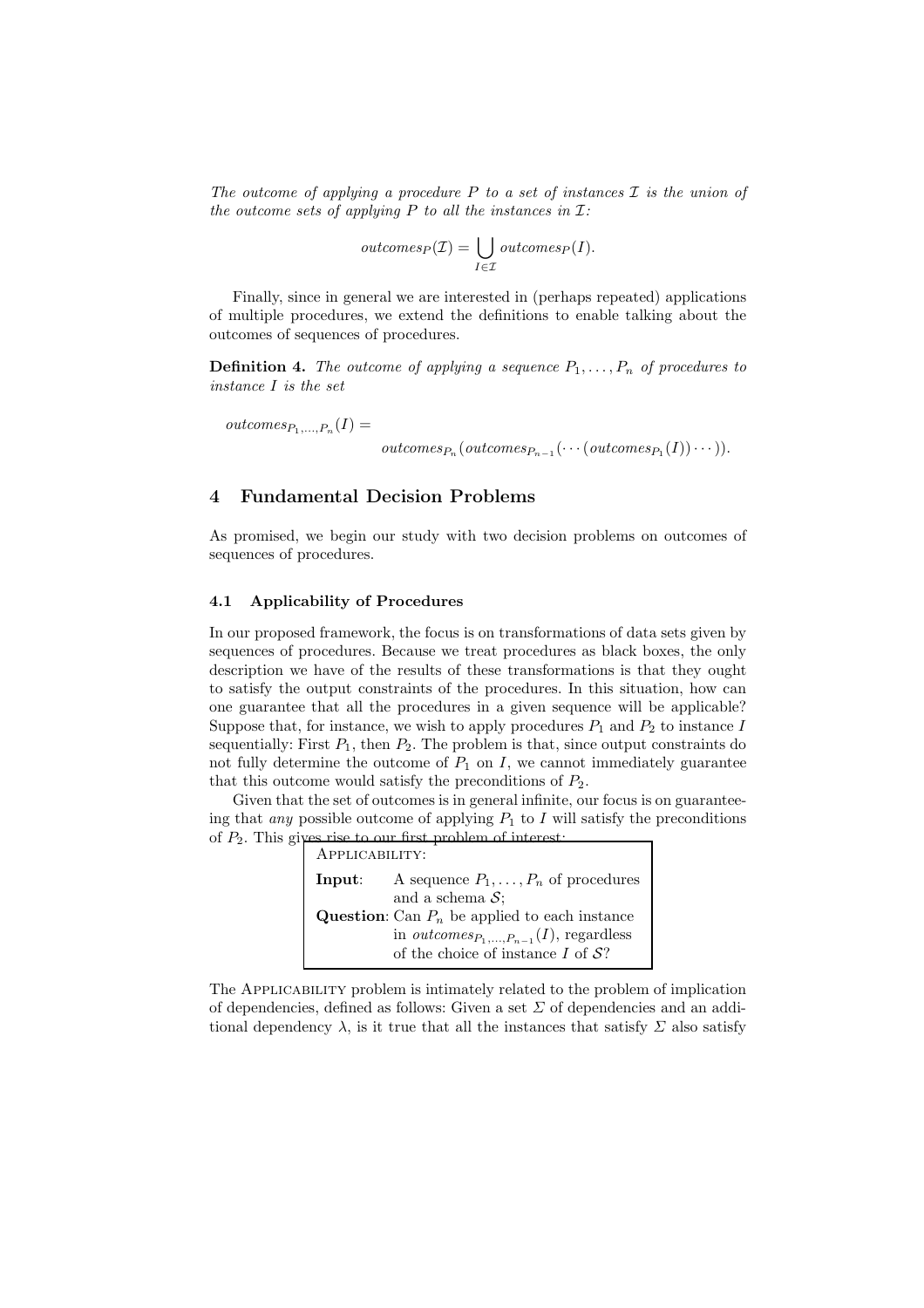$\lambda$  — that is, does  $\Sigma$  imply  $\lambda$ ? Indeed, consider a class  $\mathcal L$  of constraints for which the implication problem is known to be undecidable. Then one can easily show that the applicability problem is also undecidable for those procedures whose pre- and postconditions are in  $\mathcal{L}$ : Intuitively, if we let  $P_1$  be a procedure with a set  $\Sigma$  of postconditions, and  $P_2$  a procedure with a dependency  $\lambda$  as a precondition, then it is not difficult to come up with proper scopes and preservation queries so that the set  $outcomes_{P_1}(I)$  satisfies  $\lambda$  for every instance I over schema S if and only if  $\lambda$  is true in all the instances that satisfy  $\Sigma$ .

However, as the following result shows, the APPLICABILITY problem is undecidable already for very simple procedures, and even when we consider the data-complexity view of the problem, that is, when we fix the procedure and take a particular input instance.

<span id="page-10-0"></span>**Proposition 1.** There are fixed procedures  $P_1$  and  $P_2$  that only use tgds for their constraints, and such that the following problem is undecidable: Given an instance I over schema S, is it true that all the instances in outcomes  $P_1(I)$ satisfy the preconditions of  $P_2$ ?

The proof of Proposition [1](#page-10-0) is by reduction from the embedding problem for finite semigroups, shown to be undecidable in [\[27\]](#page-25-13).

There are several lines of work aiming to identify practical classes of constraints for which the implication problem is decidable, and we believe that the corresponding results can be applied in our framework. However, we opt for a stronger restriction, by focusing on procedures without preconditions. In this setting, we have the following trivial result.

**Fact 1** If  $P_1, \ldots, P_n$  do not have preconditions, then APPLICABILITY is always true, regardless of the schema.

When studying schema-altering procedures in Section [7,](#page-17-0) we extend this class of procedures to include structure constraints as a means for specifying that certain procedures must be applied on schemas with certain properties. We do not do it here because structure constraints as preconditions do not make much sense under the static semantics of procedures.

#### 4.2 Nonemptiness

The other important problem is determination of whether the outcome of a sequence of procedures will be nonempty. We remark that even without preconditions, the outcome of a procedure may be empty if it is not possible to transform an instance in a way that would satisfy the postconditions of a procedure (and to ensure that the scope and preservation queries are respected). Perhaps surprisingly, we can show that this problem is undecidable even if we just have one fixed procedure.

<span id="page-10-1"></span>**Proposition 2.** There exists a procedure  $P$  that does not use preconditions and uses only tgds in its postconditions, such that the following is undecidable: Given an instance I, is the set outcomes  $(I)$  nonempty?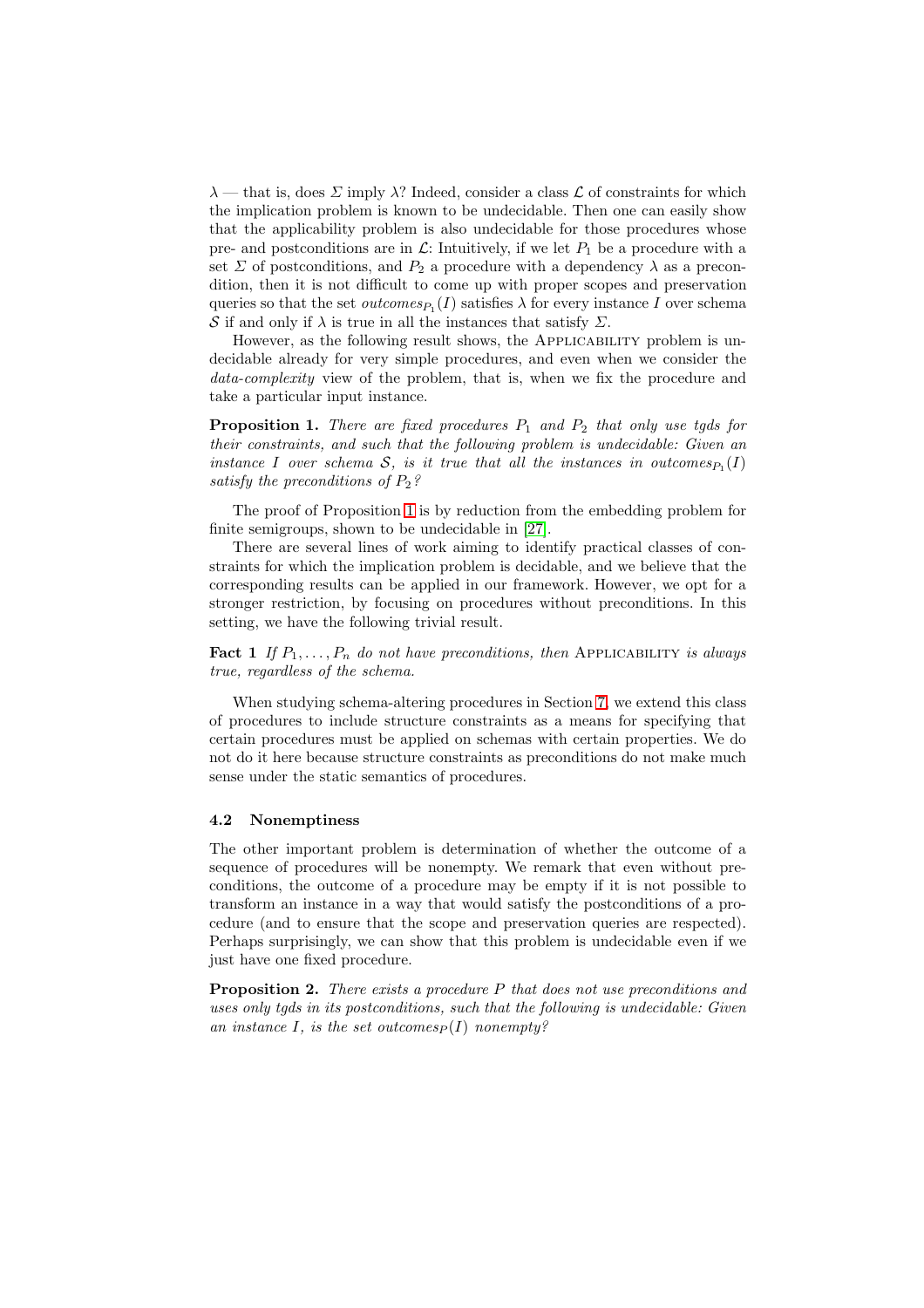The proof of this result makes use of arbitrary tgds. What is even more striking is that we can reproduce the undecidability proof even when considering acyclic tgds, albeit this time we need two fixed procedures.

<span id="page-11-1"></span>**Proposition 3.** There exist procedures  $P_1$  and  $P_2$  that do not use preconditions and only use acyclic tgds in their postconditions, such that the following problem is undecidable: Given an instance I, is the set outcomes  $P_1, P_2(I)$  nonempty?

<span id="page-11-0"></span>The idea of the proof is to manipulate the scope of procedures to create cases when we force some procedures to take care of transformations specified in subsequent procedures. We illustrate this idea with the following exaple.

*Example 4.* Consider two procedures  $P_1$  and  $P_2$ , where  $P_1 = (Scope^1, C^1_{in}, C^1_{out}, Q^1_{pres}),$ with  $Scope<sup>1</sup> = {R[*], T[*]}, C<sup>1</sup><sub>in</sub> = \emptyset, C<sup>1</sup><sub>out</sub> = {R(A : x) \rightarrow T(A : x)}, and$  $\mathcal{Q}^1_{\text{pres}} = R(A : x) \wedge T(A : x); P_2$  has empty scope, preconditions, and preservation queries, and has the postcondition set  $\{T(A : x) \to R(A : x)\}\$ . Let I be an instance over schema with relations  $R$  and  $T$ , each with attribute  $A$ . By definition, the possible outcomes of applying  $P_1$  to I are all the instances J that extend I and satisfy  $R(A:x) \to T(A:x)$ . Now the set *outcomes*<sub> $P_1, P_2(I)$  corre-</sub> sponds to all the instances I' that extend I and satisfy both  $R(A:x) \to T(A:x)$ and  $T(A: x) \to R(A: x)$ . (In other words, we can use  $P_2$  to *filter out* all those instances J where  $T^{J} \nsubseteq R^{J}$ .) Intuitively, this happens because the outcome set of applying  $P_2$  to any instance not satisfying  $T(A: x) \to R(A: x)$  is empty, and we define *outcomes*<sub> $P_1, P_2(I)$  as the union of all the sets *outcomes*<sub> $P_2(K)$ </sub> for each</sub>  $K \in outcomes_{P_1}(I).$ 

Procedures with safe scope: We could continue restricting the types of constraints we allow in procedures (for example, nonemptiness is decidable if we allow procedures made just from full, acyclic constraints). However, we choose to adopt a different strategy: We restrict the interplay between the postconditions of procedures, their scope, and their preservation queries. This will allow us to rule out the undesirable behaviours illustrated in Example [4,](#page-11-0) and will become crucial at the time of reasoning about sequences of procedures.

We say that procedure  $P = (Scope, C_{\text{in}}, C_{\text{out}}, Q_{\text{pres}})$  has safe scope if the following holds:

- $\mathcal{C}_{\text{in}}$  is empty;
- $\mathcal{C}_{\text{out}}$  is an acyclic set of tgds;
- The set *Scope* contains exactly one constraint  $R[*]$  for each relation R that appears on the right-hand side of a tgd in  $C_{\text{out}}$ ; and
- The set  $Q_{\text{pres}}$  contains one total query R for each constraint R[\*] in Scope. That is, it binds precisely all the relations in the scope of P.

Note that the procedure  $P_{\text{migrate}}$  of Example [2](#page-7-0) is not a procedure with safe scope, but can easily be transformed into a procedure with safe scope. Once again we have an easy result that makes a case for the good behaviour of procedures with safe scope.

<span id="page-11-2"></span>**Proposition 4.** For every instance I and sequence  $P_1, \ldots, P_n$  of procedures with safe scope, the set outcomes $P_1,...,P_n(I)$ , is not empty.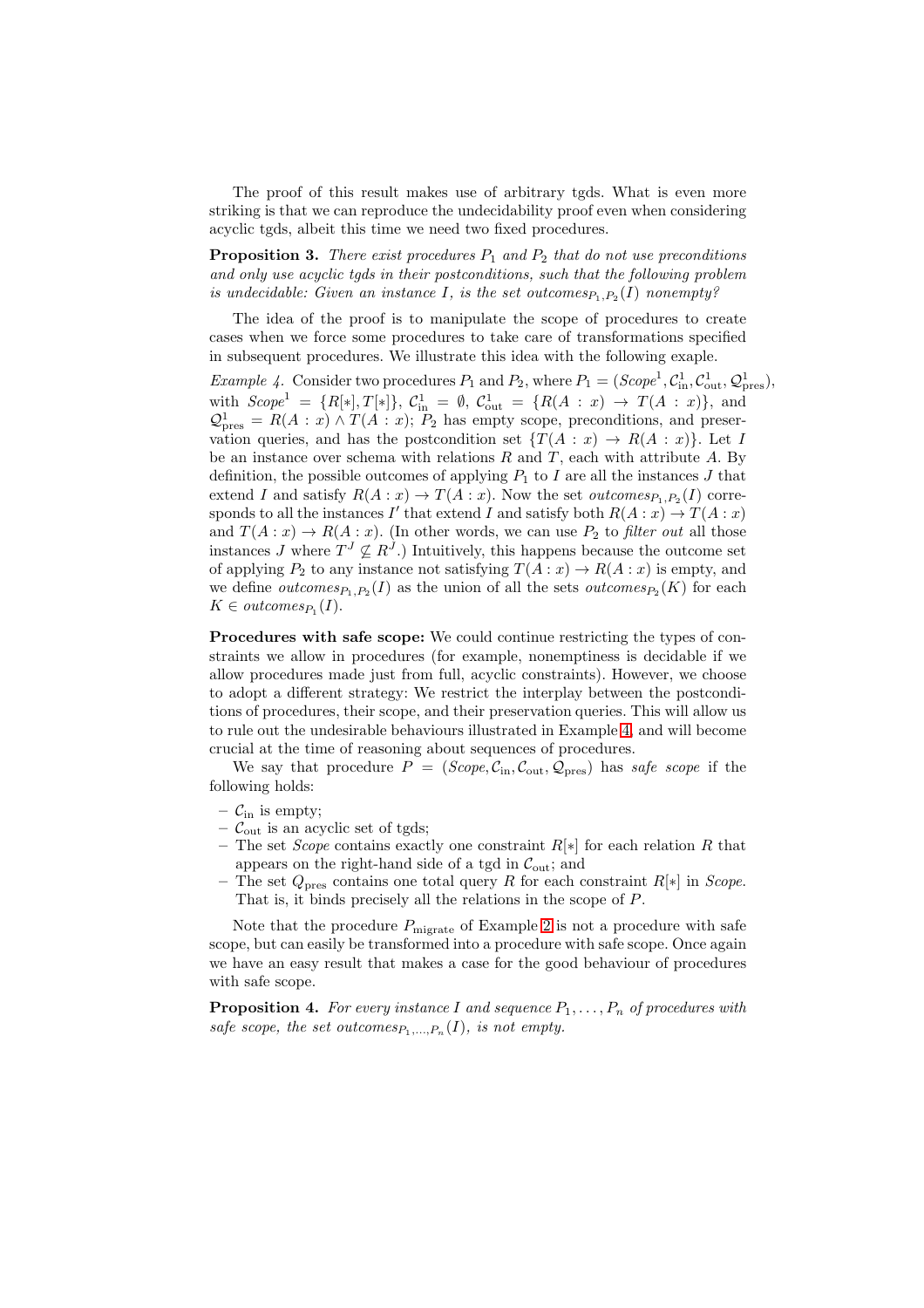# <span id="page-12-0"></span>5 Analyzing the outcomes of procedures

We have seen that deciding properties of outcomes of sequences of procedures (or even of a single procedure) can be a nontrivial task. One of the reasons is that procedures do not completely define their outcomes: We do not really know the outcome of applying a sequence  $P_1, \ldots, P_n$  of procedures to an instance I, we just know that it will be an instance from the collection *outcomes*  $P_1, ..., P_n(I)$ . This collection may well be of infinite size, but can it still be represented finitely? The backdrop to this question is the variety of formalisms that have been developed by the community for representing sets of instances, from tables with incomplete information [\[25\]](#page-25-0) to knowledge bases (see, e.g., [\[11\]](#page-24-10)).

We now focus on developing a representation for outcomes of (sequences of) procedures, so that the usual data-oriented tasks could be performed over these outcomes. In pursuing this objective, we also connect our framework with the important topics of knowledge bases and incomplete information. We also show how our framework can be used to formalize and study new natural problems related to these areas.

Due to the results in the previous sections, we shall focus mostly on procedures with safe scope.

## 5.1 Representing Outcomes and Evolution of Knowledge Bases

The first question we ask is related to the representation of the outcome of a sequence of procedures: Is it possible to represent the set  $outcomes_{P_1,...,P_n}(I)$  for an instance I and sequence  $P_1, \ldots, P_n$  of procedures?

In representing instances, we use the notion of representation system, understood as finite representation of an infinite set of instances. Following [\[25\]](#page-25-0), a representation system is a set  $W$  of representatives and a function rep that assigns a set of instances to each representative in  $W$ . For now, we will assume that the function rep is uniform, in the sense that for each  $W \in W$  the function rep(W) maps W to instances of the same schema. We then say that a set  $\mathcal I$  of instances can be represented by a representation system  $(\mathbf{W}, rep)$  if there is a representative  $W \in \mathbf{W}$  such that  $rep(W) = \mathcal{I}$ .

To represent outcomes of procedures, we extend the usual notion of knowledge base, so that we can define a relational scope over knowledge bases. That is, we use the following representation system:

**Definition 5.** A scoped knowledge base  $(SKB)$  over a schema S is a tuple  $\mathcal{K} = (I, \Gamma, \text{Scope})$ , where I is an instance over S,  $\Gamma$  is a set of constraints, and Scope is a set of relation names in  $S$ . Intuitively,  $K$  represents all possible extensions of I that satisfy  $\Gamma$  and does not modify relations not in the scope. That is,

 $rep(K) = \{J \mid I \subseteq J, J \models \Gamma$ 

and  $R^I = R^J$  for each relation  $R \notin \text{Scope}$ .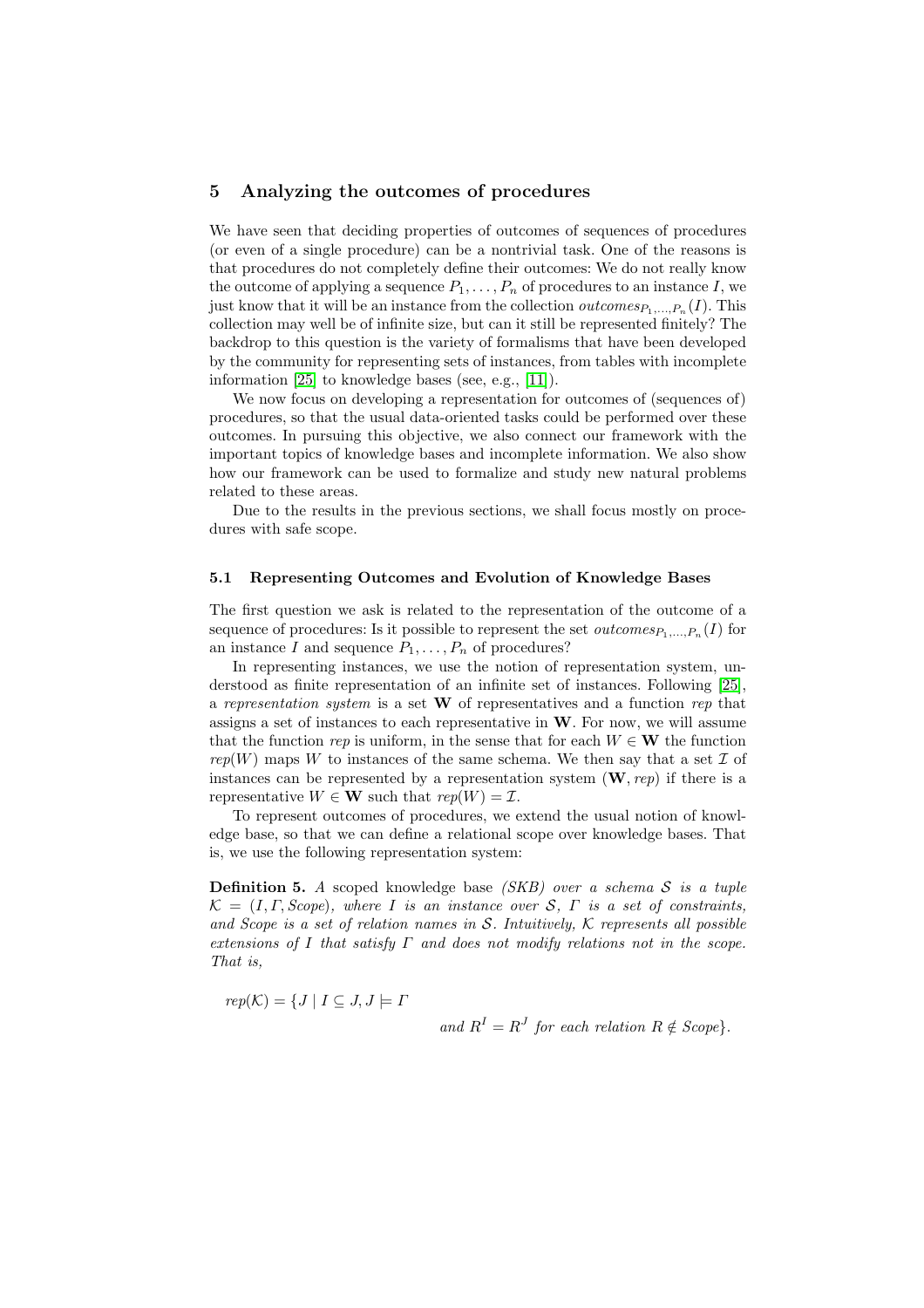<span id="page-13-2"></span>The first observation is that SKBs are an appropriate representation system for capturing the outcomes of procedures with safe scope.

**Proposition 5.** Let  $P = (Scope, \emptyset, \Gamma, \mathcal{Q}_{pres})$  be a procedure with safe scope, and I an instance such that P can be applied over I. Then outcomes  $P(I) = rep(K)$ , where K is the scoped knowledge base  $(I, \Gamma, \text{Scope})$ .

However, we can do much more with SKBs, as this formalism is also appropriate for representing the outcomes of sequences of procedures with safe scope. We show this next for the case of procedures with safe scope whose constraints are given by full tgds.

<span id="page-13-0"></span>**Theorem 1.** Let  $P_1, \ldots, P_n$  be a sequence of procedures with safe scope, and such that each of  $P_1, \ldots, P_n$  uses only full tgds. Then for every instance I, the set outcomes $P_1,...,P_n(I)$  can always be represented by an SKB. Furthermore, this SKB can be computed in exponential time from  $P_1, \ldots, P_n$  and I.

A natural question at this point is whether scoped knowledge bases are closed under the operations expressed by procedures: If we start with an SKB  $K$  and apply a procedure  $P$  to each instance represented by  $K$ , is it possible to represent *outcomes*  $\frac{pep(K)}{S}$  Surprisingly, it turns out that the answer is positive, as long as the procedures and the scoped knowledge base satisfy the requirements of Proposition [1.](#page-13-0) An SKB  $(I, \Gamma, \text{Scope})$  is full if  $\Gamma$  is a set of full tgds, acyclic if  $\Gamma$ is acyclic, and safe if Scope contains at least all the relations on the right-hand side of the tgds in  $\Gamma$ . The next result shows that full acyclic safe SKBs are a strong representation system [\[25\]](#page-25-0) for the outcomes of such procedures.

<span id="page-13-1"></span>**Theorem 2.** Let  $P$  be a procedure with safe scope using only full tgds. The for every full acyclic safe SKB K, the set outcomes  $p ( rep(K))$  can always be represented by a full acyclic safe SKB.

The proof relies on the fact that each application of a procedure not only changes the scope, but also forces us to update or drop some of the knowledge that we had before. The following example illustrates this issue:

Example 5. Consider two procedures with safe scope,  $P_T$  with scope  $T[*]$  and postcondition  $\Gamma_T = \{R(x) \to T(x), S(x) \to T(x)\}\$ , and  $P_R$  with scope  $R[*]$  and postcondition  $\Gamma_R = \{S(x) \to R(x)\}.$ 

Consider instance I with  $T^I = S^I = \emptyset$  and  $R^I = \{1\}$ . We can show that all the instances in *outcomes* $_{P_T}(I)$  must satisfy  $\Gamma_T$ . One possible outcome of applying  $P_T$  to I is instance J with  $R^J = T^J = \{1\}$  and  $S^J = \emptyset$ .

Consider now *outcomes*<sub> $Pr$ </sub>, $P_R(I)$ ; it may include instances that do not satisfy the tgd  $R(x) \to T(x)$ . For example, one can verify that the instance K given by  $R^K = \{1, 2\}, T^K = \{1\}, S^K = \emptyset$  is a possible outcome of applying to I the procedure  $P_T$  followed by  $P_R$ .

What happens here is that, in a sense, we lose the information given by  $R(x) \rightarrow T(x)$  when applying  $P_R$ , because R is in the scope of  $P_R$ . The set outcomes<sub>PT</sub>, $P_R(I)$  is represented by the SKB  $\mathcal{K} = (J, \Gamma, \{R, T\})$ , where  $\Gamma$  contains both  $S(x) \to T(x)$  and  $S(x) \to R(x)$ .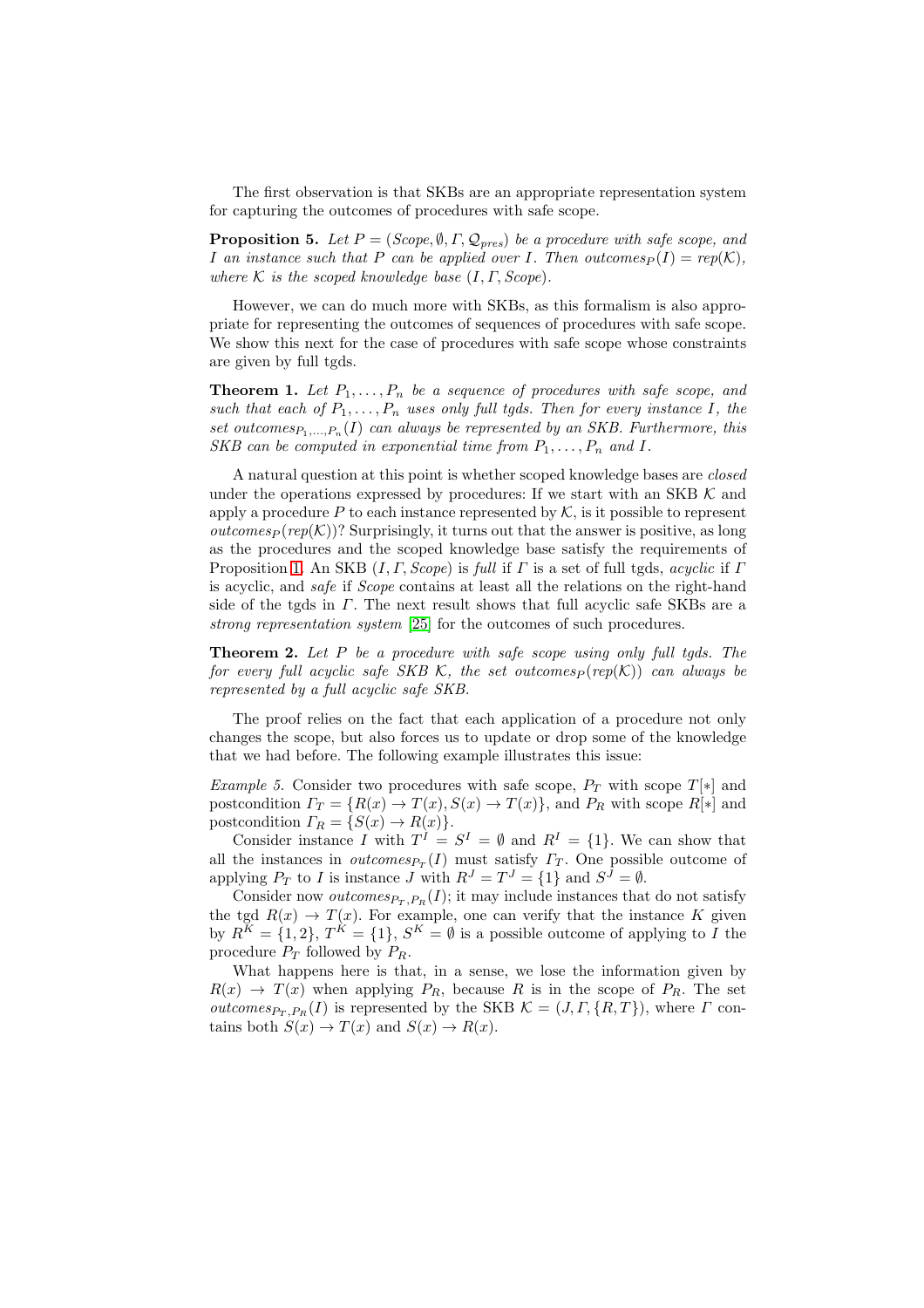To the best of our knowledge, this interaction between knowledge bases, scopes, and relational procedures has not been studied before. We do not know whether there are other languages with the above property, or to what degree Theorem [2](#page-13-1) can be extended to more expressive languages. We believe these are interesting questions to study in future work. We finish with a remark about the unavoidable exponential blowup when representing outcomes of procedures with SKBs.

<span id="page-14-1"></span>**Proposition 6.** There is an instance I, a procedure P', and a family  $(P_i)_{i\geq 1}$ of procedures, all with safe scope, such that every SKB  $(J, \Gamma, \text{Scope})$  representing outcomes<sub> $P_i, P'(I)$ </sub> is such that J has at least  $2^i$  tuples.

# 5.2 Reasoning About Incomplete Instances With Open and Closed Relations

Another important problem is to reason about properties satisfied by the outcomes of (sequences of) procedures. With Theorem [1](#page-13-0) at hand, we focus on scoped knowledge bases, as these are sufficient for capturing the outcomes of a wide range of procedures. However, our results are of independent interest as they go beyond full acyclic and safe SKBs. We study the following problem:

> SATISFACTION OF CONSTRAINTS: **Input:** Acyclic scoped knowledge base  $K$  and constraint  $\sigma$ , both over a schema  $\mathcal{S}$ ; Questions  $\sigma$  satisfied on each instance in rep(K)?

In this paper we focus on the cases of the above problem where  $\sigma$  is an egd or a tgd. Just as with APPLICABILITY, we know that we need some restrictions on  $\Gamma$ in SKBs, because allowing arbitrary tgds would make the problem undecidable. For the next sections, we choose to go with acyclic sets of tgds. However, note that our results do not need tgds to be full or SKBs to be safe.

Satisfaction of egds. Our first result is positive, stating that SKBs are as well behaved as other representation systems as far as reasoning about equalitygenerating dependencies is concerned.

<span id="page-14-0"></span>Proposition 7. The problem SATISFACTION OF EGDS is coNP-complete when restricted to acyclic SKBs.

As with the problem of implication of egds over other forms of incomplete databases, the proof consists on showing that  $\sigma$  is not valid on every instance in  $rep(K)$  if an only if there is a small instance constructed from I and the frozen body of  $\sigma$  where  $\sigma$  does not hold. The difference is that we need to be more careful when constructing the frozen body of  $\sigma$ , to take into account the scope of the SKB.

Satisfaction of tgds. For the case of tgds we cannot immediately adapt previous results, as the scope of SKBs prevents us from applying the chase in a direct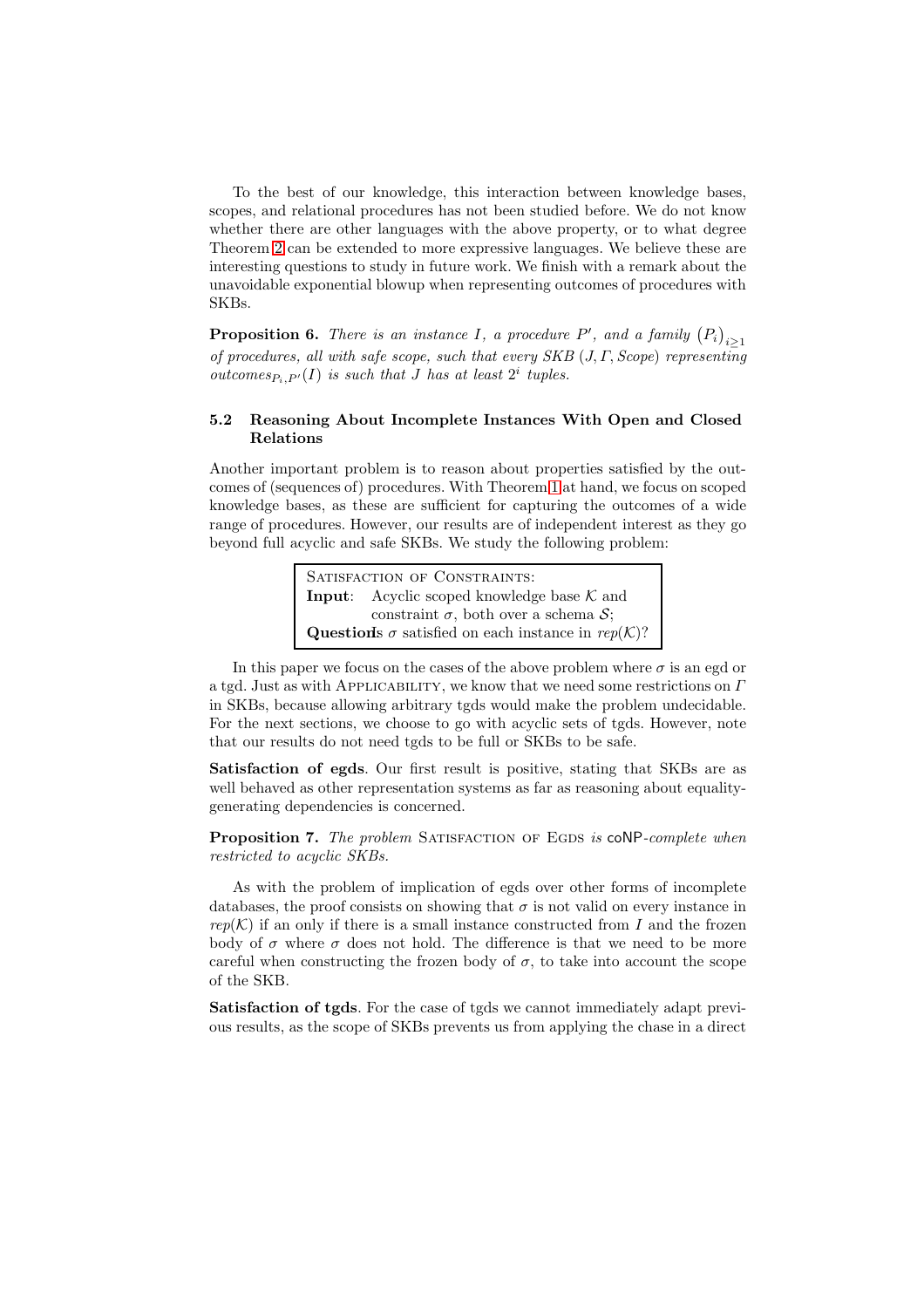<span id="page-15-0"></span>way. On the other hand, the problem becomes much easier once we disallow unsafe knowledge bases.

**Proposition 8.** The problem SATISFACTION OF TGDS is in  $\Pi_p^2$  when restricted to acyclic SKBs. It is NP-complete if further restricted to safe SKBs.

The proof follows from the results of [\[15\]](#page-24-11), which explores the decidability and complexity of determining containment of CQ queries in presence of materialized views and of dependencies on the instance that generates the materialized views. The results of [\[15\]](#page-24-11) build on [\[42\]](#page-26-0) and are obtained for the closed-world case, i.e., all the given materialized views are exact. In the proof of Proposition [8](#page-15-0) in this paper, we explore a setting that is partially closed world, as we use a particularly simple case of exact materialized views to model relations that are not in the scope of an SKB. At the same time, our results differ from, and extend in part, those of [\[15\]](#page-24-11), as our setting is also partially open world, as expressed by the relations that are in scope in the given SKB.

We remark that both Propositions [7](#page-14-0) and [8](#page-15-0) continue to hold if we allow the knowledge set  $\Gamma$  in SKBs to be given by more expressive formalisms such as weakly acyclic [\[23\]](#page-25-14) sets of tgds and even including egds, or virtually any other formalism that guarantees presence of polynomial-length witnesses of chase sequences.

Query Answering. The final task we consider is query answering: Given an instance I, a sequence  $P_1, \ldots, P_n$  of procedures, and a query Q, we would like to find the answers to Q over the outcomes of applying  $P_1, \ldots, P_n$  to I. To simplify the presentation, we consider only boolean CQ queries. As usual in cases that deal with infinite sets of instances, we are interested in the certain (or unambiguous) answers, which in our framework translate into the answers that hold over any possible outcome of applying  $P_1, \ldots, P_n$  to I.

More formally, let  $certain_{P_1,...,P_n}(Q, I)$  denote the intersection

$$
\bigcap_{J \in outcomes_{P_1,...,P_n}(I)} Q(J).
$$

| <b>QUERY ANSWERING</b>                                  |                                            |
|---------------------------------------------------------|--------------------------------------------|
| Input:                                                  | Instance I, boolean $CQ$ , and             |
|                                                         | sequence $P_1, \ldots, P_n$ of procedures; |
| <b>Question:</b> Is $certain_{P_1,,P_n}(Q,I)$ nonempty? |                                            |

The complexity of query answering is not high when compared to similar reasoning tasks in other similar scenarios such as data exchange or ontologybased query answering. The problem is even in polynomial time if we consider the data complexity of the problem.

<span id="page-15-1"></span>**Proposition 9.** QUERY ANSWERING is in NExptime when restricted to sequences of procedures with safe scope. It is in Exptime if the procedures involved contain only full tgds, and in polynomial time if  $P_1, \ldots, P_n$  and  $Q$  are fixed.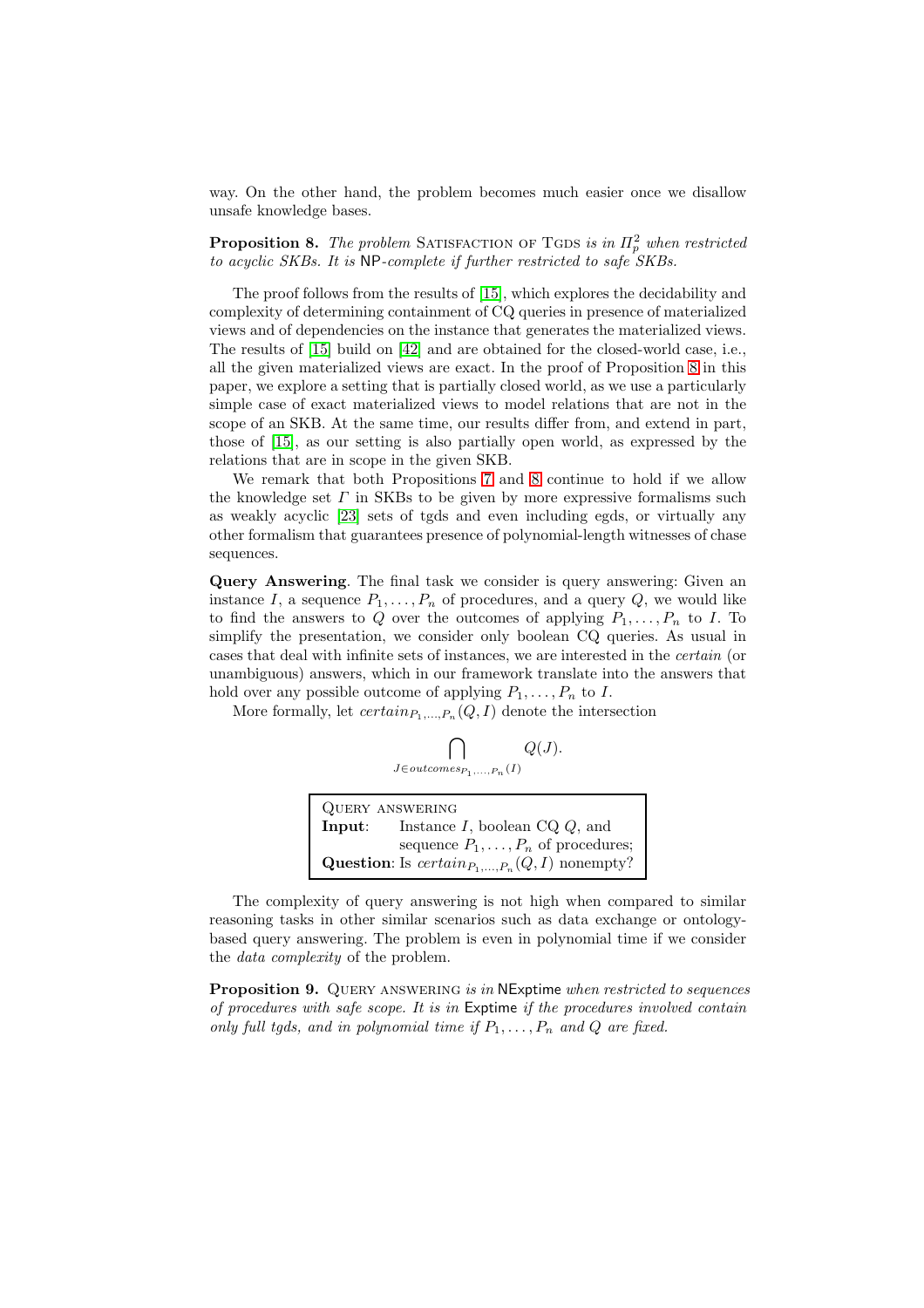Interestingly, this result extends the settings we can represent with Theorem [1,](#page-13-0) as we allow any sequence of procedures with safe scope. The reason we can work with more expressive outcomes is that for computing certain answers to conjunctive queries, we only need to keep the set of minimal instances in the set of outcomes, instead of representing the complete outcome space of a sequence of procedures. We show that this set of minimal instances can be represented with an extension of conditional tables, and for each subsequent application of a procedure we update this set by chasing the conditional table, as is done in, e.g., [\[3\]](#page-23-1). Although we can easily get Pspace-hardness from a reduction from the query answering problem for non-recursive datalog [\[37\]](#page-25-15), we do not know if the bounds presented above are tight.

# <span id="page-16-1"></span>6 The data-readiness problem

We now address the problem of assessing achievability of data-quality constraints, which we describe informally as follows. We start with an instance I and have a set  $\Pi$  of procedures. We are also given a property  $\alpha$  over instances (specified, for example, as a boolean query or a set of constraints) that does not hold in  $I$ . The question we ask in this setting is whether we can apply to  $I$  some or all the procedures in  $\Pi$  so that all the instances in the outcome satisfy  $\alpha$ :

> data readiness: **Input:** An instance I, a set  $\Pi$  of procedures, and a property  $\alpha$ ; Questionls there a sequence  $P_1, \ldots, P_n$  of procedures in  $\Pi$  such that all the instances in *outcomes*<sub> $P_1$ ,..., $P_n(I)$  satisfy  $\alpha$ ?</sub>

The length of n of the assembled workflow is not part of the input, but instead needs to be derived from the system as well. This implies a striking difference between readiness and the problems we study in Section [5,](#page-12-0) and will lead us to the undecidability of problems that would instead be decidable if n was considered to be fixed. In those cases when we obtain decidability it is by proving small-model properties about the length of the sequences that need to be assembled.

We study two specific versions of the problem, arising from how we specify α. We begin with the case where  $\alpha$  is specified as either a tgd or an egd, which we denote as CONSTRAINT READINESS. We then study the case where  $\alpha$  is a boolean  $CQ$ , denoted as QUERY READINESS.

## 6.1 Readying Data with Respect to Constraints

<span id="page-16-0"></span>In the previous sections we have seen that fundamental problems in our proposed framework can be solved if we restrict ourselves to procedures with safe scope. Unfortunately, as the following proposition shows, this is not the case for the data-readiness problem.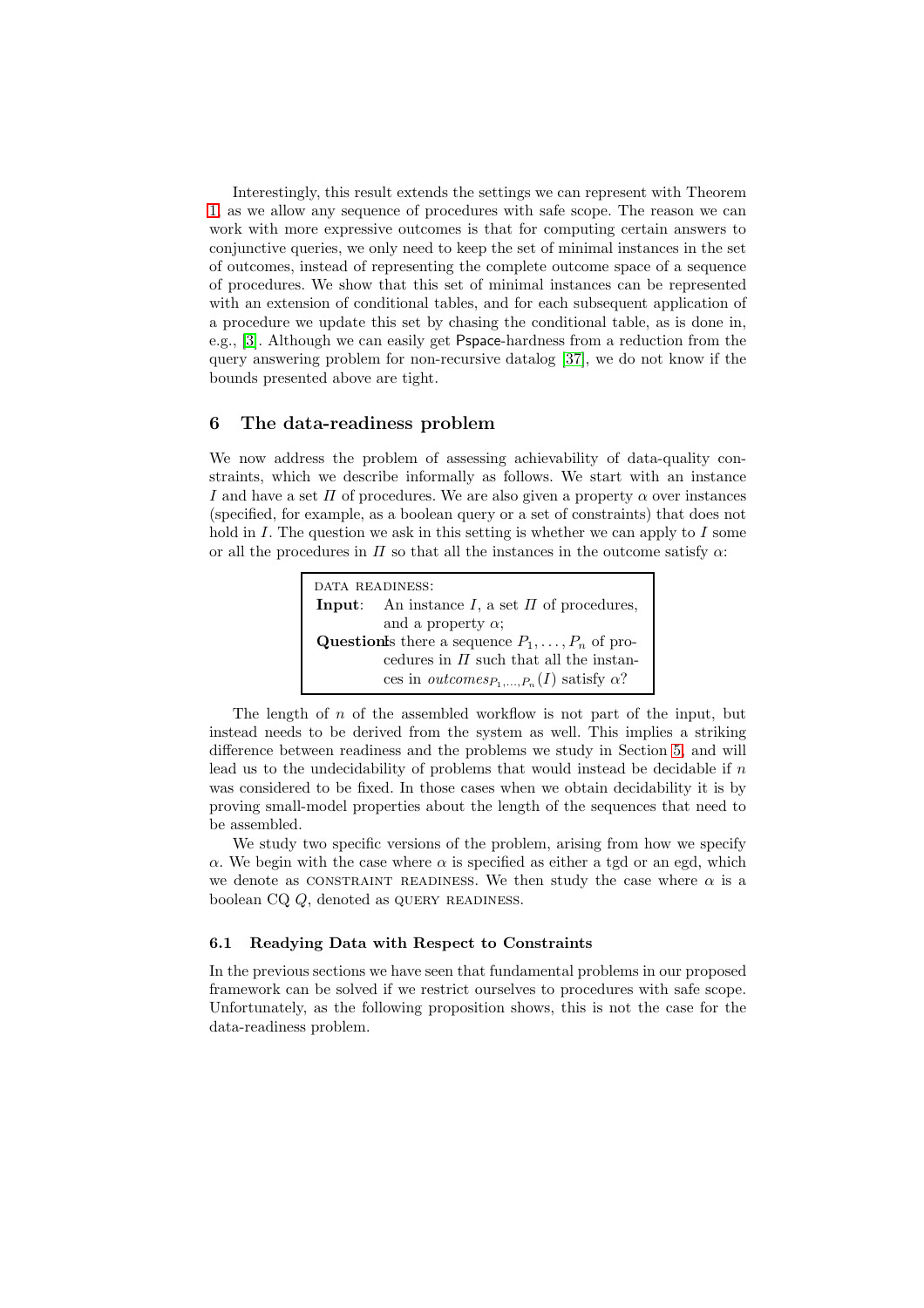**Proposition 10.** The problem CONSTRAINT READINESS is undecidable, even if  $\Pi$  is a set of procedures with safe scope and  $\Sigma$  contains a single acyclic tgd.

The proof is by reduction from the universal halting problem for Turing machines, along the lines of the proof used in [\[18\]](#page-24-12) to show that the termination of chase is undecidable. The proof uses  $\Pi$  to simulate each of the constraints being chased in the proof in [\[18\]](#page-24-12).

On the other hand, the results of Section [5](#page-12-0) suggest a way to solve the problem for sets of procedures with safe scope that use full tgds only. Intuitively, it suffices to guess a sequence of procedures, compute the representation of their outcome, and then apply Proposition [8.](#page-15-0) All that is left to do is to prove a small-model property for the size of the sequence of procedures that we need to guess, as specified in the next result.

<span id="page-17-3"></span>Theorem 3. The problem CONSTRAINT READINESS is decidable in N2Exptime, for the cases where  $\Pi$  is a set of procedures with safe scope with output constraints comprising full tgds only.

## 6.2 Readying Data with Respect to Queries

We now study data readiness with respect to boolean CQs. Again, it is not enough to restrict our consideration to procedures with safe scope, as we can modify Proposition [10](#page-16-0) to obtain undecidability for this case.

<span id="page-17-4"></span>**Proposition 11.** The problem QUERY READINESS is undecidable, even if  $\Pi$  is a set of procedures with safe scope and Q is a query of one atom.

<span id="page-17-2"></span>Again, we can manage this problem if we only consider procedures with safe scope given by full tgds.

**Theorem 4.** The problem QUERY-READINESS is in NExptime for the cases where Π is a set of procedures with safe scope with output constraints comprising full tgds only.

In the following section we will extend this result in a significant way, by showing that QUERY READINESS continues to be decidable even if we add to  $\Pi$ procedures that alter the schema of instances.

# <span id="page-17-0"></span>7 Procedures over dynamic schemas

<span id="page-17-1"></span>So far we have assumed that databases maintain their schemas through the history of procedures applied to them. One could argue that this is not a reasonable assumption, because schemas may and will eventually change along with the needs of the data.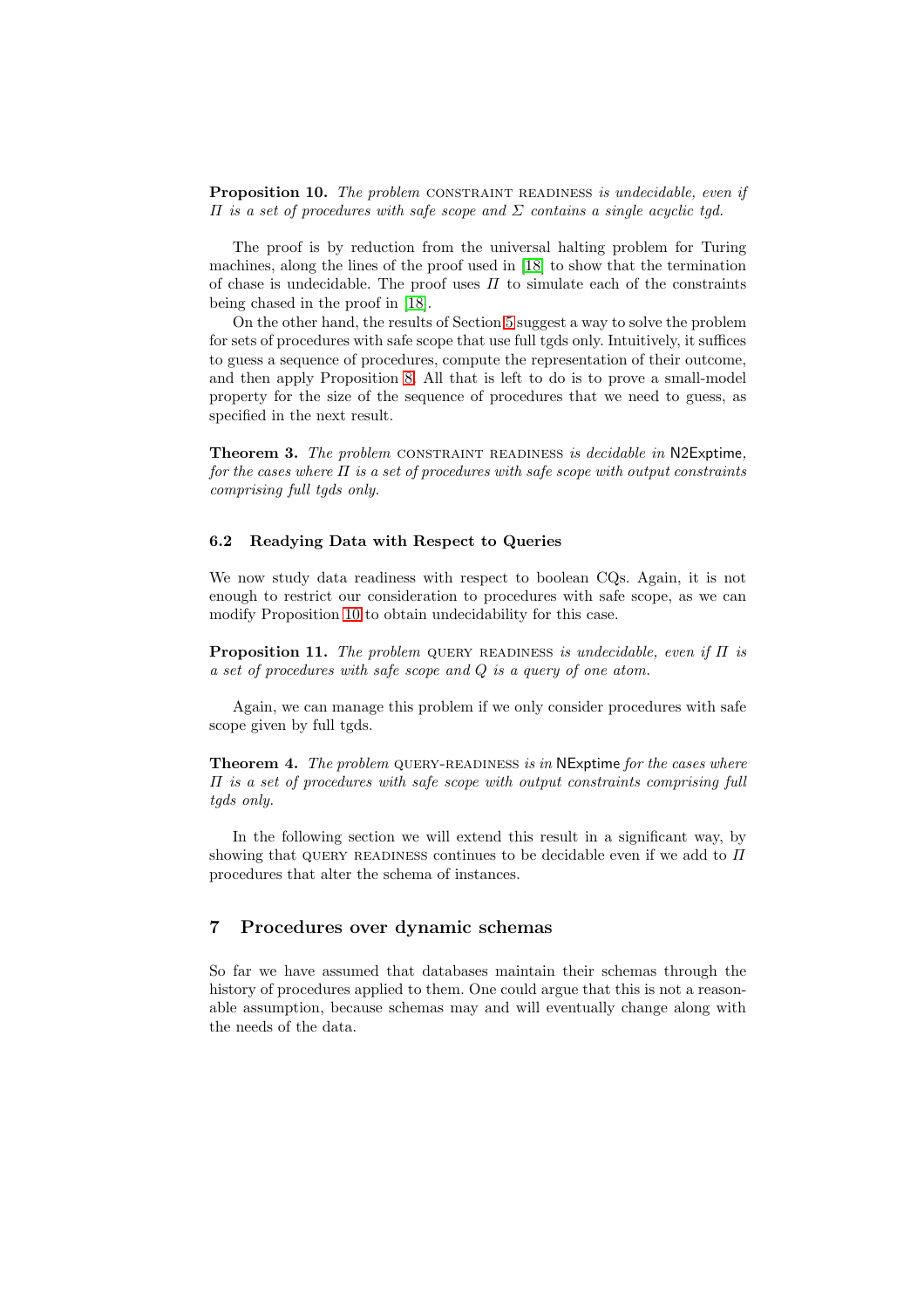Example 6. In the motivating example in Section [1](#page-0-0) we sketched  $P_{\text{insur}}$ , a procedure that would augment relation LocVisits with an attribute insId containing the insurance information of patients, with data drawn from relation  $Paths(pld, insId)$ . For this case, the schema of the outcomes must be different from the schema of the input relation. Thus, to be able to capture this scenario, we need a different notion of outcome.

In this section, we revisit the previously introduced notions, to show that our framework can be modified to include sequences of transformations under dynamic schemas. We will see that, perhaps surprisingly, most of the results of the previous sections still hold under the new, more general definitions.

In this direction of the work, using the named perspective on queries and databases will prove critical, as it allows us to define queries that hold under several schemas (recall Section [2.2\)](#page-4-0). We will then be able to define procedures without a particular schema in mind, requiring only that the conditions and queries therein remain compatible with the input schema.

So how can we redefine procedures to be applicable to more than one schema? Following the same path that we took when defining static outcomes, we now define a dynamic version of the outcome set, wherein we treat schemas as other open propositions. We continue to treat procedures as black boxes, and now permit them to update schemas as well. We thus allow the outcomes to have any schema, as long as they satisfy certain compatibility restrictions that we now introduce.

#### 7.1 Initial Definitions

The first thing we need to do is to extend some of our notation to accommodate the new scenario. Somewhat abusing the notation, we will use  $Schema(I)$  to denote the schema of an instance I.

Let  $\Sigma$  be a set of structure constraints and data constraints. We say that I satisfies  $\Sigma$ , and write again  $I \models \Sigma$ , if (1) Schema(I) satisfies the structure constraints in  $\Sigma$ , and (2) I satisfies the data constraints in  $\Sigma$ . We recall that (2) holds only when Schema $(I)$  is compatible with all the data constraints in  $\Sigma$ .

A schema  $S'$  extends a schema S if for each relation R such that  $S(R)$  is defined, we have  $\mathcal{S}(R) \subseteq \mathcal{S}'(R)$ . That is,  $\mathcal{S}'$  extends  $\mathcal{S}$  if  $\mathcal{S}'$  assigns at least the same attributes to all the relations in  $S$ . An instance J extends an instance I if (1) Schema(J) extends Schema(I), and (2) for each relation R in Schema(I) with assigned attributes  $\{A_1, \ldots, A_n\}$  and for each tuple t in  $R^I$ , there is a tuple  $t'$  in  $R^J$  such that  $t(A_i) = t'(A_i)$  for each  $1 \leq i \leq n$ . Intuitively, J extends I if the projection of  $J$  over the schema of  $I$  is contained in  $I$ .

We now define the dynamic semantics for procedures. The definition is the same as that of Definition [2,](#page-7-2) except that we now allow instances of different schemas to be in the set of a procedure's outcomes.

**Definition 6.** Let  $I$  be an instance over a schema  $S$ . An instance  $I'$  over schema  $\mathcal{S}'$  is a possible outcome of applying P to I under the dynamic semantics if the following conditions hold: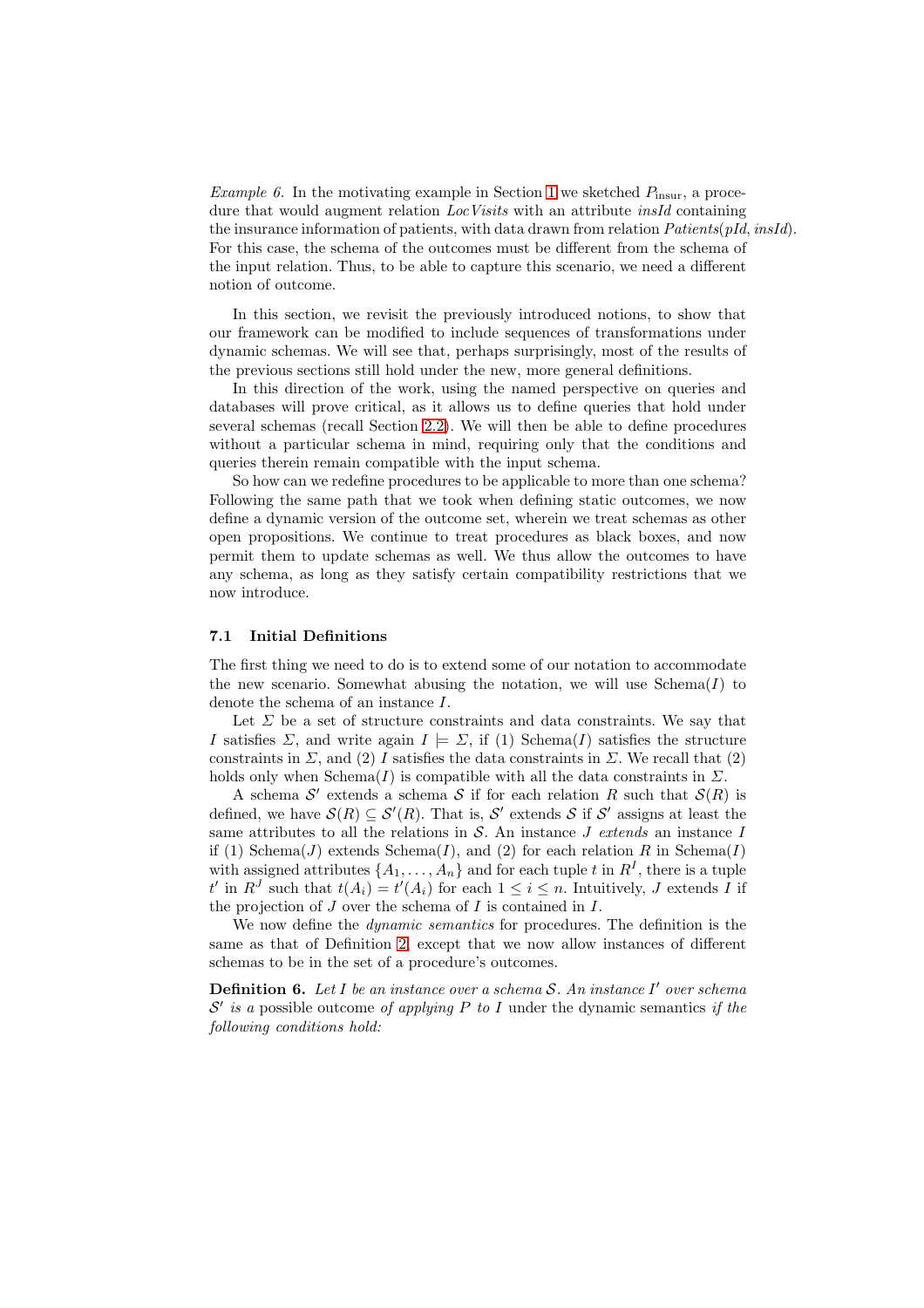- 1. P is applicable on I;
- 2.  $I' \models \mathcal{C}_{out};$
- 3. The answers of the query  $Q_{\mathcal{S}\backslash \text{Scope}}$  do not change:  $Q_{\mathcal{S}\backslash \text{Scope}}(I) = Q_{\mathcal{S}\backslash \text{Scope}}(I)$ ; and
- 4. The answers to each query Q in  $\mathcal{Q}_{pres}$  over I are preserved:  $Q(I) \subseteq Q(I')$ .

In the definition, we state the schemas of instances  $I$  and  $I'$  explicitly, to reinforce the fact that schemas may change during the application of procedures. However, most of the time the schema can be understood from the instance, so we normally just say that an instance  $I'$  is a possible outcome of  $I$  under the dynamic semantics (even if the schemas of  $I$  and  $I'$  are different).

The set of outcomes for a procedure  $P$  when applied on an instance  $I$  under the dynamic semantics can be thus stated as

 $dyn\text{-}outcomes_P(I) = \{I' \mid I' \text{ is a possible outcome}\}$ of applying P under the dynamic semantics to  $I$ ,

and we likewise extend the notion of dynamic outcomes to a set of instances (now over possibly different schemas) and for a sequence of procedures, just as we did in the previous sections.

Example 7 (Example [3](#page-7-1) continued). Recall the definition of procedure  $P_{\text{migrate}}$  in Example [2.](#page-7-0) We explained that the instances  $J_1$  and  $J_2$  in Figure [1](#page-8-0) (b) and (c) belong to the set of outcomes of the instance depicted in Figure [1](#page-8-0) (a). Both  $J_1$ and  $J_2$  also belong to the set of outcomes under the dynamic semantics. However, this set also contains instances over schemas that extend the schema of I, such as the instance  $J_3$  in Figure [1](#page-8-0) (d). Note that the relation LocVisits in  $J_3$  has an additional attribute (age).

<span id="page-19-0"></span>The notion of dynamic semantics allows us to model, for instance, database procedures that add new attributes to relations.

*Example 8 (Example [6](#page-17-1) continued)*. Procedure  $P_{\text{insur}}$  from the example in Section [1](#page-0-0) is formally described as follows:

Scope: The scope is the constraint  $LocVisits[*];$ 

 $C_{\text{in}}$ : The precondition is empty;

 $\mathcal{C}_{\text{out}}\text{: The postcondition comprises the egd}$ 

 $Paths(pld : x, insId : y) \wedge$ 

 $LocVisits(pId:x, insId:z) \rightarrow y=z;$ 

(Note that instances compatible with this egd must each have an attribute insId in relation LocVisits. This constraint also says that the insurance ID of patients in LocVisits must correspond to that in relation Patients.)

 $\mathcal{Q}_{\text{pres}}$ : We use again the query *LocVisits(facility : x, pId : y, timestp : z)*; regardless of any newly added attributes, we need to maintain the projection of LocVisits onto these three attributes.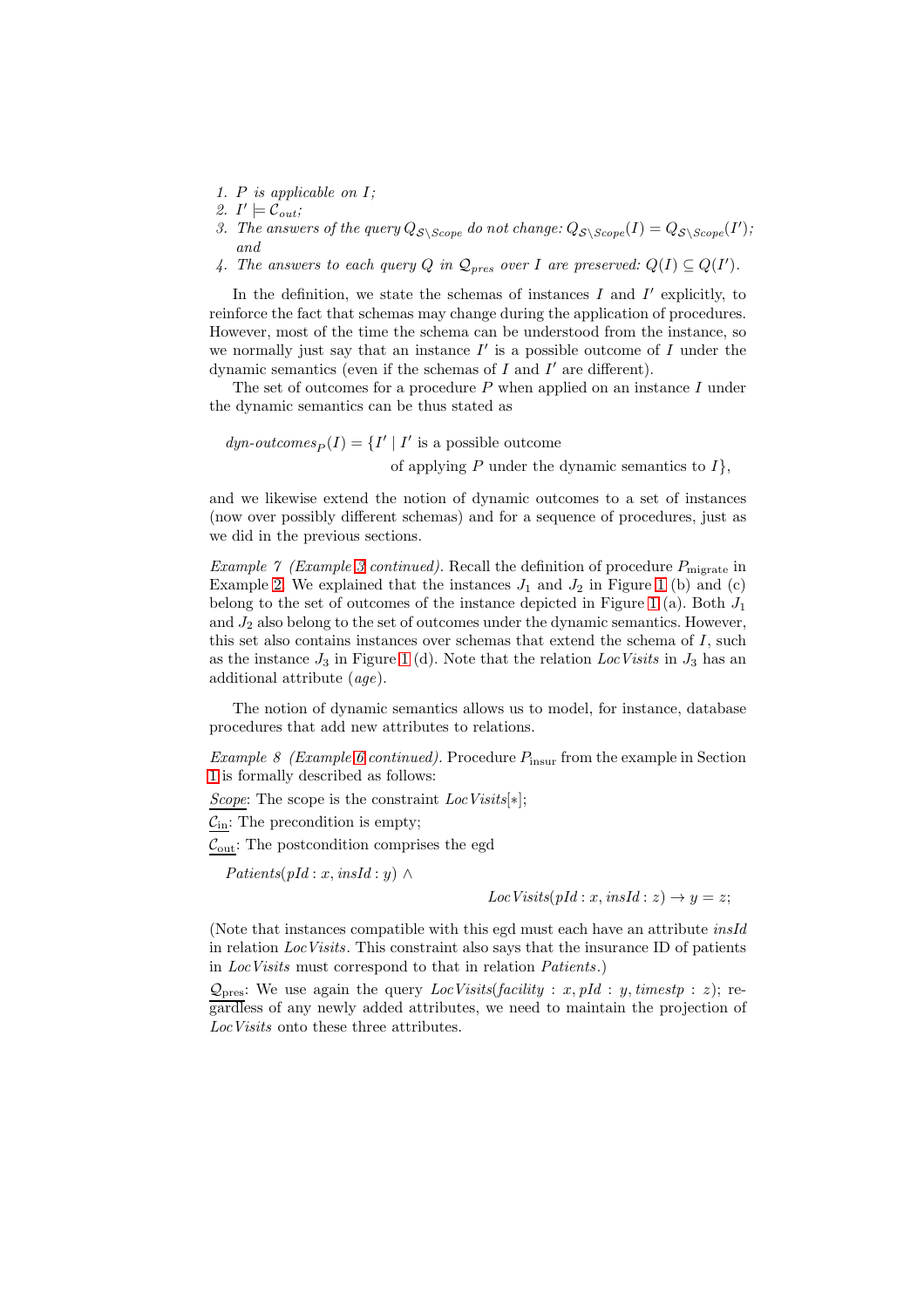#### 7.2 Fundamental Reasoning Tasks

Just as with the static semantics, we begin by studying the problems of applicability and non-emptiness under the dynamic semantics. This is not just a trivial extension from what we had in Section [4.](#page-9-0) Indeed, the use of dynamic semantics allows for defining procedures for which each instance in the set of outcomes has a schema that is different from the schema of the original instance. (See, e.g., procedure  $P_{\text{insur}}$  of Example [8.](#page-19-0))

Applicability. We know that applicability is undecidable under reasonable expectations, unless we restrict ourselves to procedures without preconditions. But what if these preconditions were defined using only structure constraints? Such procedures make sense under the dynamic semantics — for instance, a procedure  $P$  may require a certain attribute to be added to the schema before its application. As it turns out, such preconditions can be added with a very low cost to the applicability problem.

<span id="page-20-1"></span>Proposition 12. Under dynamic semantics, APPLICABILITY is in polynomial time for sequences of relational procedures whose preconditions contain only structure constraints.

The proof of this proposition shows that in this case one can construct a minimal schema such that the schema of all instances in the outcomes of sequences of procedures extend the minimal schema.

Nonemptiness. Unfortunately, the inclusion of procedures that may alter the schema of instance has an immediate impact on the complexity of nonemptiness. In Section [4](#page-9-0) we commented that nonemptiness was decidable for procedures made of full-tgds. Unfortunately, the following negative result shows that nonemptiness is undecidable even in this case, if we also allow procedures whose only goal is to alter the schema of instances.

<span id="page-20-0"></span>**Proposition 13.** There exists a sequence  $P_1$ ,  $P_2$ ,  $P_3$  of procedures, with  $P_1$  and  $P_3$  having only full tgds and  $P_2$  having postconditions built using only structure constraints, such that the following problem is undecidable: Given an instance I, is the set dyn-outcomes $_{P_1, P_2, P_3}(I)$  nonempty?.

Safe schema alteration. We define a notion that is analogous to that of safe scope, for the case of procedures that alter the schema of databases. We say that a procedure  $P = (Scope, C_{in}, C_{out}, Q_{pres})$  has safe schema-alterations if both the following conditions hold:

- Both *Scope* and  $\mathcal{Q}_{\text{pres}}$  are empty; and
- $\mathcal{C}_{\text{out}}$  is a set of structure constraints.

<span id="page-20-2"></span>Note that the procedure  $P_{\text{insur}}$  of Example [8](#page-19-0) can be represented as two different procedures, one that alters the schema and another that migrates the needed data. The next result delivers on our promise that procedures with safe scope together with procedures with safe schema-alterations form a well-behaved class. For readability, we denote by  $\mathbb{P}^{safe, alter}$  the class that comprises procedures with safe scope and procedures with safe schema-alterations.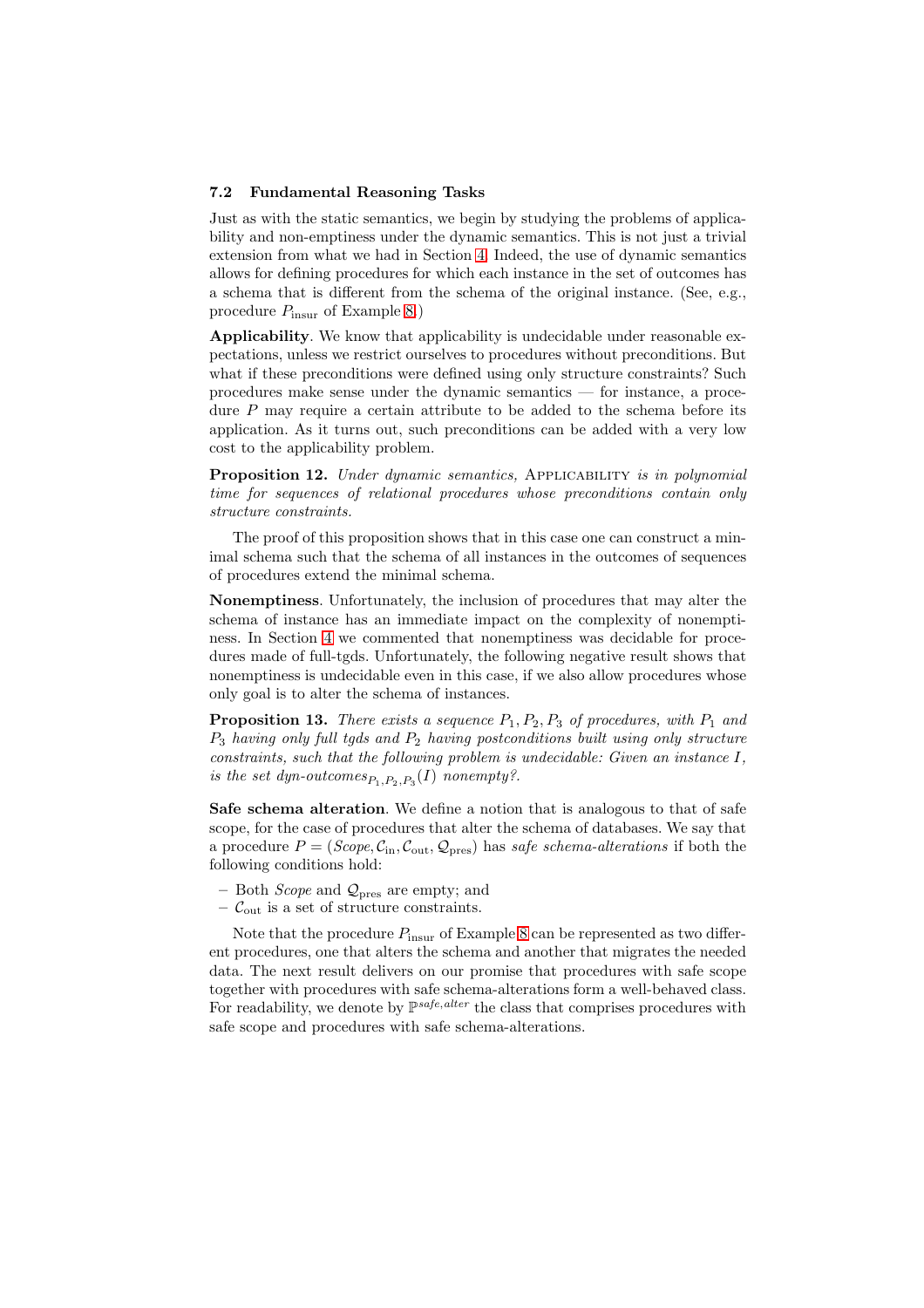**Proposition 14.** Given an instance I and a sequence  $P_1, \ldots, P_n$  of procedures in  $\mathbb{P}^{safe, alter}$ , the problem of deciding whether dyn-outcomes $P_1,...,P_n(I)$  is in polynomial time.

Procedures with safe scope and dynamic semantics: Before turning to more complex reasoning tasks, we observe that the dynamic semantics does not really interfere with reasoning tasks when we deal only with procedures that do not alter the schema. More precisely, let us say that a procedure P does not force alteration of schemas if, for any instance I compatible with  $P$  such that  $dyn\text{-}outcomes_P (I) \neq \emptyset$ , the set  $dyn\text{-}outcomes_P (I)$  contains at least one instance with the same schema as that of I. We have the following observation.

<span id="page-21-0"></span>**Lemma 1.** Let I be an instance,  $P_1, \ldots, P_n$  a sequence of procedures that do not force alteration of schemas, and  $\alpha$  a first-order expression over Schema(I). Then outcomes  $P_1,...,P_n(I) \models \alpha$  if and only if dyn-outcomes  $P_1,...,P_n(I) \models \alpha$ .

It follows from Lemma [1](#page-21-0) that the algorithmic results shown in Sections [5](#page-12-0) and [6](#page-16-1) continue to hold under the dynamic semantics. Indeed, the challenge now is in reasoning about the outcomes when the mix involves procedures that alter schemas. We proceed to study problems related to query answering, leaving those related to constraints to future work.

#### 7.3 Reasoning About Queries Under the Dynamic Semantics

In this section we address the issue of decidability of reasoning about queries in presence of an instance and a sequence of procedures belonging to the class P safe,alter (i.e., safe-scope or safe schema-alteration). The main technique we use is the introduction of conditional tables as an approximation of the set of outcomes. To state this result, we recall the notion of conditional tables introduced by Imieliński and Lipski [\[25\]](#page-25-0).

Let  $N$  be an infinite set of *null values* that is disjoint from the set of domain values D. A naive instance T over schema S assigns a finite relation  $R^T$  $(D \cup \mathcal{N})^n$  to each relation symbol R in S of arity n. Conditional instances extend naive instances by attaching conditions over the tuples. Formally, an element-condition is a positive boolean combination of formulas of the form  $x = y$  and  $x \neq y$ , where  $x \in \mathcal{N}$  and  $y \in (D \cup \mathcal{N})$ . A conditional instance T over schema S assigns to each n-ary relation symbol R in S a pair  $(R^T, \rho_R^T)$ , where  $R^T \subseteq (D \cup \mathcal{N})^n$  and  $\rho_R^T$  assigns an element-condition to each tuple  $t \in R^T$ . A conditional instance  $T$  is *positive* if none of the element-conditions in its tuples uses inequalities (of the form  $x \neq y$ ).

To define the semantics, let  $Nulls(T)$  be the set of all the nulls in any tuple in T or in an element-condition used in T. Given a substitution  $\nu : Nulls(T) \rightarrow D$ , let  $\nu^*$  be the extension of  $\nu$  to a substitution  $D \cup Nulls(T) \rightarrow D$  that is the identity on D. We say that v satisfies an element-condition  $\psi$ , written  $\nu \models \psi$ , if for each equality  $x = y$  in  $\psi$  it is the case that  $\nu^*(x) = \nu^*(y)$ , and for each inequality  $x \neq y$  we have that  $\nu^*(x) \neq \nu^*(y)$ . Further, we define the set  $\nu(R^T)$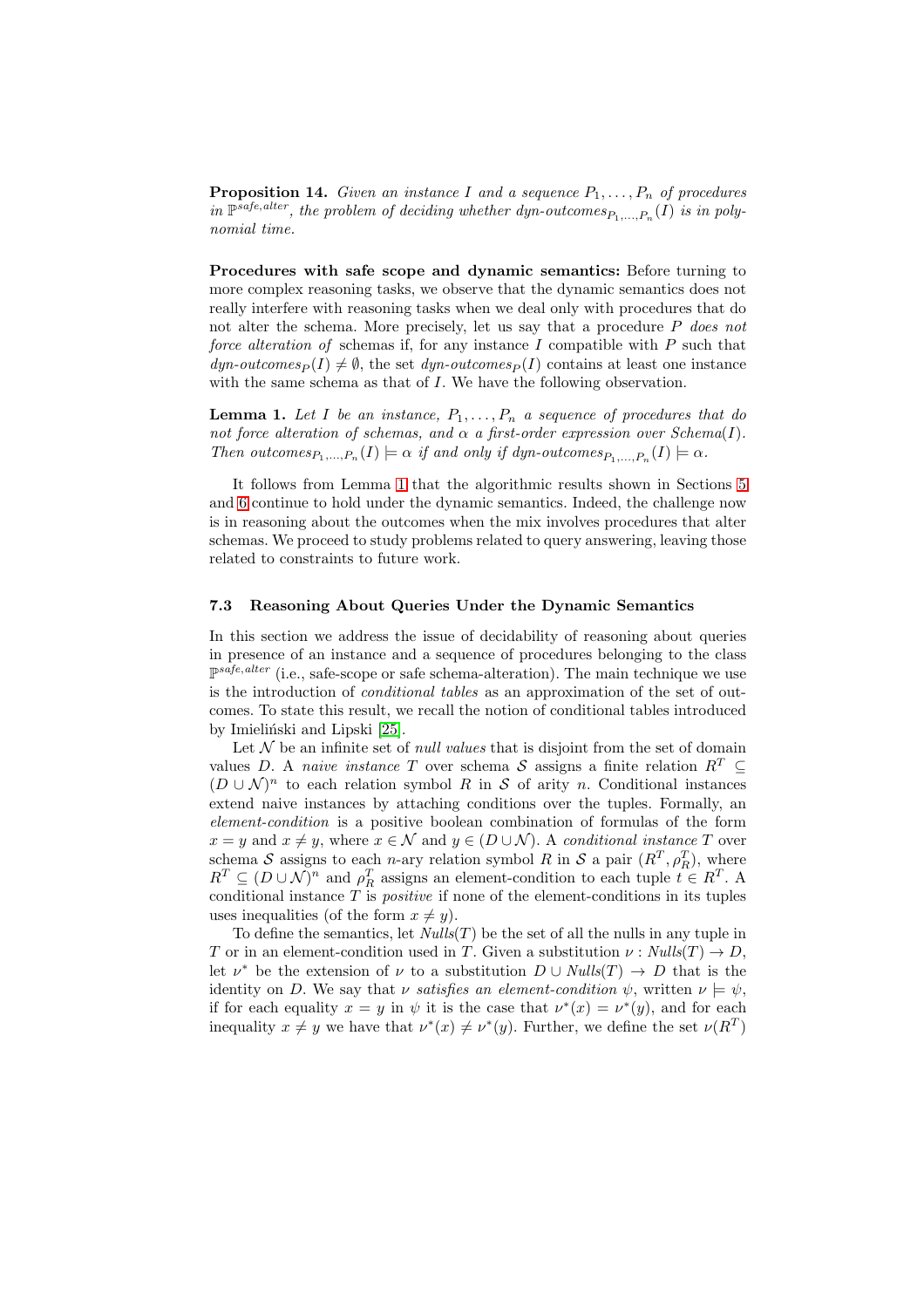as  $\{\nu^*(t) \mid t \in R^T \text{ and } \nu \models \rho_R^T(t)\}\)$ . Finally, for a conditional instance  $T, \nu(T)$ is the instance that assigns  $\nu(R^T)$  to each relation R in the schema.

The set of instances represented by T, denoted by  $rep(T)$ , is defined as  $rep(T) = \{I \mid \text{there is a substitution } \nu \text{ such that } I \text{ extends } \nu(T) \}.$  Note that the instances  $I$  in this definition could have potentially bigger schemas than  $\nu(T)$ . In other words, we assume that the set rep(T) contains instances over any schema extending the schema of T.

The next result states that conditional instances are good over-approximations for the outcomes of sequences of procedures. More interestingly, these approximations preserve the minimal instances of outcomes. To put this formally, we say that an instance  $J$  in a set  $\mathcal I$  of instances is minimal if there is no instance  $K \in \mathcal{I}, K \neq J$ , and such that J extends K.

<span id="page-22-0"></span>**Proposition 15.** Let I be an instance, and  $P_1, \ldots, P_n$  a sequence of procedures in  $\mathbb{P}^{safe, alter}$ . Then either dyn-outcomes $P_1,...,P_n = \emptyset$ , or one can construct a positive conditional instance T such that

 $-$  dyn-outcomes $P_{P_1,...,P_n}(I) \subseteq rep(T)$ ; and

 $-$  If  $J$  is a minimal instance in rep(T), then  $J$  is also minimal in dyn-outcomes $_{P_1,...,P_n}(I).$ 

Further, T is of double-exponential size with respect to  $P_1, \ldots, P_n$  and I, or exponential if n is fixed.

We remark that this proposition can be extended to include procedures defined only with egds, at the cost of a much more technical presentation and loosing positiveness of the constructed conditional instance.

Query answering. We can use Proposition [15](#page-22-0) to derive a decision procedure for the problem of answering conjunctive queries over the outcome set of an instance I and a sequence  $P_1, \ldots, P_n$  of procedures in  $\mathbb{P}^{safe, alter}$ . The procedure computes the conditional table that represents the minimal instances of  $\textit{dyn-outcomes}_{P_1,\dots,P_n}(I)$ , and then poses the query over this conditional table. Of course, computing the entire table is not necessary, as we only need the parts that are relevant for answering the query.

<span id="page-22-1"></span>Proposition 16. Under dynamic semantics, QUERY ANSWERING is decidable and in NExptime if Q is a conjunctive query and all procedures involved belong to  $\mathbb{P}^{safe, alter}$ . It is in NP if the number n of procedures is considered fixed.

Query readiness. We have seen that query readiness can be undecidable even if all the procedures involved are safe scope. To get decidability, we had to restrict ourselves to procedures specified with full tgds only. We are able to obtain an analogous result if we add procedures with safe schema-alterations. The key observation here is that it makes sense to use schema-altering procedures only once, thus we do not lose the small-sequence property of Theorem [4](#page-17-2) if we include procedures with safe schema-alterations into the mix.

<span id="page-22-2"></span>Theorem 5. Under dynamic semantics, QUERY-READINESS is in N2Exptime when  $\Pi$  is a set of procedures in  $\mathbb{P}^{safe, alter}$  in which all tgds involved are full. It is in NExptime if the size of  $\Pi$  is fixed.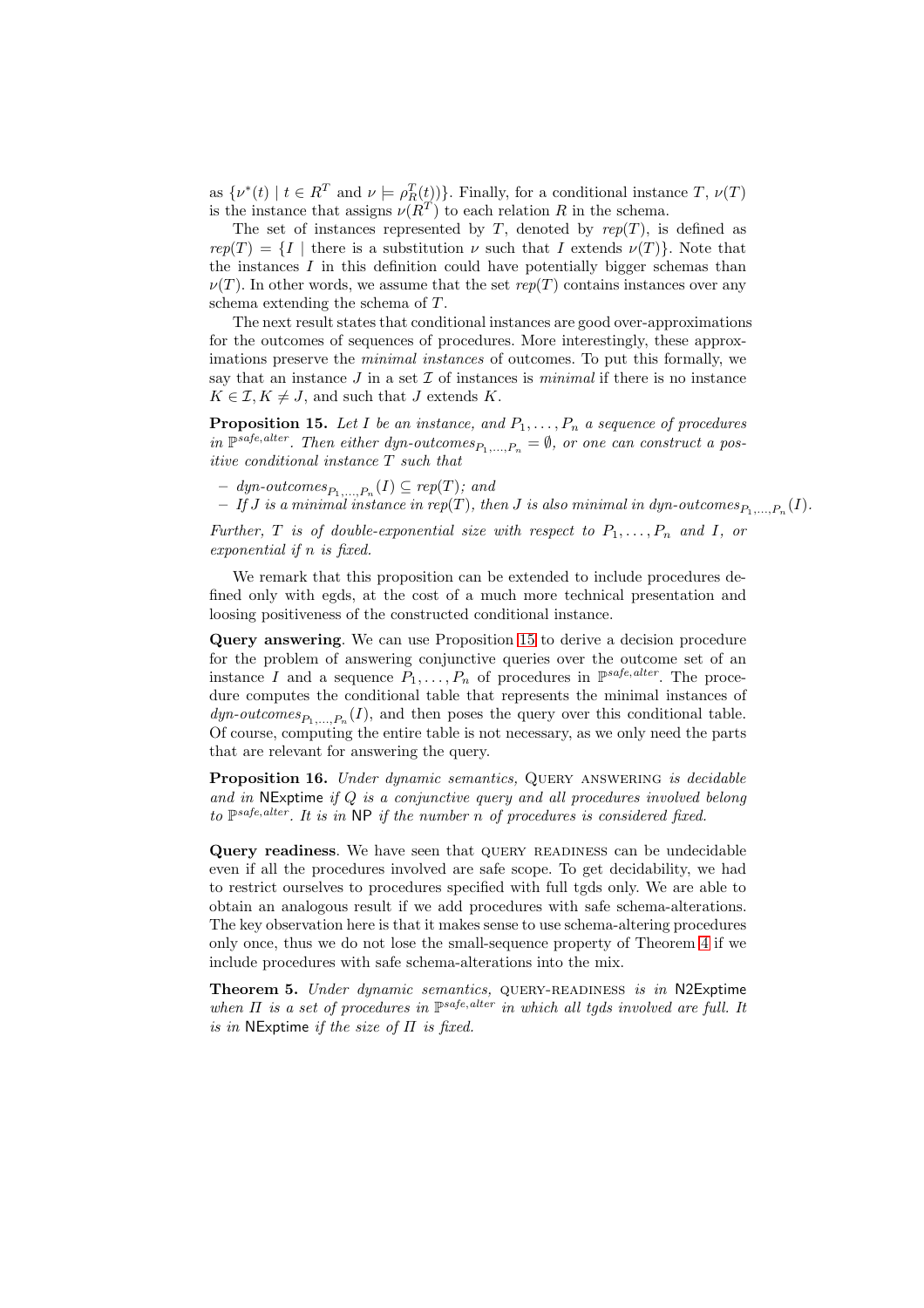## 8 Conclusions

We have embarked on the task of developing a general framework for data improvement that enables one to determine whether there exists workflows that transform the input data into data that satisfy some desired properties. We believe that our proposal is general enough to cover a wide range of operations over multiple domains and models, possibly including tools from statistics, machine learning, and other data-oriented fields.

In this paper we instantiated the key definitions in a relational setting. We expect that in this setting, our proposed framework will prove its worth by allowing different forms of reasoning about data-preparation workflows. For instance, we have shown how to reason about procedures given by standard relational constraints, which include most data-migration procedures and several kinds of data-quality tasks. In this context, we show that under broad restrictions, the data-readiness problem is decidable, both in the form of constraints and in the form of boolean queries.

It seems promising to continue studying the problem of knowledge-base updates under these classes of procedures. In this respect, we would like to understand the limits of this problem: Can we add more expressivity to procedures and knowledge bases, while still staying in the realm of strong representation systems? For instance, there are numerous forms of description logics and/or datalog variants that have been shown to have good query-answering and reasoning properties (see, e.g., [\[11\]](#page-24-10) for description logics, and [\[12\]](#page-24-13) for families of datalog); it might be the case that these properties translate into our setting as well. It also seems promising to pursue the dynamic semantics. In particular, we do not know if there is any reasonable representation system suitable for representing the outcomes of procedures with safe scope under the dynamic semantics.

As a final remark, instantiating our framework in other different scenarios appears to be an exciting direction for future work. The exploration could include, for instance, inclusion of procedures with statistical operations (as in, e.g., [\[4\]](#page-23-2)), or information extraction from unstructured data [\[22\]](#page-25-16) or CSV files[\[33](#page-25-17)[,2\]](#page-23-3).

# References

- <span id="page-23-0"></span>1. Serge Abiteboul, Richard Hull, and Victor Vianu. *Foundations of databases: the logical level*. Addison-Wesley Longman Publishing Co., Inc., 1995.
- <span id="page-23-3"></span>2. Marcelo Arenas, Francisco Maturana, Cristian Riveros, and Domagoj Vrgoč. A framework for annotating csv-like data. *Proceedings of the VLDB Endowment*, 9(11):876–887, 2016.
- <span id="page-23-1"></span>3. Marcelo Arenas, Jorge Pérez, and Juan Reutter. Data exchange beyond complete data. *Journal of the ACM*, 60(4):28, 2013.
- <span id="page-23-2"></span>4. Vince Barany, Balder ten Cate, Benny Kimelfeld, Dan Olteanu, and Zografoula Vagena. Declarative statistical modeling with datalog. *arXiv preprint arXiv:1412.2221*, 2014.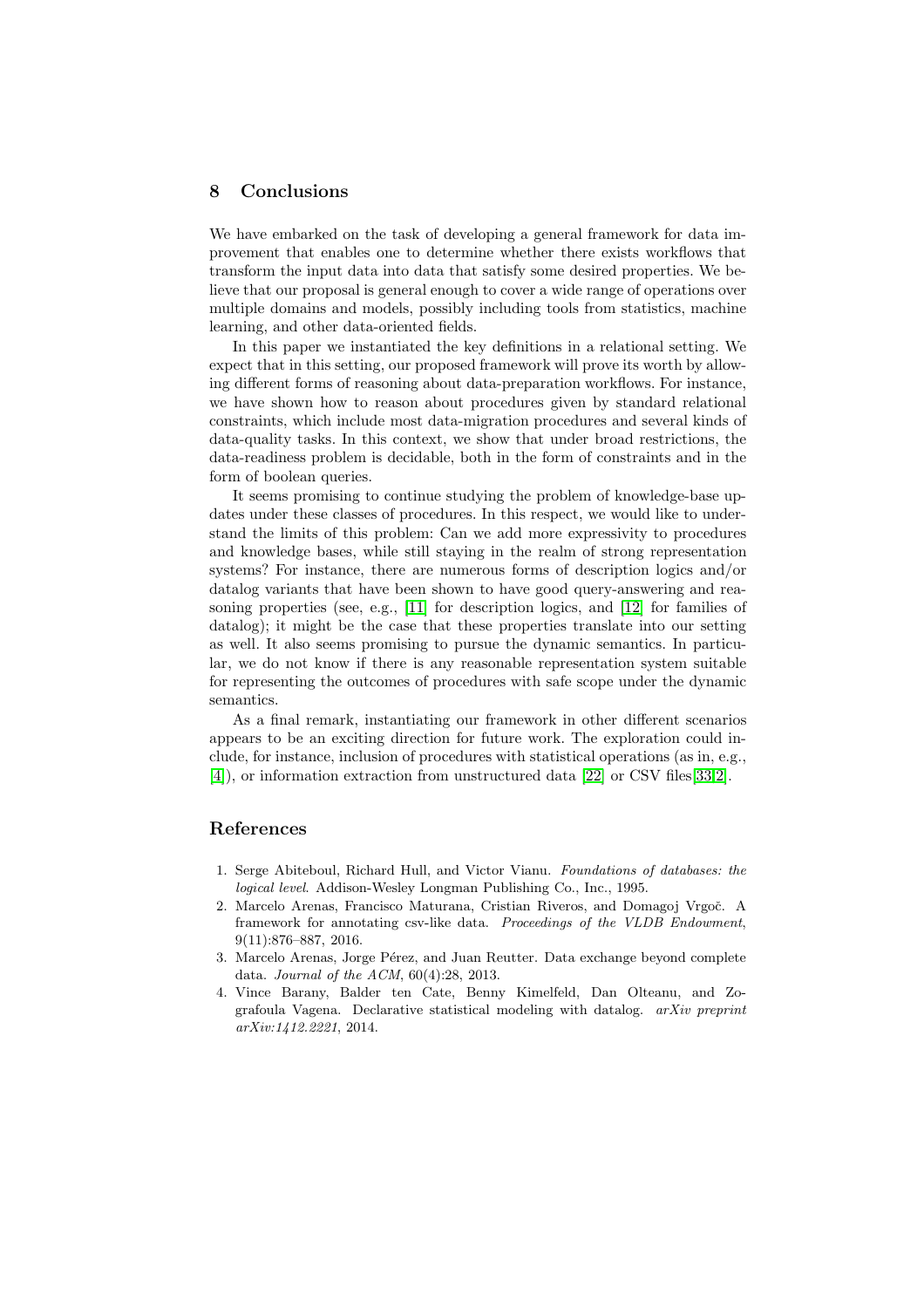- <span id="page-24-3"></span>5. Daniela Berardi, Diego Calvanese, Giuseppe De Giacomo, Richard Hull, Maurizio Lenzerini, and Massimo Mecella. Modeling data & processes for service specifications in Colombo. In *Proceedings of the Open Interop. Workshop on Enterprise Modelling and Ontologies for Interoperability*, 2005.
- <span id="page-24-7"></span>6. Daniela Berardi, Diego Calvanese, Giuseppe De Giacomo, Richard Hull, and Massimo Mecella. Automatic composition of web services in Colombo. In *Proceedings of the Thirteenth Italian Symposium on Advanced Database Systems (SEBD)*, pages 8–15, 2005.
- <span id="page-24-8"></span>7. Daniela Berardi, Diego Calvanese, Giuseppe De Giacomo, Maurizio Lenzerini, and Massimo Mecella. Automatic service composition based on behavioral descriptions. *Int. J. Cooperative Inf. Syst.*, 14(4):333–376, 2005.
- <span id="page-24-6"></span>8. Moria Bergman, Tova Milo, Slava Novgorodov, and Wang-Chiew Tan. QOCO: A query oriented data cleaning system with oracles. *PVLDB*, 8(12):1900–1911, 2015.
- <span id="page-24-5"></span>9. Moria Bergman, Tova Milo, Slava Novgorodov, and Wang Chiew Tan. Queryoriented data cleaning with oracles. In *Proceedings of ACM SIGMOD*, pages 1199– 1214, 2015.
- <span id="page-24-1"></span>10. Kamal Bhattacharya, Cagdas Gerede, Richard Hull, Rong Liu, and Jianwen Su. Towards formal analysis of artifact-centric business process models. In *International Conference on Business Process Management*, pages 288–304. Springer, 2007.
- <span id="page-24-10"></span>11. Meghyn Bienvenu and Magdalena Ortiz. Ontology-mediated query answering with data-tractable description logics. In *Reasoning Web International Summer School*, pages 218–307. Springer, 2015.
- <span id="page-24-13"></span>12. Andrea Cali, Georg Gottlob, Thomas Lukasiewicz, Bruno Marnette, and Andreas Pieris. Datalog+/-: A family of logical knowledge representation and query languages for new applications. In *Logic in Computer Science (LICS), 2010 25th Annual IEEE Symposium on*, pages 228–242. IEEE, 2010.
- <span id="page-24-9"></span>13. Krishnendu Chatterjee, Laurent Doyen, and Moshe Y. Vardi. The complexity of synthesis from probabilistic components. In *Automata, Languages, and Programming - 42nd International Colloquium, ICALP 2015, Kyoto, Japan, July 6-10, 2015, Proceedings, Part II*, pages 108–120, 2015.
- <span id="page-24-4"></span>14. I.N. Chengalur-Smith and H.L. Pazer. Decision complacency, consensus and consistency in the presence of data quality information. In *Information Quality*, pages 88–101, 1998.
- <span id="page-24-11"></span>15. Rada Chirkova and Ting Yu. Obtaining information about queries behind views and dependencies. *The Computing Research Repository (CoRR)*, abstract abs/1403.5199, 2014.
- <span id="page-24-2"></span>16. Daniel Deutch and Tova Milo. *Business Processes: A Database Perspective*. Synthesis Lectures on Data Management. Morgan & Claypool Publishers, 2012.
- <span id="page-24-0"></span>17. Alin Deutsch, Richard Hull, Fabio Patrizi, and Victor Vianu. Automatic verification of data-centric business processes. In *Proceedings of the 12th International Conference on Database Theory*, pages 252–267. ACM, 2009.
- <span id="page-24-12"></span>18. Alin Deutsch, Alan Nash, and Jeff Remmel. The chase revisited. In *Proceedings of the twenty-seventh ACM SIGMOD-SIGACT-SIGART symposium on Principles of database systems*, pages 149–158. ACM, 2008.
- <span id="page-24-16"></span>19. Alin Deutsch, Alan Nash, and Jeff Remmel. The chase revisited (full version). Technical report, University of California, San Diego, 2008.
- <span id="page-24-14"></span>20. Alin Deutsch and Val Tannen. Optimization properties for classes of conjunctive regular path queries. In *DBPL*, 2001.
- <span id="page-24-15"></span>21. R. Fagin, P. Kolaitis, R. Miller, and L. Popa. Data exchange: semantics and query answering. *Theoretical Computer Science*, 336:89–124, 2005.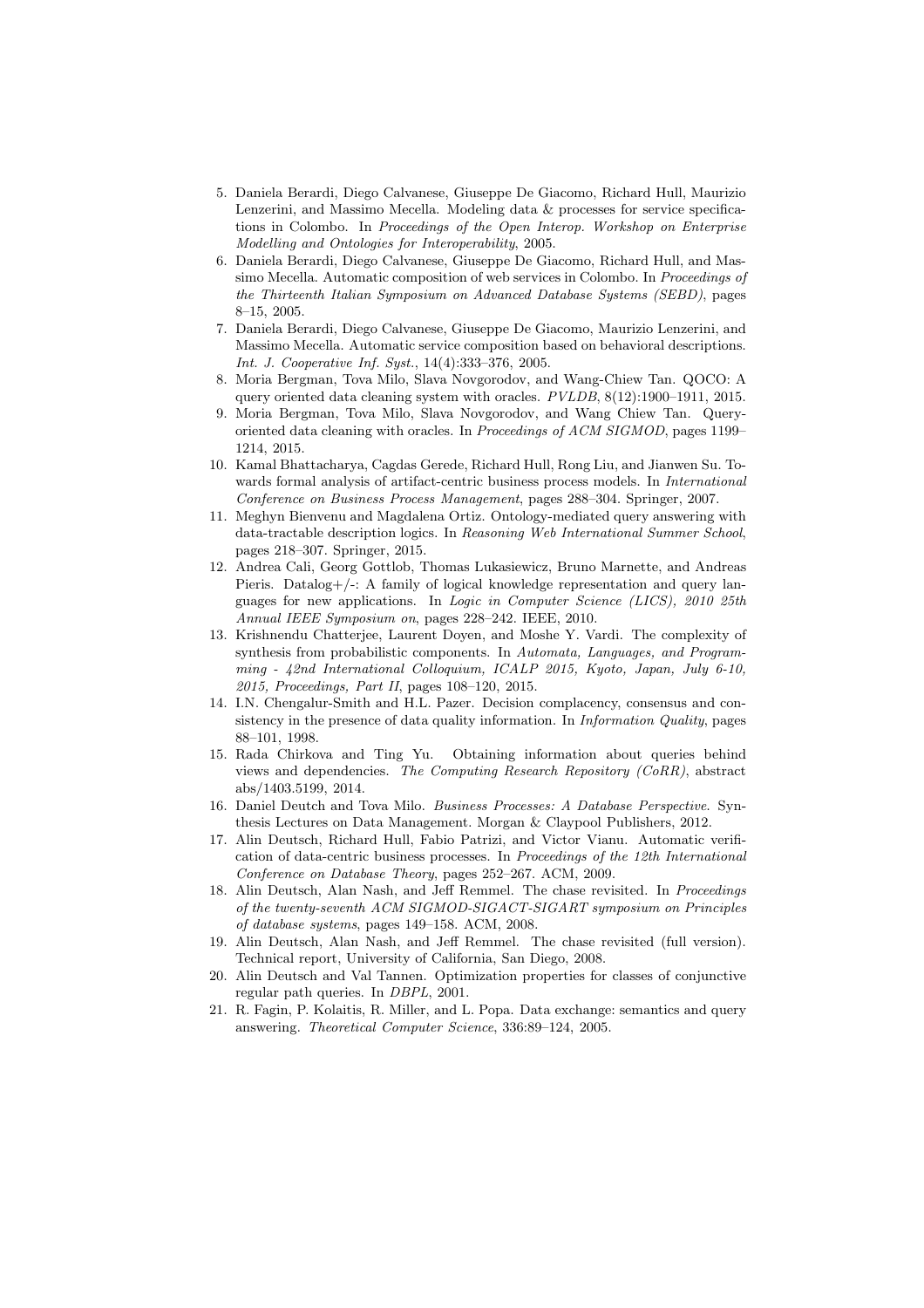- <span id="page-25-16"></span>22. Ronald Fagin, Benny Kimelfeld, Frederick Reiss, and Stijn Vansummeren. Document spanners: A formal approach to information extraction. *Journal of the ACM (JACM)*, 62(2):12, 2015.
- <span id="page-25-14"></span>23. Ronald Fagin, Phokion G Kolaitis, Renée J Miller, and Lucian Popa. Data exchange: semantics and query answering. *Theoretical Computer Science*, 336(1):89– 124, 2005.
- <span id="page-25-8"></span><span id="page-25-0"></span>24. Wenfei Fan and Floris Geerts. *Foundations of Data Quality Management*. Synthesis Lectures on Data Management. Morgan & Claypool Publishers, 2012.
- 25. Tomasz Imieliński and Witold Lipski Jr. Incomplete information in relational databases. *Journal of the ACM (JACM)*, 31(4):761–791, 1984.
- <span id="page-25-2"></span>26. B.K. Kahn, D.M. Strong, and R.Y Wang. Information quality benchmarks: Product and service performance. *Comm. ACM*, 45(4ve):184–192, 2002.
- <span id="page-25-13"></span>27. Phokion G Kolaitis, Jonathan Panttaja, and Wang-Chiew Tan. The complexity of data exchange. In *Proceedings of the twenty-fifth ACM SIGMOD-SIGACT-SIGART symposium on Principles of database systems*, pages 30–39, 2006.
- <span id="page-25-12"></span>28. Pradap Konda, Sanjib Das, Paul Suganthan G. C., AnHai Doan, Adel Ardalan, Jeffrey R. Ballard, Han Li, Fatemah Panahi, Haojun Zhang, Jeffrey F. Naughton, Shishir Prasad, Ganesh Krishnan, Rohit Deep, and Vijay Raghavendra. Magellan: Toward building entity matching management systems. *PVLDB*, 9(12):1197–1208, 2016.
- <span id="page-25-9"></span>29. Sanjay Krishnan, Jiannan Wang, Michael J. Franklin, Ken Goldberg, Tim Kraska, Tova Milo, and Eugene Wu. SampleClean: Fast and reliable analytics on dirty data. *IEEE Data Eng. Bull.*, 38(3):59–75, 2015.
- <span id="page-25-4"></span>30. Y.W. Lee, L.L. Pipino, R.Y. Wang, and J.D. Funk. *Journey to Data Quality*. MIT Press, 2009.
- <span id="page-25-7"></span>31. Y.W. Lee and D.M. Strong. Knowing-why about data processes and data quality. *Journal of Management Information Systems*, 20(3):13–39, 2004.
- <span id="page-25-3"></span>32. Y.W. Lee, D.M. Strong, B.K. Kahn, and R.Y Wang. AIMQ: a methodology for information quality assessment. *Information & Management*, 40:133–146, 2002.
- <span id="page-25-17"></span>33. Wim Martens, Frank Neven, and Stijn Vansummeren. Sculpt: A schema language for tabular data on the web. In *Proceedings of the 24th International Conference on World Wide Web*, pages 702–720. ACM, 2015.
- <span id="page-25-11"></span>34. Werner Nutt, Sergey Paramonov, and Ognjen Savkovic. Implementing query completeness reasoning. In *ACM CIKM*, pages 733–742, 2015.
- <span id="page-25-10"></span>35. Simon Razniewski, Flip Korn, Werner Nutt, and Divesh Srivastava. Identifying the extent of completeness of query answers over partially complete databases. In *ACM SIGMOD*, pages 561–576, 2015.
- <span id="page-25-18"></span>36. Yehoshua Sagiv and Mihalis Yannakakis. Equivalences among relational expressions with the union and difference operators. *Journal of the ACM (JACM)*, 27(4):633–655, 1980.
- <span id="page-25-15"></span>37. Sergei Vorobyov and Andrie Voronkov. Complexity of nonrecursive logic programs with complex values. In *Proceedings of the seventeenth ACM SIGACT-SIGMOD-SIGART symposium on Principles of database systems*, pages 244–253. ACM, 1998.
- <span id="page-25-6"></span>38. R.Y Wang. A product perspective on total data quality management. *Comm. ACM*, 41(2), 1998.
- <span id="page-25-5"></span>39. R.Y Wang, Y.L. Lee, L.L. Pipino, and D.M. Strong. Manage your information as product: The keystone to quality information. *MIT Sloan Management Review*, 39(4):95–105, 1998.
- <span id="page-25-1"></span>40. R.Y Wang and D.M. Strong. Beyond accuracy: What data quality means to data consumers. *Journal of Management Information Systems*, 12(4):5–34, 1996.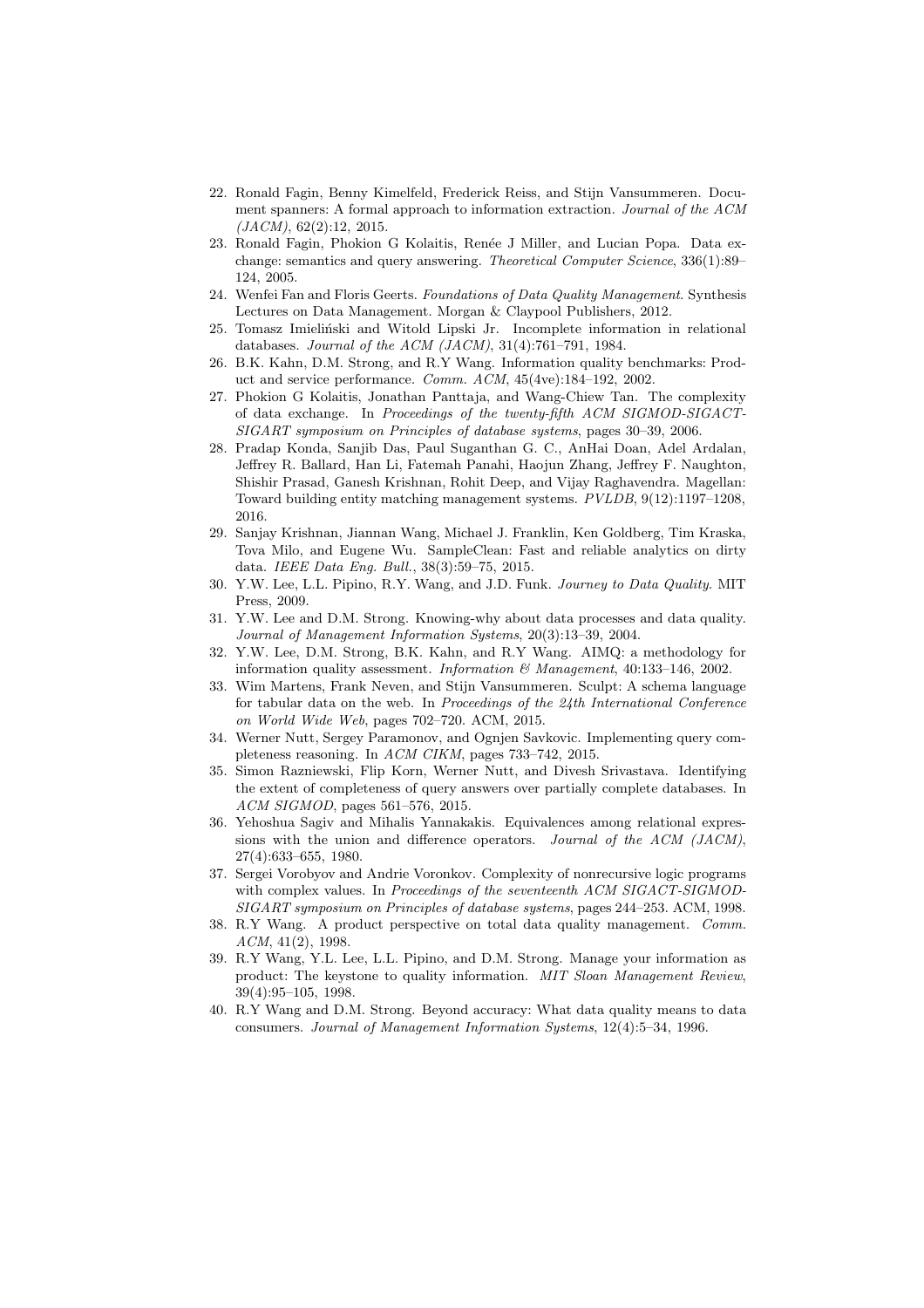- <span id="page-26-1"></span>41. Xubo Zhang and Meral Ozsoyoglu. Implication and referential constraints: A new ¨ formal reasoning. *IEEE TKDE*, 9, 1997.
- <span id="page-26-0"></span>42. Zheng Zhang and Alberto O. Mendelzon. Authorization views and conditional query containment. In *Database Theory - ICDT 2005, 10th International Conference, Edinburgh, UK, January 5-7, 2005, Proceedings*, pages 259–273, 2005.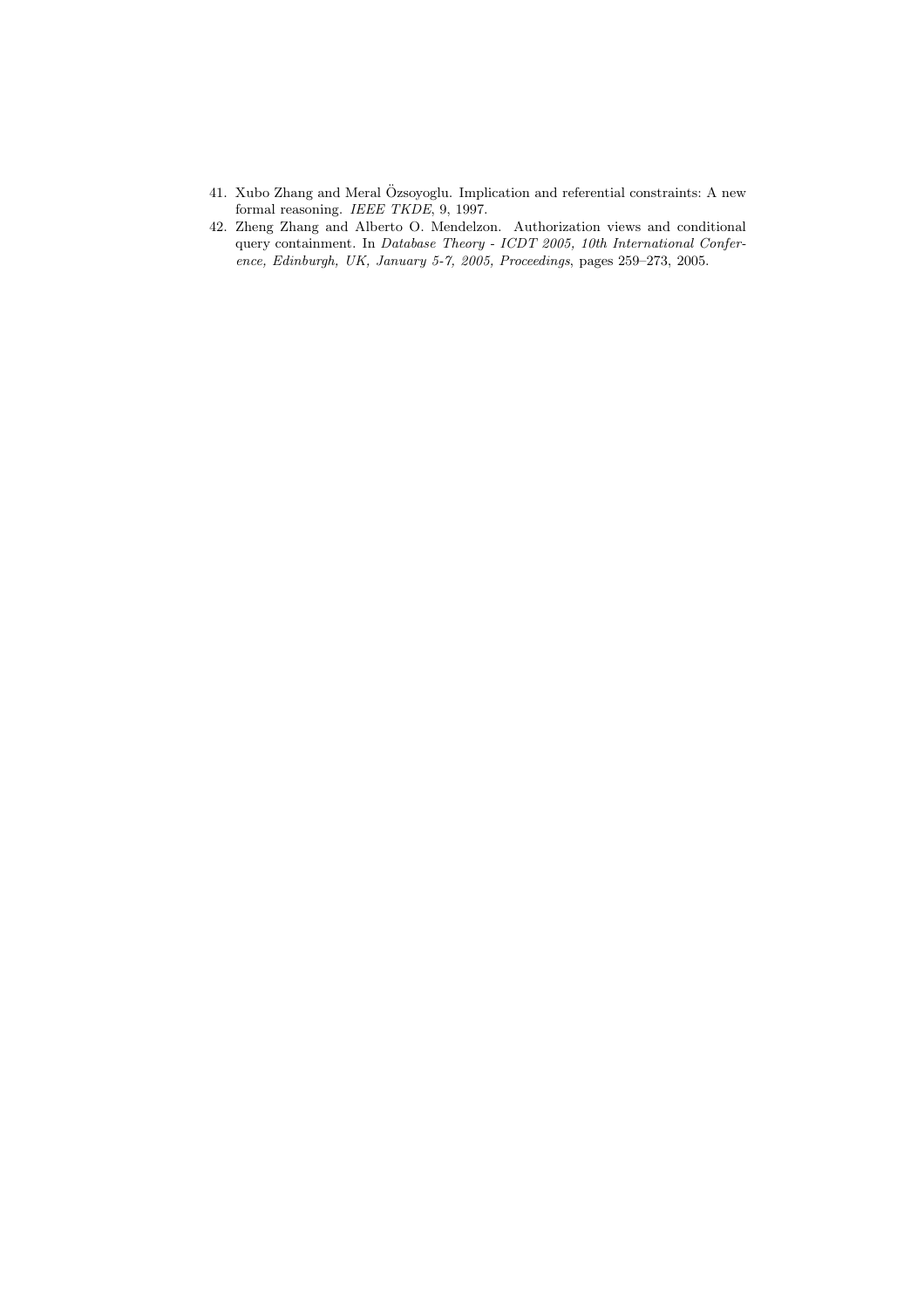# A Proofs and Additional Results

Remark. Since up to section 6 we consider only procedures under static schemas, for readability in most of the proofs of these sections we will use the unnamed assumption on schemas and queries. We can switch back from one to the other by using the order on attributes, as explained in the Preliminaries.

## A.1 Proof of proposition [1](#page-10-0)

The reduction is from the complement of the embedding problem for finite semigroups, shown to be undecidable in [\[27\]](#page-25-13), and it is itself an adaptation of the proof of Theorem 7.2 in [\[3\]](#page-23-1). Note that, since we do not intend to add attributes nor relations in the procedures of this proof, we can drop the named definition of queries, treating CQs now as normal conjunctions of relational atoms.

The embedding problem for finite semigroups problem can be stated as follows. Consider a pair  $\mathbf{A} = (A, q)$ , where A is a finite set and  $q : A \times A \rightarrow A$  is a partial associative function. We say that  $A$  is embeddable in a finite semigroup is there exists  $\mathbf{B} = (B, f)$  such that  $A \subseteq B$  and  $f : B \times B \to B$  is a total associative function. The embedding problem for finite semigroups is to decide whether an arbitrary  $\mathbf{A} = (A, g)$  is embeddable in a finite semigroup.

Consider the schema  $S = \{C(\cdot,\cdot), E(\cdot,\cdot), N(\cdot,\cdot), G(\cdot,\cdot,\cdot), F(\cdot), D(\cdot)\}.$  The idea of the proof is as follows. We use relation  $G$  to encode binary functions, so that a tuple  $(a, b, c)$  in G intuitively corresponds to saying that  $q(a, b) = c$ , for a function g. Using our procedure we shall mandate that the binary function encoded in G is total and associative. We then encode  $A = (A, g)$  into our input instance  $I$ : the procedure will then try to embed  $A$  into a semigroup whose function is total.

In order to construct the procedures, we first specify the following set  $\Sigma$  of tgds. First we add to  $\Sigma$  a set of dependencies ensuring that all elements in the relation G are collected into D:

$$
G(x, u, v) \to D(x) \tag{1}
$$

$$
G(u, x, v) \to D(x) \tag{2}
$$

$$
G(u, v, x) \to D(x) \tag{3}
$$

The next set verifies that  $G$  is total and associative:

$$
D(x) \land D(y) \to \exists z G(x, y, z) \tag{4}
$$

$$
G(x, y, u) \wedge G(u, z, v) \wedge G(y, z, w) \rightarrow G(x, w, v)
$$
\n
$$
(5)
$$

Next we include dependencies that are intended to force relation  $E$  to be an equivalence relation over all elements in the domain of G.

$$
D(x) \to E(x, x) \tag{6}
$$

$$
E(x, y) \to E(y, x) \tag{7}
$$

$$
E(x, y) \wedge E(y, z) \rightarrow E(x, z) \tag{8}
$$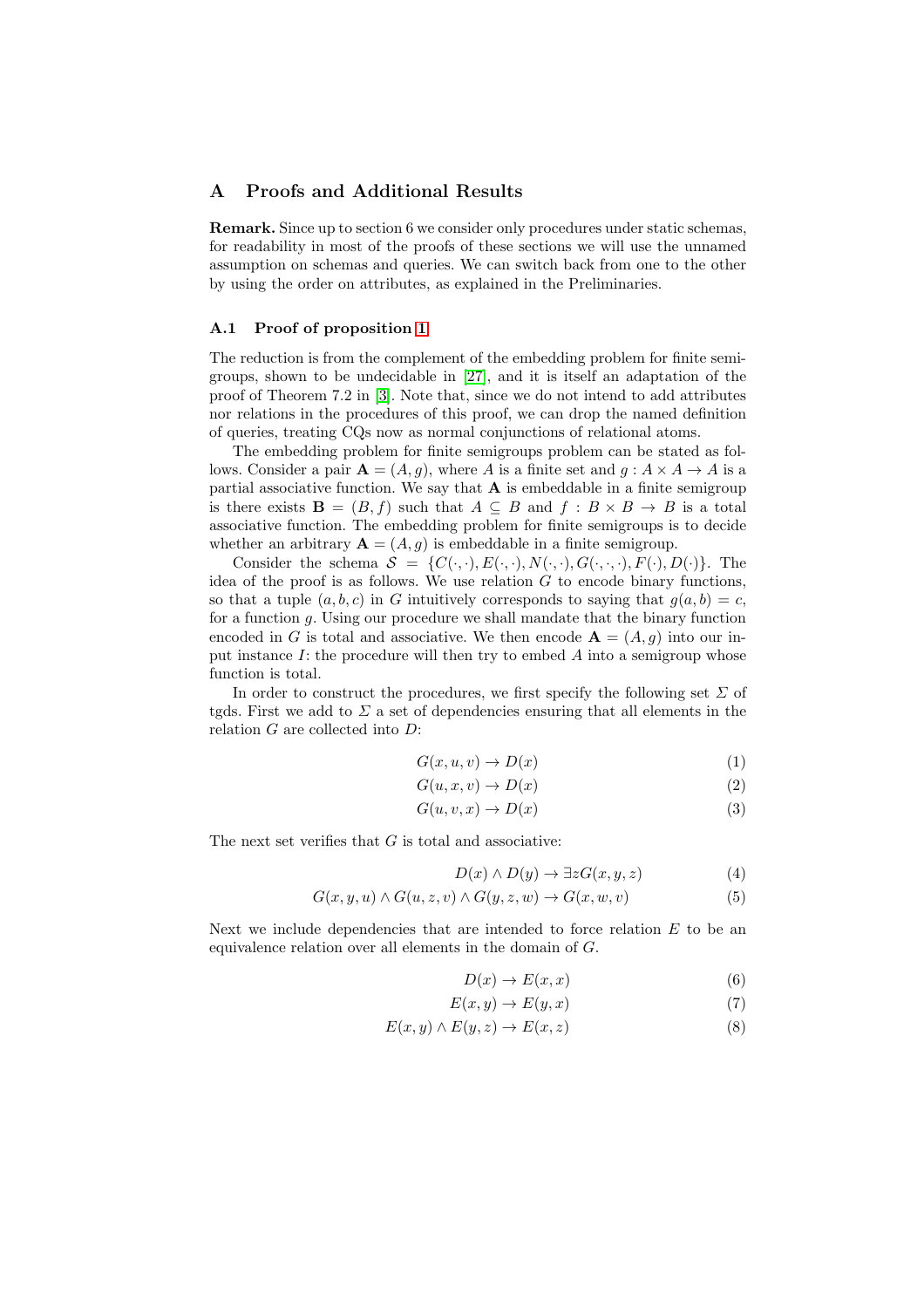The next set of dependencies we add  $\Sigma$  ensure that G represents a function that is consistent with the equivalence relation E.

$$
G(x, y, z) \wedge E(x, x') \wedge E(y, y') \wedge E(z, z') \rightarrow G(x', y', z')
$$
(9)

$$
G(x, y, z) \wedge G(x', y', z') \wedge E(x, x') \wedge E(y, y') \rightarrow E(z, z') \tag{10}
$$

The final tgd in  $\Sigma$  serves us to collect possible errors when trying to embed  ${\bf A} = (A, q)$ . The intuition for this tgd will be made clear once we outline the reduction, but the idea is to state that the relation  $F$  now contains everything that is in  $R$ , as long as a certain property holds on relations  $E, C$  and  $N$ .

$$
E(x, y) \wedge C(u, x) \wedge C(v, y) \wedge N(u, v) \wedge R(w) \rightarrow F(w) \tag{11}
$$

Let then  $\Sigma$  consists of tgds (1)-(11). We construct fixed procedures  $P_1 = (Scope^1, C^1_{\text{in}}, C^1_{\text{out}}, Q^1_{\text{pres}})$ and  $P_2 = (Scope^2, C_{\text{in}}^2, C_{\text{out}}^2, Q_{\text{pres}}^2)$  as follows.

# Procedure  $P_1$ :

Scope<sup>1</sup>: The scope of  $P_1$  consists of relations  $G, E, D$  and  $F$ , which corresponds to the constraints  $\{G[*], E[*], D[*], F[*]\}.$ 

 $\mathcal{C}_{\text{in}}^1$ : There are no preconditions for this procedure.

 $\mathcal{C}_{\text{out}}^1$ : The postconditions are the tgds in  $\Sigma$ .

 $\mathcal{Q}^1_{\text{pres}}$ : A single query ensuring that no information is deleted from all of G, E and F (and thus that no attributes are added to them):  $G(x, y, z) \wedge E(u, v) \wedge$  $D(w) \wedge F(p)$ .

Procedure  $P_2$ :

Scope<sup>2</sup>: The scope of  $P_2$  is empty.  $\mathcal{C}_{\text{in}}^2$ : The precondition for this constraint is  $R(x) \to F(x)$ .  $\mathcal{C}_{\text{out}}^2$ : The are no postconditions.  $\mathcal{Q}^2_{\text{pres}}$ : There are no preserved queries.

Note that  $P_2$  does not really do anything, it is only there to check that R is contained in F. We can now state the reduction. On input  $A = (A, q)$ , where  $A = \{a_1, \ldots, a_n\}$ , we construct an instance  $I_A$  given by the following interpretations:

- $-E^{I_A}$  contains the pair  $(a_i, a_i)$  for each  $1 \leq i \leq n$  (that is, for each element of  $A$ ):
- $-G<sup>I</sup>$  contains the triple  $(a_i, a_j, a_k)$  for each  $a_i, a_j, a_k \in A$  such that  $g(a_i, a_j) =$  $a_k;$
- $-D<sup>I</sup>$ <sup>A</sup> and  $F<sup>I</sup>$ <sup>A</sup> are empty, while  $R<sup>I</sup>$ <sup>A</sup> contains a single element d not in A;
- $C^{I_A}$  contains the pair  $(i, a_i)$  for each  $1 \leq i \leq n$ ; and
- $N^{I_A}$  contains the pair  $(i, j)$  for each  $i \neq j$ ,  $1 \leq i \leq n$  and  $1 \leq j \leq n$ .

Let us now show  $A = (A, g)$  is embeddable in a finite semigroup if and only if  $outcomes_{P_1}(I)$  contains an instance I such that I' does not satisfy the precondition  $R(x) \to F(x)$  of procedure  $P_2$ .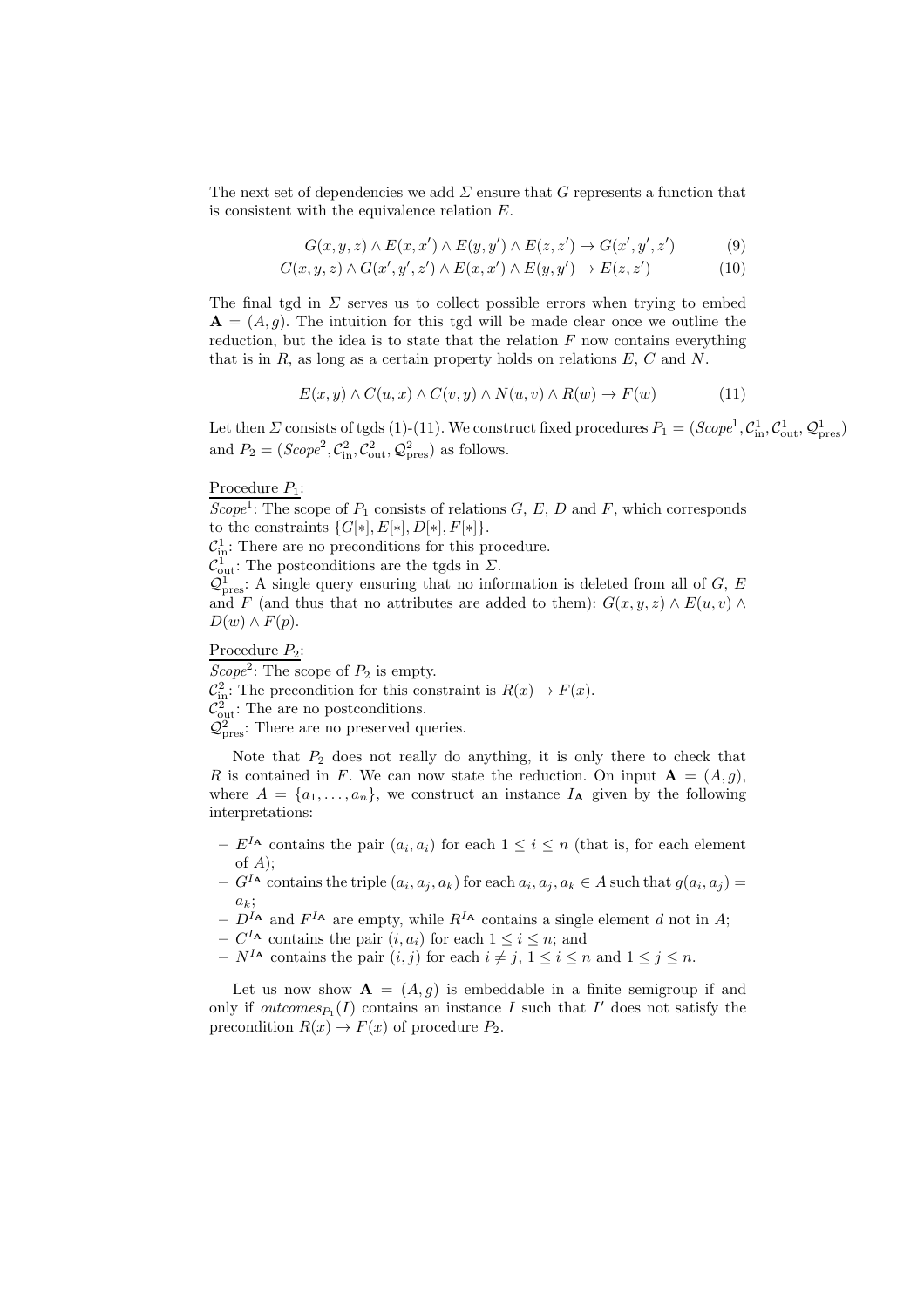$(\Longrightarrow)$  Assume that  $\mathbf{A} = (A, g)$  is embeddable in a finite semigroup, say the semigroup  $\mathbf{B} = (B, f)$ , where f is total. Let J be the instance such that  $E^J$  is the identity over B,  $D^J = B$  and  $G^J$  contains a pair  $(b_1, b_2, b_3)$  if and only if  $f(b_1, b_2) = b_3$ ;  $F<sup>J</sup>$  is empty and relations N, C and R are interpreted as in  $I_A$ . It is easy to see that  $J \models \Sigma$ ,  $Q_{\mathcal{S}\setminus \mathit{Scope}}$  is preserved and that  $\mathcal{Q}_{\text{pres}}(I_{\mathbf{A}}) \subseteq \mathcal{Q}_{\text{pres}}(J)$ , this last because  $A$  was said to be embeddable in  $B$ . We have that  $J$  then does belong to *outcomes*<sub> $P_1$ </sub> $(I)$ , but J does not satisfy the constraint  $R(x) \to F(x)$ .

 $(\Leftarrow)$  Assume now that there is an instance  $J \in outcomes_{P_1}(I)$  that does not satisfy  $R(x) \to F(x)$ . Note that, because of the scope of  $P_1$ , the interpretation of  $C, N$  and  $R$  of  $J$  must be just as in  $I$ . Thus it must be that the element  $d$ is not in  $F<sup>J</sup>$ , because it is the only element in  $R<sup>J</sup>$ . Construct a finite semigroup  $\mathbf{B} = (B, f)$  as follows. Let B consists of one representative of each equivalence class in  $E^J$ , with the additional restriction that each  $a_i$  in A must be picked as its representative. Further, define  $f(b_1, b_2) = b_3$  if and only if  $G(b_1, b_2, b_3)$  is in G. Note that J satisfies the tgds in  $\Sigma$ , in particular G is associative and E acts as en equivalence relation over  $G$ , which means that  $f$  is indeed associative, total, and well defined. It remains to show that  $A$  can be embedded in  $B$ , but since  $G<sup>J</sup>$  and  $E<sup>J</sup>$  are supersets of  $G<sup>I<sub>A</sub></sup>$  and  $E<sup>I<sub>A</sub></sup>$  (because of the preservation query of  $P_1$ ), all we need to show is that each  $a_i$  is in a separate equivalence relation. But this hold because of tgd (11) in  $\Sigma$ : if two elements from A are in the same equivalence relation then the left hand side of (11) would hold in  $I_A$ , which contradicts the fact that  $F<sup>J</sup>$  does not contain d.

#### A.2 Proof of proposition [2](#page-10-1)

This proof is a simple adaptation of the reduction we used in the proof of Propo-sition [1.](#page-10-0) Indeed, consider again the schema  $\mathcal S$  from this proof, and the procedure P given by:

Scope: The scope of  $P$  consists of relations  $G, E, D$  and  $F$ , which corresponds to the constraints  $G[*], E[*], D[*]$  and  $F[*].$ 

 $\mathcal{C}_{\text{in}}$ : There are no preconditions for this procedure.

 $C_{\text{out}}$ : The postconditions are the tgds in  $\Sigma$  plus the tgd  $F(x) \to R(x)$ .

 $\mathcal{Q}_{\text{pres}}$ : This query ensures that no information is deleted from all of G, E and  $F: G(x, y, z) \wedge E(u, v) \wedge D(w) \wedge F(p).$ 

Given a finite semigroup **A**, we construct now the following instance  $I_A$ :

- $-E^{I_{\mathbf{A}}}$  contains the pair  $(a_i, a_i)$  for each  $1 \leq i \leq n$  (that is, for each element of  $A);$
- $-G<sup>I</sup>$  contains the triple  $(a_i, a_j, a_k)$  for each  $a_i, a_j, a_k \in A$  such that  $g(a_i, a_j) =$  $a_k$ ;
- All of  $D^{I_{\mathbf{A}}}, F^{I_{\mathbf{A}}}$  and  $R^{I_{\mathbf{A}}}$  are empty;
- $C^{I_A}$  contains the pair  $(i, a_i)$  for each  $1 \leq i \leq n$ ; and
- $N^{I_A}$  contains the pair  $(i, j)$  for each  $i \neq j, 1 \leq i \leq n$  and  $1 \leq j \leq n$ .

By a similar argument as the one used in the proof of Proposition [1,](#page-10-0) one can show that *outcomes* $_P(I_A)$  has an instance if and only if A is embeddable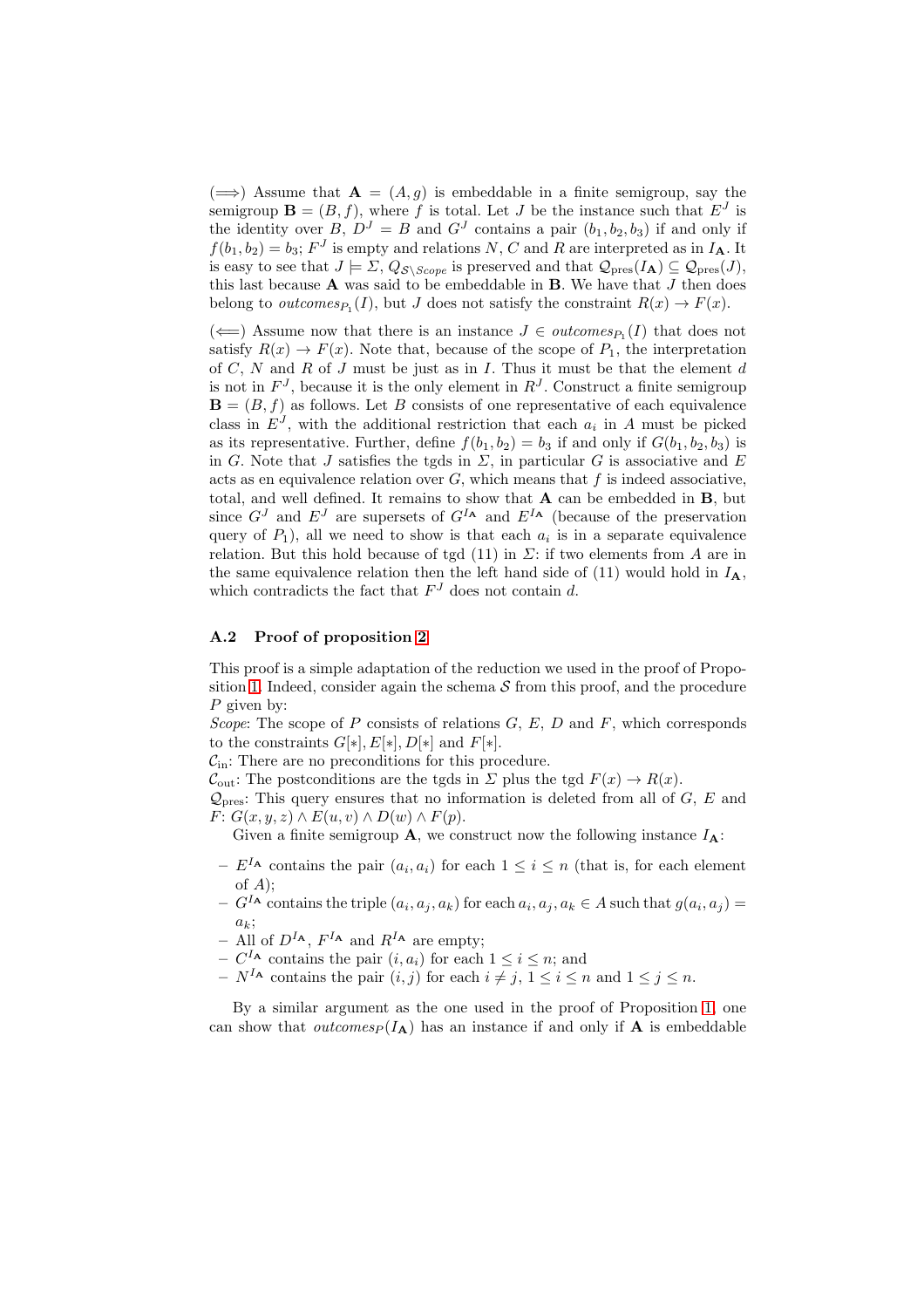in a finite semigroup. The intuition is that now we are adding the constraint  $F(x) \to R(x)$  as a postcondition, and since R is not part of the scope of the procedure the only way to satisfy this restriction is if we do not fire the tgd (11) of the set  $\Sigma$  constructed in the aforementioned proof. This, in turn, can only happen if  $A$  is embeddable.

## A.3 Proof of proposition [3](#page-11-1)

This proof is just a slight adaptation of the Proof of Proposition [13.](#page-20-0) The only thing needed to be done is to replace the tgd:

$$
D(x) \wedge D(y) \to G^{\text{binary}}(x, y)
$$

in that proof for the (non-full) tgd:

$$
D(x) \wedge D(y) \to \exists z G^d binary(x, y)
$$

The rest follows just as in the proof of Proposition [13.](#page-20-0)

# A.4 Proof of Proposition [4](#page-11-2)

Let I and  $P_1, \ldots, P_n$  be as specified in the statement of the Proposition, assuming the postconditions of each  $P_i$  correspond to a set  $\Sigma_i$  of tgds. Then chasing I with  $\Sigma_1$ ,  $\Sigma_2$ , etc yields an instance in *outcomes*<sub> $P_1$ ,..., $P_n(I)$ . Indeed, if the chase yields</sub> instances  $I_1, \ldots, I_n$  with  $I_0 = I$  (so that  $I_{i+1}$  is the chase of  $I_i$  with  $\Sigma_{i+1}$ ), then each  $I_{i+1}$  is a possible outcome of applying  $P_{i+1}$  to  $I_i$ .

#### A.5 Proof of Proposition [5](#page-13-2)

A consequence of the following Theorem [1.](#page-13-0)

#### A.6 Proof of Theorem [1](#page-13-0)

This is a consequence of Theorem [2.](#page-13-1) Exponential time follows from the fact that RemoveRelations(Γ, Scope) works in  $O(2^{|{\Gamma}|})$  and that (since tgds are full) the maximum size of an instance produced out of chasing is of order  $|I|^{\mathcal{S}}$ .

#### A.7 Proof of Theorem [2](#page-13-1)

For readability, in this proof we specify the Scopes of procedures using just the relation names (since they can only be formed with constraints of the form  $R[*]$ ), and we sometimes omit the definition of  $\mathcal{Q}_\text{pres}$ , since for procedures of safe scope this set depends only on the scope of processes. We also continue using the unnamed assumption.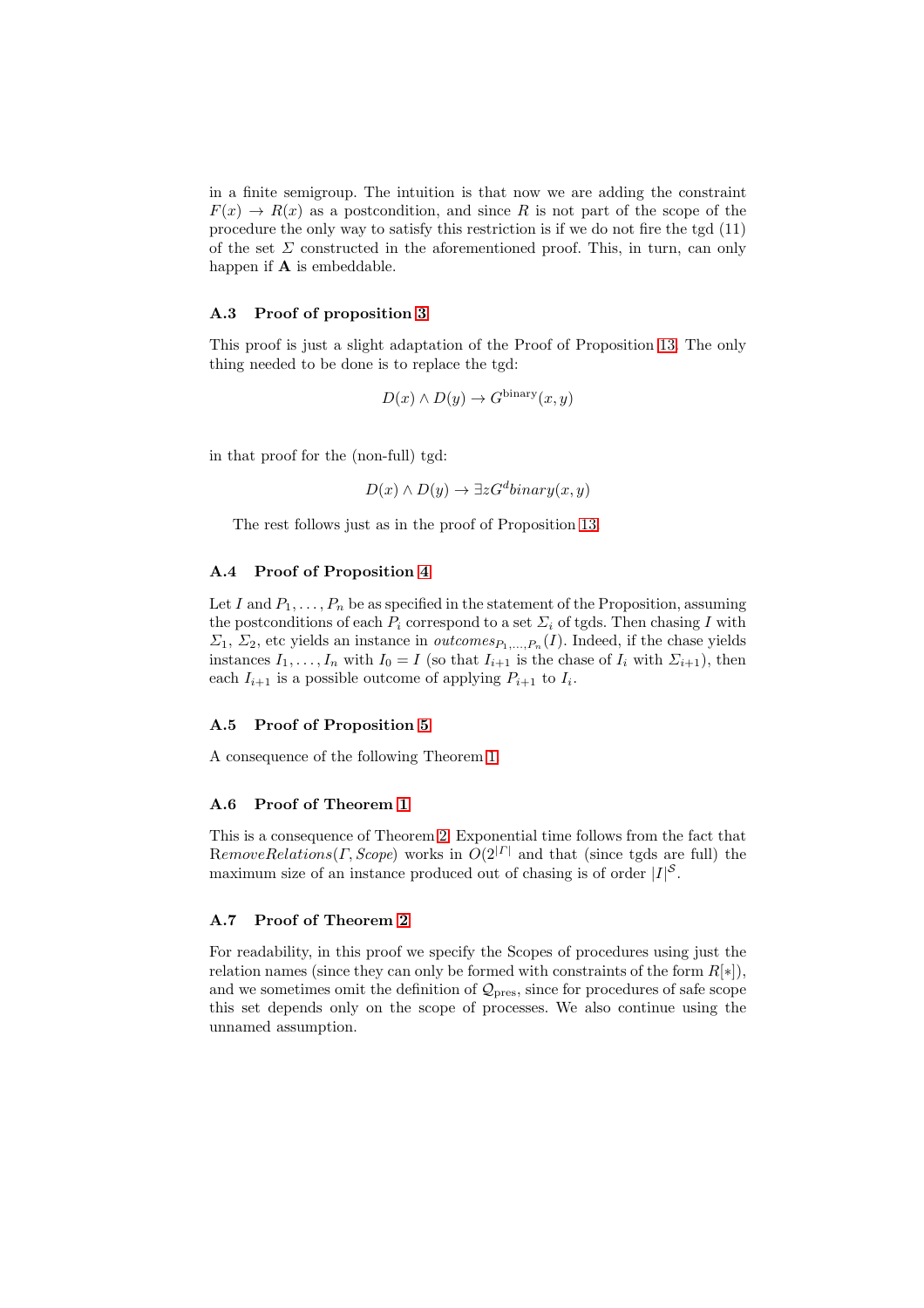We begin with some notation. The premise of a tgd is its left-hand side, and the conlcusion is its right-hand side. The dependency graph  $\Gamma$  of a set of tgds is a graph whose nodes are the relation names used in the dependencies in  $\Gamma$  and where there is an edge from a node R to a node S if there is a dependency in  $\Gamma$ with R in its premise and S in its consequence. A set  $\Gamma$  of tgds is acyclic if its dependency graph is acyclic.

Acyclicity plays an important role in this proof, as we show that one essentially needs to keep up an acyclic set of dependencies (even though subsequent procedures may introduce cycles). It also allows us to define a procedure  $RemoveRelationshipS(C,Scope),$  for an acyclic set  $\Gamma$  of tgds and a set *Scope* of relation names. The procedure  $RemoveRelations(F, Score)$  works as follows. Let us first assume without loss of generality that each dependency in  $\Gamma$  uses different variables. Let also  $R_1, \ldots, R_n$  be an enumeration of the relations in *Scope* that are used in  $\Gamma$  and that is consistent with the partial order of the nodes in the dependency graph of  $\Gamma$ . We consider  $R_n$  is the greatest node in this order, i.e., a node without a directed path to any of the nodes  $R_1, \ldots, R_{n-1}$ .

Then, for each  $i = n, n - 1, n - 2, ..., 1$ :

- Let  $\Omega_i \subseteq \Gamma$  contain all dependencies using  $R_i$  in its premises.
- Initialize the set  $\Omega'_i$  as  $\Omega_i$ .
- For each tgd  $\lambda$  in  $\Omega_i$  of the form  $\phi(\bar{x}) \to \psi(\bar{z})$ , for each different atom  $R_i(\bar{y})$ in  $\phi(\bar{x})$  and for each dependency  $\sigma$  in  $\Gamma \setminus \Omega_i$  of the form  $\theta(\bar{u}) \to \eta(\bar{v})$  such that there is an atom  $R_i(\bar{w})$  in  $\eta(\bar{v})^1$  $\eta(\bar{v})^1$ 
	- Let  $\Pi$  contain all possible equivalence relations for the variables in  $\bar{w}$ . For each equivalence relation  $\pi \in \Pi$ , let  $\pi(\bar{w})$  denote the renaming of the variables in  $\bar{w}$  where each variable is sent to one representative of the equivalence relation. If there is a homomorphism  $h : \bar{y} \to \pi(\bar{w})$  from  $R_i(\pi(\bar{w}))$  to  $R_i(\bar{y})$ , then
	- Let  $\hat{h}$  be the extension of h that is the identity on any variable in  $\bar{x}$  but not in  $\bar{y}$ ,  $\hat{\pi}$  the extension of  $\pi$  that is the identity over any variable in  $\bar{v}$ not in  $\bar{w}$ , and let  $\phi'(\bar{x})$  be the result of removing the atom  $R_i(\bar{y})$  from  $\phi(\bar{x})$ .
	- Construct the dependency  $\lambda' = \phi'(\hat{h}(\bar{x})) \wedge \theta(\hat{\pi}(\bar{u})) \rightarrow \psi(\hat{h}(\bar{z}))$ . Note that this is well defined because each variable in  $\bar{z}$  must appear in  $\bar{x}$ , and since  $R_i$  cannot appear in  $\theta$  we have removed at least one occurrence of  $R_i$ .
	- Create a copy of  $\lambda'$  using only fresh variables, and add it to  $\Omega'_i$ .
	- Continue until no more dependencies in  $\Omega_i'$  contain  $R_i$  in their premises.
- Define  $\Gamma = \Gamma \setminus \Omega_i \cup \Omega'_i$ . Note that we have removed  $R_i$  from the premise of the dependencies in  $\Gamma$ , but  $\Gamma$  remains an acyclic set of full tgds (because on the *i*-th step we never introduce dependencies with a relation  $R_i$  in its premises that is higher in the order than  $R_i$ ).

We now have all the ingredients to prove this theorem. Let  $\mathcal{K} = (I, \Gamma, \text{Scope})$ be a scoped knowledge base and such that  $\Gamma$  is an acyclic set of full tgds, and

<span id="page-31-0"></span><sup>&</sup>lt;sup>1</sup> Note that because of acyclicity  $\theta$  cannot contain atoms  $R_i$  with  $j \geq i$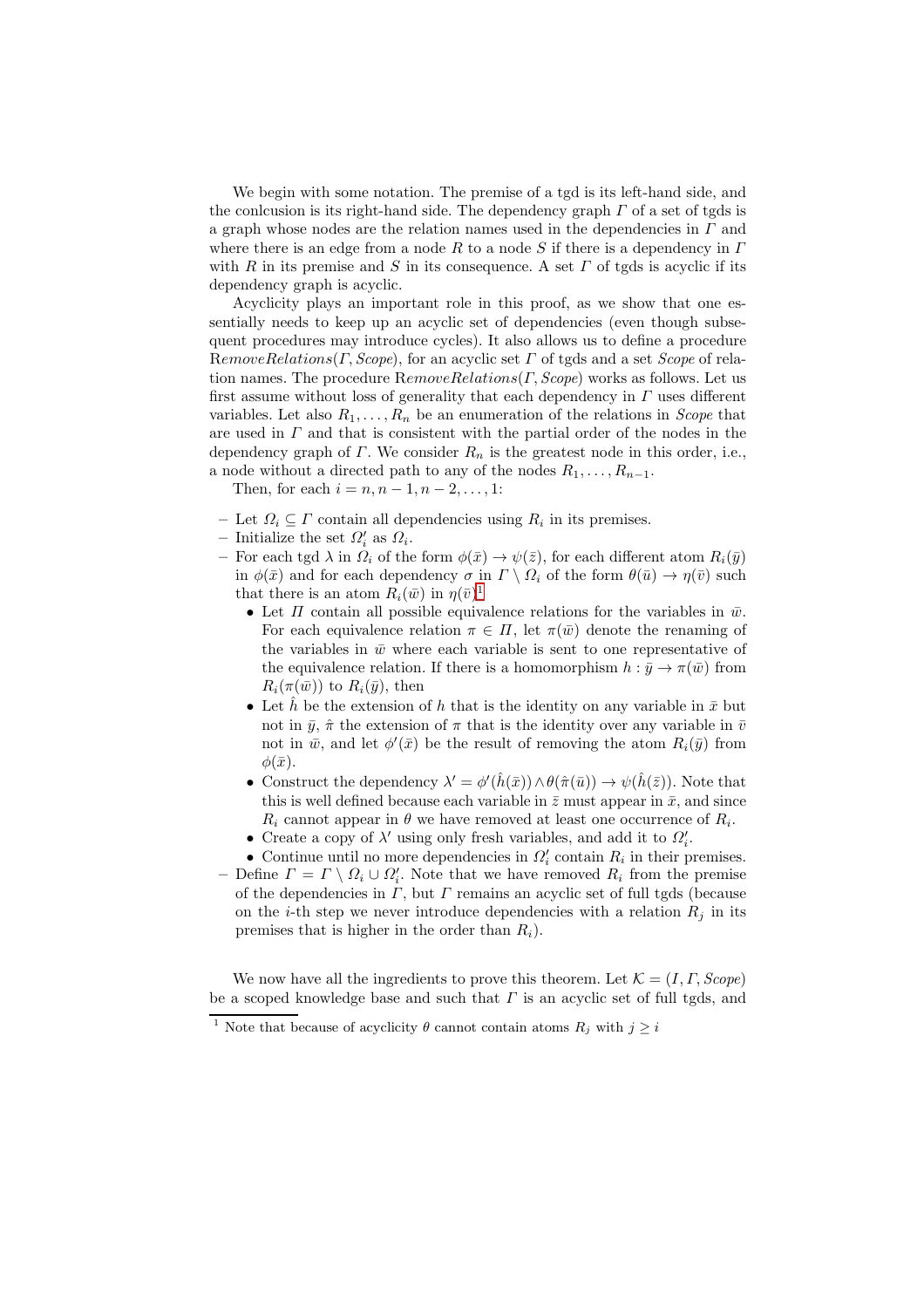$P = (Scope_P, \emptyset, \Sigma, \mathcal{Q}_{\text{pres}})$  a procedure with safe scope with  $\Sigma$  a set of full tgds. We show how to represent the set *outcomes<sub>P</sub>* (rep(K)) with a scoped knowledge base  $\mathcal{K}' = (I', \Gamma', \text{Scope}'),$  where  $\Gamma'$  is also an acyclic set of full tgds.

**Computing**  $K'$ . The scoped knowledge base is  $K' = (I', I', \text{Scope}'),$  where I' is the chase of I with respect to  $\Sigma$ ,  $\Gamma'$  is defined as  $\Sigma \cup$ RemoveRelations( $\Gamma$ , Scope<sub>P</sub>), and  $Scope' = Score \cup Score_P$  (recall that we abuse notation and define  $Scope_P$ as a set of relations, where  $R \in \text{Scope}_P$  if and only if the scope includes the constraint  $R[*]$ ).

**Soundness**. Let K, P,  $\Sigma$  and K' be defined as above, and let  $N' \in rep(K')$  be an instance represented by K'. We need to show that  $N' \in outcomes_P(rep(\mathcal{K}))$ . In order to do that, we construct an instance  $N \in rep(K)$  and then show that  $N'$  belongs to *outcomes<sub>P</sub>*(N).

For readability, let us write  $chase_{\Sigma}(I)$  to denote the chase of I with respect to  $\Sigma$ , so that  $I' = \text{chase}_{\Sigma}(I)$ . Construct instance K by removing from N' all tuples in any relation in  $Scope<sub>P</sub>$  that are not in I, and then define  $N = \text{chase}_\Gamma(K)$ .

We first show that  $N \in rep(K)$ . That is, we need to show that (1)  $I \subseteq K$ , (2)  $R^N = R^I$  for each  $R \notin \text{Scope},$  and (3)  $N \models \Gamma'$ . We know (3) by construction, since N is the chase of K with respect to  $\Gamma$ . For (1), by definition  $N' \in rep(K')$ is a superset of chase<sub>Σ</sub>(I), and chase<sub>Σ</sub>(I) is a superset of I itself. Since we construct K by removing tuples not in I, we have that  $I \subseteq K$  and therefore  $I \subseteq N$ . For (2), clearly  $I^R = N^R$  for each relation R not in Scope', and thus by construction  $I^R = K^R$  for each relation not in *Scope* (since  $Scope' = Scope \cup$ Scope<sub>p</sub>). Now, if a tuple was added to a relation R in  $R^N$  by chasing K with respect to  $\Gamma$ , then since  $Scope'$  contain at least all relations in the consequence of any dependency in  $\Gamma$ , it follows that  $R$  is in *Scope*.

Next we show that N' belongs to *outcomes*  $P(N)$ . For this we need to show that (a) N' satisfies  $\Sigma$ , (b)  $N \subseteq N'$  and (c) N and N' differ only in relations within  $Scope_P$ . We obtain (a) from the fact that N' satisfies  $\Gamma'$ , that contains all dependencies in  $\Sigma$ .

For (b) we need the following claim, which we prove by induction. We say that  $chase^i_{\Sigma}(I)$  corresponds to the instance produced after applying the *i*-th step of a chase (for simplicity we can assume that all rules are applied in lexicographical order).

*Claim.* If the *i*-th step of the chase produces tuples  $\psi(h(\bar{z}))$  out of a dependency  $\lambda = \phi(\bar{x}) \to \psi(\bar{z})$  and an assignment h so that  $chase^{i-1}_\Gamma(K)$  satisfies  $\phi(h(\bar{x}))$  but not  $\psi(h(\bar{z}))$ , then there is a dependency  $\theta(\bar{u}) \to \psi(\bar{v})$  in RemoveRelations(Γ, Scope<sub>P</sub>) and an assignment f such that K satisfies  $\theta(f(\bar{u}))$  and where  $\psi(f(\bar{v})) = \psi(h(\bar{z}))$ .

Proof. For the base case when there is a single chase step, we have that none of the atoms in  $\theta$  is in Scope<sub>P</sub>, and thus  $\lambda$  is in RemoveRelations(Γ, Scope<sub>P</sub>) by construction.

Now assume the claim holds for all chase steps earlier than step  $k$ , and let  $\lambda = \phi(\bar{x}) \rightarrow \psi(\bar{z})$  as in the claim. Further, assume  $\phi(\bar{x})$  is of the form  $S_1(\bar{x}_1) \wedge \cdots \wedge S_m(\bar{x}_m)$ . Then for each such atom, either  $S_j$  is not in  $Scope_P$ , or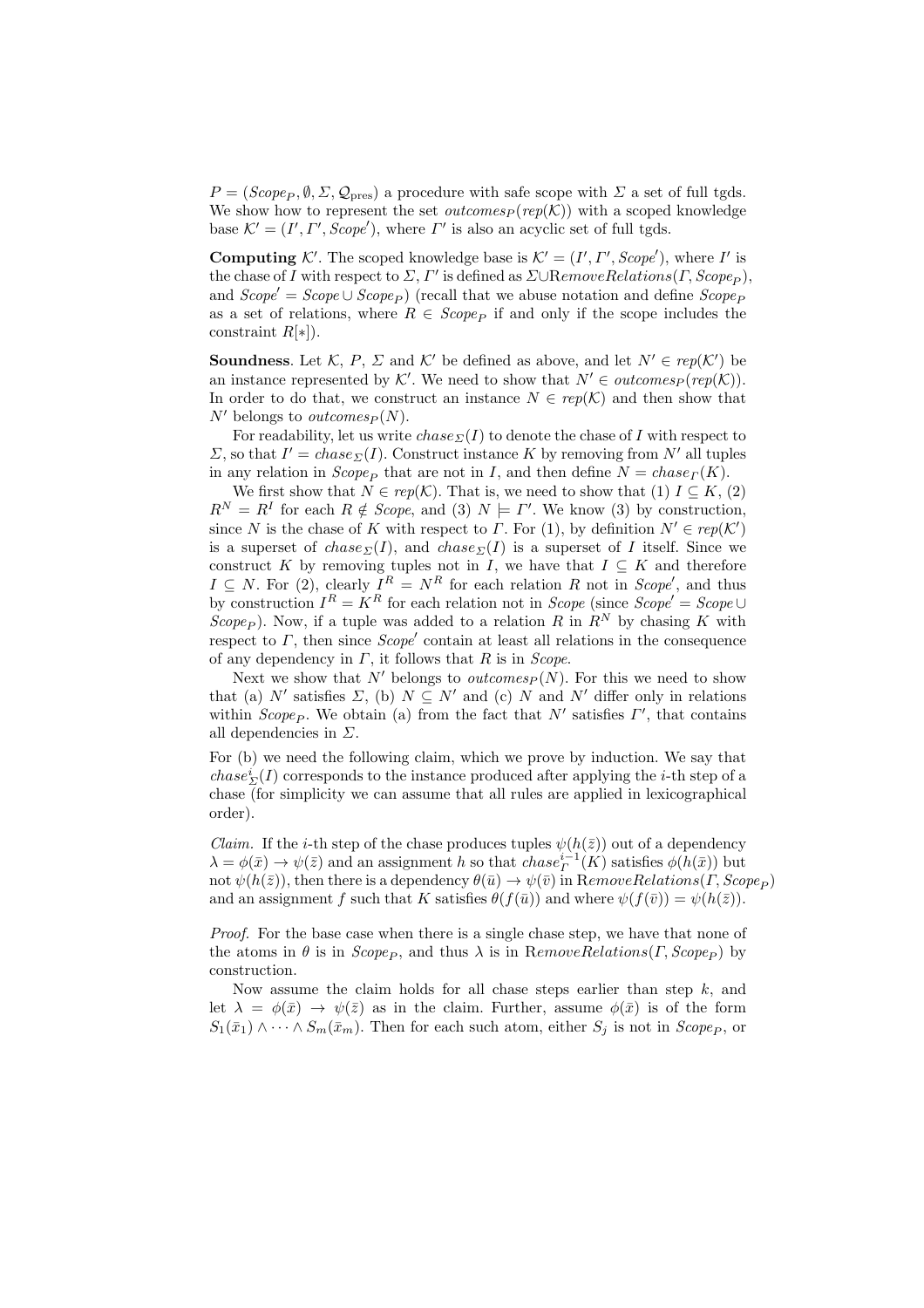the atom  $S_j(h(\bar{x}_j))$  it was produced earlier in the chase. Let us assume that there is only one such atom (if there are more the proof just follows by repeating the same argument). By induction, such atom comes from a dependency  $\theta(\bar{u}) \to \eta(\bar{v})$ and an assignment f such that K satisfies  $\theta(f(\bar{u}))$  and where there is an atom  $S_i(\bar{w})$  in  $\eta(\bar{v})$  such that  $f(\bar{w}) = h(\bar{x}_i)$ .

We note that function f induces an equivalence relation in the variables  $\bar{v}$ , where two variables  $u_1$  and  $u_2$  are in the same equivalence relation if  $f(v_1)$  =  $f(v_2)$ . If  $\pi$  is the assignment mandated by the equivalence relation, then clearly there is a homomorphism g from  $S_i(\bar{x}_i)$  to  $S_i(\pi(\bar{w}))$ .

Let  $\hat{\pi}$  be the extension of  $\pi$  that is the identity on all variables in  $\bar{u}$  not in  $\overline{w}$ . Note that since  $\pi$  is the relation induced by f, we have that  $f(\overline{u}) = f(\pi(\overline{u}))$ . Next, let  $\hat{g}$  be the extension of g that is the identity on every variable of  $\bar{x}$  not in  $\bar{x}_i$ .

Now since  $S_i$  is in *Scope* and we have shown  $\pi$  and g as in the condition of the procedure, at some point during the application of RemoveRelations, the dependency  $\lambda$  was replaced by  $\lambda' = \phi'(\hat{g}(\bar{x})) \wedge \theta(\hat{\pi}(\bar{u})) \rightarrow \psi(\hat{g}(\bar{z}))$ , where  $\phi'(\hat{g}(\bar{x}))$ is the result of removing  $R_i(g(\bar{y}))$  from  $\phi(\hat{g}(\bar{x}))$ .

Define a homomorphism  $h^* : g(\bar{x}) \to D$  so that  $h^*(x) = x$  if  $x \in \bar{x}$  and  $h^*(x) = f(g(x))$  otherwise. Note that  $h(\bar{x}) = h^*(g\bar{x})$ , since these two only differ in the variables in  $\bar{x}_i$  and  $f(\bar{w}) = h(\bar{x}_i)$ .

Let  $h^*$ :  $\bar{x} \cup \bar{u}$  : $\rightarrow D$  define the union of homomorphisms h and f. Then we have that K must satisfy  $\phi'(h^*(\hat{g}(\bar{x}))) \wedge \theta(h^*(\pi(\bar{u})))$ . It satisfies  $\phi'(h^*(\hat{g}(\bar{x})))$ because  $\hat{g}$  is the identity on each variable in  $\bar{x}$  not in  $\bar{x}_j$ , and  $f(\hat{g}(x)) = h(x)$ for each  $x \in \bar{x}_j$ , and it satisfies  $\theta(h^*(\hat{\pi}(\bar{u})))$  because we know that K satisfies  $\theta(f(\bar{u}))$  and  $f(\bar{u}) = f(\pi(\bar{u})).$ 

Again, since  $f(\bar{w}) = h(\bar{x}_i)$  and  $\hat{g}$  is the identity over any variable not in  $\bar{x}_i$ , we also obtain that  $\psi(h^*(\hat{g}(\bar{z}))$  corresponds to  $\psi(h(\bar{z}))$ . This proofs the claim.

We continue with the proof of fact (b):  $N \subseteq N'$ . Let us assume otherwise, so that there is a tuple  $\bar{a}$  and a relation R so that  $\bar{a}$  is in  $R^N$  and not in  $R^{N'}$ . Clearly  $\bar{a}$  must not be in  $R^K$ , since by definition  $K \subseteq N'$ . Thus,  $\bar{a}$  was added to  $R^N$  as a product of the chase. Assume without loss of generality that  $\bar{a}$  was the first such tuple added by the chase, product of chasing a dependency  $\phi(\bar{x}) \to \psi(\bar{z})$ and an assignment  $h : \bar{x} \to D$ , where K satisfies  $\phi(h(\bar{x}))$  but not  $\psi(h(\bar{z}))$ .

By the Claim above we know that, instead of chasing  $\phi(\bar{x}) \to \psi(\bar{z})$  we could have chased a relation  $\theta(\bar{u}) \to \psi(\bar{v})$  in RemoveRelations(Γ, Scope<sub>P</sub>) with the same result. But this last dependency is in  $\Gamma'$  by construction, and therefore since N' satisfies  $\Gamma'$ , it must be the case that  $\bar{a}$  is actually in  $R^{N'}$ , which contradicts our initial assumption.

Finally, (c): N and N' differ only in relations within  $Scope<sub>P</sub>$  follows from that fact that K and N' differ only in relations within  $Scope_P$  and  $K \subseteq N \subseteq N'$ . This proves  $N'$  belongs to *outcomes* $_P(N)$ .

**Completeness.** Let K, P,  $\Sigma$  and K' be defined as above, and consider an instance N' in *outcomes<sub>P</sub>* (rep(K)). Then there is an instance  $N \in rep(K)$  such that  $N' \in outcomes_P(N)$ . We show that N' belongs also to  $rep(K')$ . We need to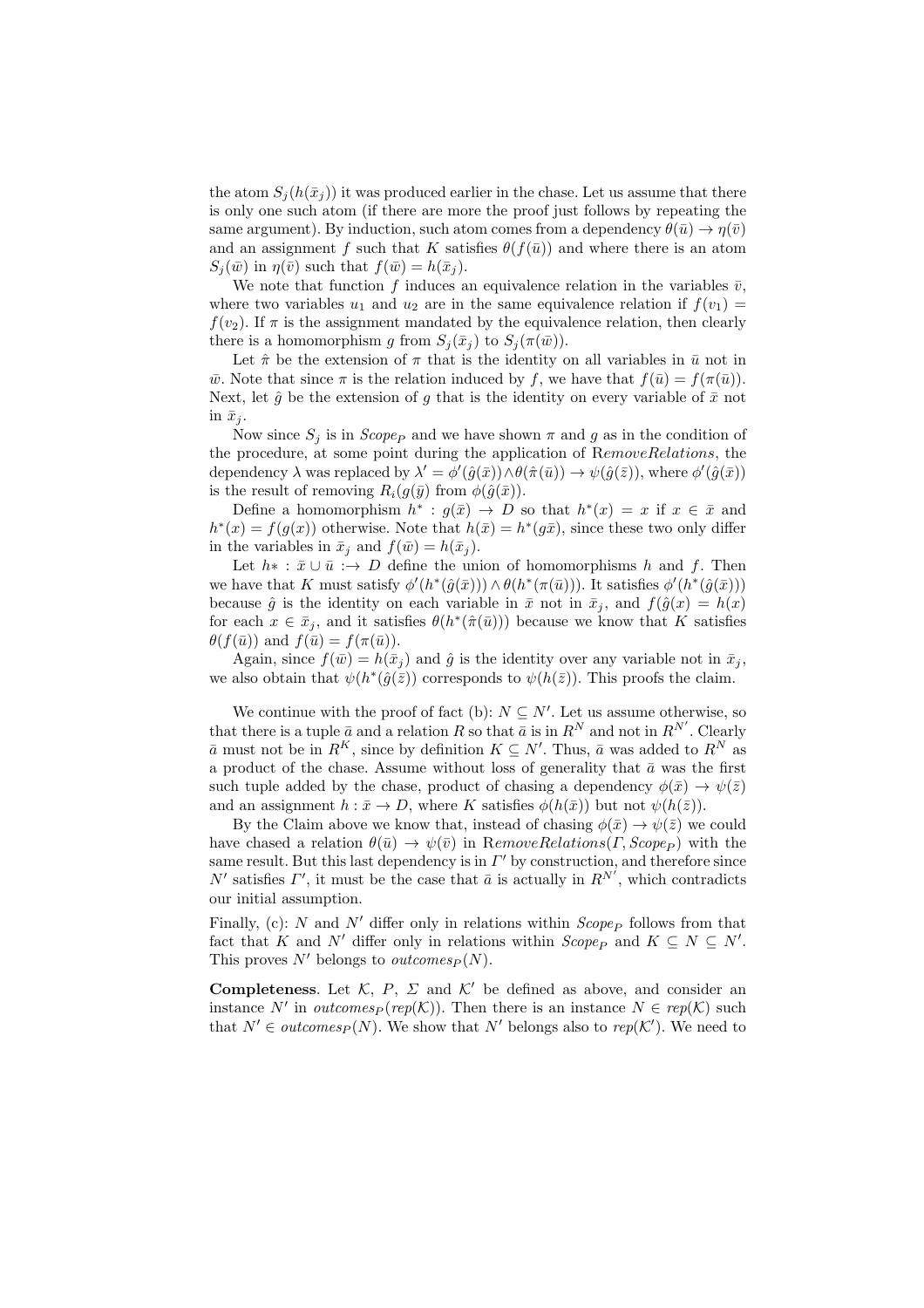prove that (1)  $chase_{\sigma}(I) \subseteq N'$ , (2)  $R^{N'} = R^{chase_{\Sigma}(I)}$  for each  $R \notin Scope'$ , and (3)  $N' \models \Gamma'.$ 

For (1), note that  $N \subseteq N'$  because of the preservation queries in P. Since N' satisfies, in particular,  $\Sigma$ , and  $I \subseteq N$ , it must be that  $chase_{\sigma}(I) \subseteq N'$ 

For (2), we observe that N and N' differ only in relations not in  $Scope<sub>P</sub>$ , and, furthermore, I and N differ only in relations from Scope. Since  $Scope' = Score \cup$  $Scope_P$ , if one could find a tuple in a relation  $R \notin \textit{Scope}'$  such that N' and chase  $\Sigma(I)$  differ on R, then either N' and N differ on R, or N and I differ on R, which we know it is not possible.

For (3), note that N satisfies  $\Gamma$ , and therefore it satisfies  $RemoveRelations(\Gamma, \Sigma)$ . Now  $N'$  is a superset of N that satisfies  $\Sigma$ . If  $N'$  does not satisfy a dependency  $\lambda$  in  $\Gamma'$ , then  $\lambda$  must belong to RemoveRelations( $\Gamma$ ,  $\Sigma$ ) and thus N satisfies  $\lambda$ . All relations in the premise of  $\lambda$  do not belong to  $Scope_P$ , and thus since N and  $N'$  only differ in relations from  $Scope_P$ , any assignment h from the premise of  $\lambda$  to N' is also an assignment to N. Furthermore, since  $N \subseteq N'$ , if h is not an assignment from the consequence of  $\lambda$  to  $N'$  it is also not an assignment from the consequence of  $\lambda$  to N. This contradicts the fact that N satisfies  $\lambda$ .

## A.8 Proof of proposition [6](#page-14-1)

Recall we omit preservation queries from procedures with safe scope. Fix a number  $i \geq 1$ . Let S contains unary relation R and n-ary relation T, and let I such that  $R^I = \{0,1\}$  and  $T^I = \emptyset$ . Let P' be the procedure with scope R, no preconditions and postcondition  $\exists x_2 \exists x_3 \exists x_n T(x_1, \ldots, x_n) \rightarrow R(x_1)$ . Let  $P_i$ be a procedure with with scope T, no preconditions and postcondition  $R(x_1) \wedge$  $R(x_2) \wedge \cdots \wedge R(x_i) \rightarrow T(x_1, \ldots, x_i).$ 

Now note that all instances K in  $outcomes_{P_i,P'}(I)$  must be such that  $K^T$  contains all tuples of length  $i$  that can be formed with 0s and 1s. Furthermore, since the scope of  $P'$  is R, for every SKB  $(J, \Gamma, \text{Scope})$  representing  $\text{outcomes}_{P_i, P'}(I)$ it must be that  $\Gamma$  does not contain tgds with  $R$  in its premises (this follows from the construction of Theorem [2\)](#page-13-1). Then clearly  $J$  must contain all  $2<sup>i</sup>$  tuples.

#### A.9 Proof of Proposition [7](#page-14-0)

Let  $\mathcal{K} = (I, \Gamma, \text{Scope})$  be as in the statement of the Proposition. Let also  $\sigma$  be of the form  $\sigma : \phi(\bar{X}) \to Y = Z$ , where each of Y and Z is a term in the vector  $\bar{X}$ , and let  $\phi^{\dot{O}}(\bar{X}^O)$  be the restriction of  $\phi$  to only the relations in *Scope*, and  $\phi^C(\bar{X}^C)$  the restriction of  $\phi$  to relations not in *Scope*. Consider now an enumeration  $h_1, \ldots, h_\ell$  of all mappings from  $\phi^C(\bar{X})$  to I. Next, for each such mapping  $h$ , construct an assignment  $g$  that extends  $h$  by assigning all variables not in  $\bar{X}^C$  to a fresh element. Furthermore, for each such assignment g, construct a set of assignments  $g_1, \ldots, g_n$ , where  $g_1 = g$  and where each assignment  $g_j$ , with  $1 < j \leq n$ , is a modification of  $g_1$  that allows some elements in the image of X to be the same fresh element or to be an element used in  $I$  in  $SKB$ . We choose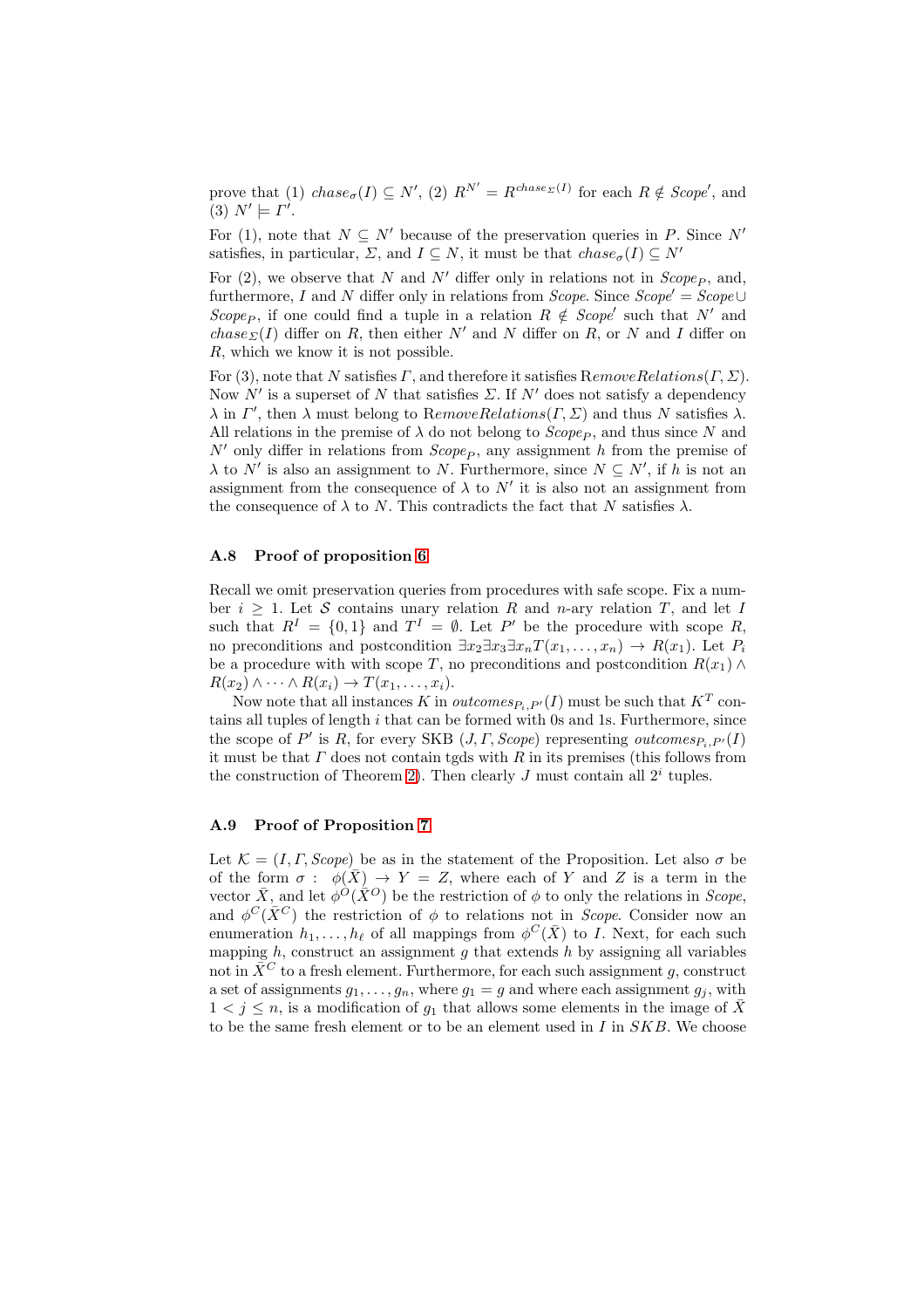$n$  so that all possible such restrictions (up to renaming the null symbols) are included in the set  $\{g_1, \ldots, g_n\}$ .

Let us now assume  $\{\tau_1, \ldots, \tau_k\}$  is the set of all assignments constructed in this way. We construct an instance  $D_i$  for each such assignment: Each  $D_i$  is created by adding to I the set of tuples  $\phi(\tau_i(\bar{X}))$ . We then chase each  $D_i$  with Γ, and check whether the resulting instance  $(D_i)^{\Gamma}$  satisfies the egd  $\sigma$ . There are two cases here:

- 1. There exists an  $i \in [1, k]$  such that  $(D_i)^T \models \sigma$  does not hold. But it is easy to see that  $D_i$  belongs to the set  $rep(K)$ , so we have a counterexample and we conclude that  $(I, \Gamma, \text{Scope})$  does not satisfy  $\sigma$ .
- 2. (This is the "small-witness counterexample" property at the center of this proof.) Suppose it is the case that  $(D_i)^{\Gamma} \models \sigma$  for each  $i \in [1, k]$ . In this case, we conclude that  $(I, \Gamma, \text{Scope})$  satisfies  $\sigma$ .

Indeed, assume toward a contradiction that there exists an instance  $D_*$  in  $(I, \Gamma, \text{Scope})$  such that  $D_*$  does not satisfy  $\sigma$ . By the fact that  $(D_i)^T \models \sigma$  for each  $i \in [1, k]$ . Then there cannot exist a homomorphism to  $D_*$  from  $(D_i)^T$ for any  $i \in [1, k]$ , such that the the image of the homomorphism would include one or more violations of  $\sigma$  in  $D_*$ . The reason for the nonexistence of any such homomorphism is that each  $(D_i)^T$  is "minimal" in terms of satisfying both I and  $\sigma$ , and  $D_*$  does not satisfy  $\sigma$  while  $(D_i)^T$  satisfies  $\sigma$ for each  $i \in [1, k]$ . Note that all the instances  $(D_i)^T$  taken together cover all the "minimal" instances that satisfy all of I,  $\Gamma$ , and  $\sigma$ . Thus, to obtain  $D_*$ , we need to add at least one tuple to some  $(D_i)^T$ , and then chase the result (call this result  $D_{**}$ ) with  $\Gamma$ .

By construction of  $D_{**}$  and  $D_{*}$ , there must be a homomorphism, h, from  $D_{**}$  to the part of  $D_{*}$  that has all the tuples in  $\nu(\phi)$  (recall that  $\phi$  is the body of  $\sigma$ ) with  $\nu(Y) \neq \nu(Z)$ , for some valuation  $\nu$  from  $\phi$  to  $D_*$ . Thus, it must be possible to extend h to a homomorphism, h', from  $D_{**}$  to  $D_{*}$ , such that the preimage of  $h'$  includes all of I. Take one  $h'$  such that its preimage  $D'$  is exactly  $I$  plus the minimal set (potentially empty) of extra tuples that are needed to cover all of the preimage of h by the preimage of h'. Then, by construction of the instances  $(D_i)^T$  (by that construction, there must be a homomorphism from the *I* in  $SKB$  to  $(D_i)^T$  for each  $i \in [1, k]$ , D' must be isomorphic to  $(D_i)^T$  for some  $i \in [1, k]$ . It follows that there exists a homomorphism from that  $(D_i)^{\Gamma}$  to a part of  $D_*$  that contains at least one violation of  $\sigma$ . We get the desired contradiction, as the existence of such a homomorphism is impossible by construction of the  $(D_i)^T$  and by our assumption that there exists a ground instance  $D_*$  of SKB that violates σ.

Membership in coNP. From the remarks above, to solve the complement of the satisfaction problem it suffices to guess one of the  $D_i$ s (which are of polynomial size), a mapping h from  $\phi(X)$  to the chase of  $D_i$  with  $\Gamma$  such that  $h(Z) \neq h(y)$ , and the appropriate chase rules (plus their assignments) to take us from  $D_i$  to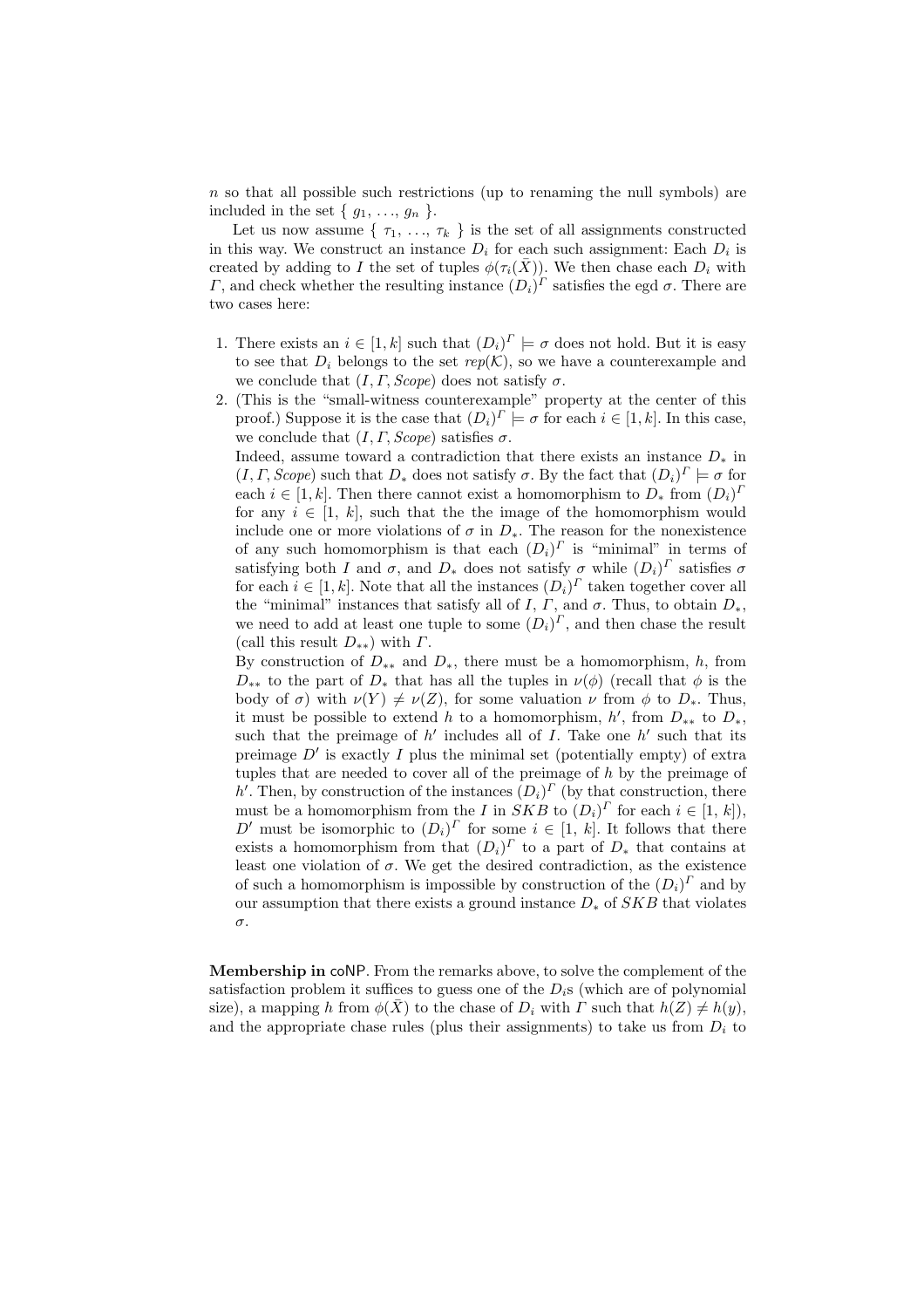the images of h (thus, instead of chasing the entire  $D_i$  we just guess the witnesses to cover the image of  $h$ ).

Proof of coNP-hardness. We reduce from the compliment of the 3-colorability problem. Given a graph  $G$ , let  $Q_G$  be the corresponding boolean CQ whose underlying graph is  $G$  (using fresh variables), using a binary relation  $E$  to specify its edges. Further, let  $R$  and  $S$  unary relations, and let  $I$  be an instance such that  $I^R = \{1\}, I^S = \{2\}, I^E = \{(r, b), (b, r), (b, w), (w, b), (w, r), (r, w)\},$  and define the skb K as  $(I, \emptyset, \{E\})$ . Consider then the egd  $\sigma = Q_G \wedge R(x) \wedge S(y) \rightarrow x = y$ , where x and y are again fresh variables not used in  $Q_G$ . It follows that  $\mathcal{K} \models \sigma$  if and only if G is not 3-colorable.

# A.10 Proof of proposition [8](#page-15-0)

Example 9. We illustrate via an example the subtleties in the interplay between the closed-world and open-world aspects of our setting. (Recall that we explore a setting that is partially closed world, as we use a particularly simple case of exact materialized views to model relations that are not in the specified scope of a scoped knowledge base. At the same time, our setting is also partially open world, as expressed by the relations that are in scope in the given scoped knowledge base.)

Consider a scoped knowledge base  $SKB = (I, \Gamma, \text{Scope})$  over schema  $S =$  ${R(A), T(B)}$ , with  $\Gamma = \emptyset$ , the relation T being the only relation in *Scope*, and I consisting of four tuples  $R(a)$ ,  $R(b)$ ,  $T(a)$ , and  $T(b)$ .

(i) Let us check first whether tgd  $\sigma_1 : R(X) \to T(X)$  holds on SKB. Intuitively,  $\sigma_1$  should hold on  $SKB$ . Indeed, the relation R in I is exact (closed world), and thus stays the same (i.e., always is exactly  $\{R(a), R(b)\}\$  in all the ground instances in  $SKB$ . At the same time, relation  $T$  in  $I$  is open world, and thus each ground instance in  $SKB$  has an instance of T that is a superset of {  $T(a), T(b)$ .

To verify formally that the tgd  $\sigma_1$  holds on  $SKB$ , we transform each of the body and head of  $\sigma_1$  into two respective CQ queries,  $Q_1$  and  $Q_2$ :  $Q_1(X) \leftarrow R(X); Q_2(X) \leftarrow T(X).$ 

By Proposition ??, the tgd  $\sigma_1$  holds on SKB iff the result of transforming  $Q_1$  using the information we have in SKB is contained in  $Q_2$ .

We begin the transformation of  $Q_1$  by conjoining its body with the conjunction of all the facts in  $I$ , and denote the result by  $Q'_1$ :

 $Q'_{1}(X) \leftarrow R(X), R(a), R(b), T(a), T(b).$ 

We now chase  $Q'_1$  with a dependency,  $\tau$ , generated from the materialized view  $V(X) \leftarrow R(X)$ . (The view V expresses the fact that the relation R in I is exact — closed world — and thus is exactly  $\{R(a), R(b)\}\$ in all the ground instances in  $SKB$ .) The dependency  $\tau$  is constructed from the definition of the view V and from its answer, which is the relation  $\{R(a), R(b)\}$  given in  $SKB$ :  $\tau: R(X) \to X = a \vee X = b.$ 

The chase transforms the query  $Q'_1$  into a UCQ query  $Q''_1$ :  $Q_1^{''(1)}(a) \leftarrow R(a), R(a), R(b), T(a), T(b).$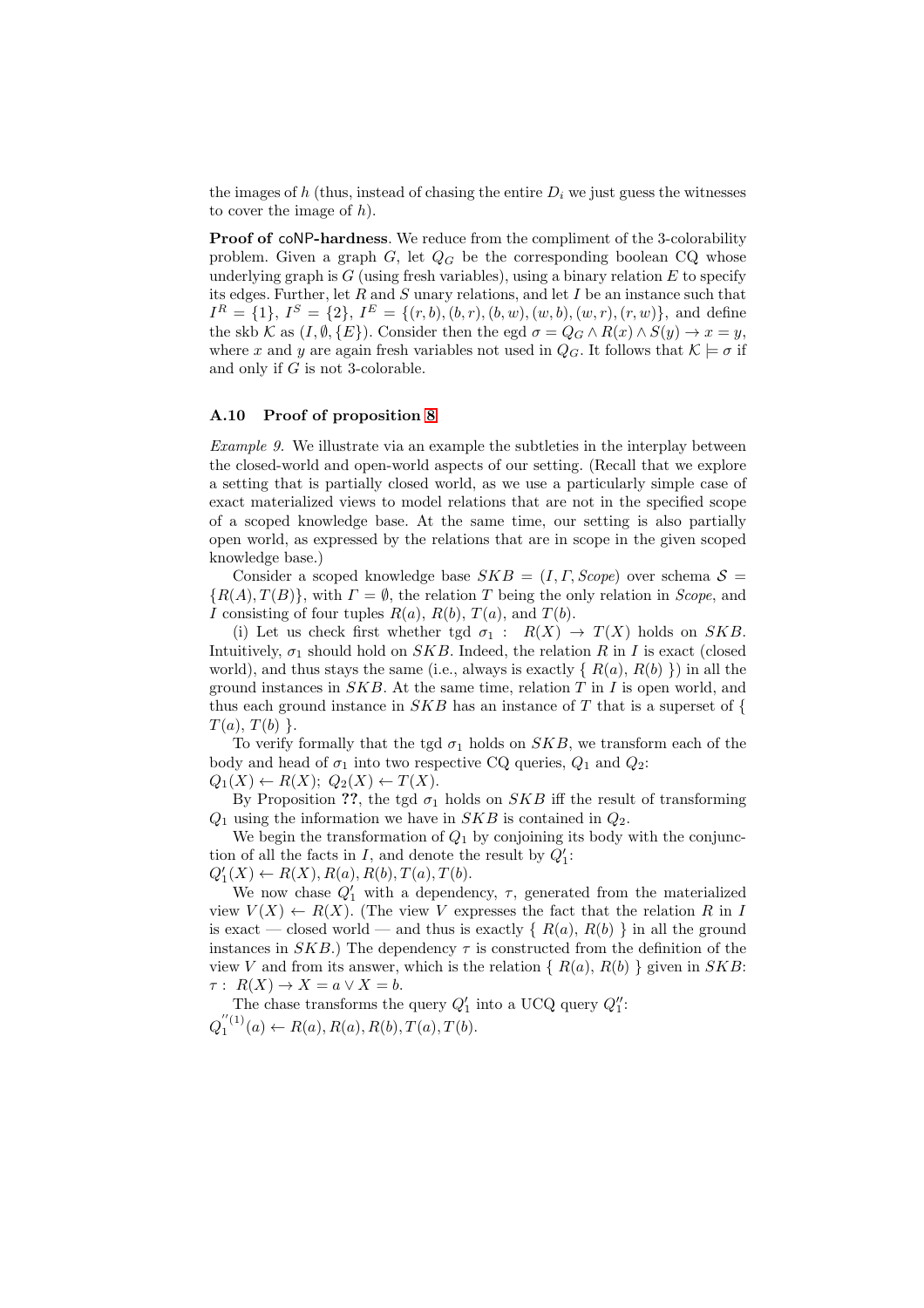$Q_1^{''(2)}(b) \leftarrow R(b), R(a), R(b), T(a), T(b).$ 

(After the removal of duplicate tuples from each CQ component of  $Q''_1$ , the bodies of the components become identical to each other, but the heads are still distinct.)

By the containment mapping  $\mu_1 : \{ X \to a \}$ , we have that  $Q_1^{''(1)}$  is contained in  $Q_2$ . Further, by the containment mapping  $\mu_2: \{ X \to b \}$ , we have that  $Q_1^{''(2)}$ is contained in  $Q_2$ . We conclude that  $Q''_1$  is contained in  $Q_2$ . Thus, by Proposition ?? we have that the tgd  $\sigma_1$  holds on SKB.

(ii) Let us now check whether tgd  $\sigma_2$ :  $T(X) \rightarrow R(X)$  holds on SKB. Intuitively,  $\sigma_2$  should not hold on SKB. (Recall that the relation R in I is closed world and thus is exactly  $\{ R(a), R(b) \}$  in all the ground instances in  $SKB$ . At the same time, relation  $T$  in  $I$  is open world, and thus each ground instance in SKB has an instance of T that is a superset of  $\{T(a), T(b)\}$ , in particular a proper supersets of this set in an infinite number of ground instances of  $I$  in  $SKB$ .)

By the process that is symmetric to that in part (i) of this example, we obtain from  $\sigma_2$  two CQ queries,  $P_1$  and  $P_2$ :

 $P_1(X) \leftarrow T(X); P_2(X) \leftarrow R(X).$ 

By Proposition ??, the tgd  $\sigma_2$  holds on SKB iff the result of transforming  $P_1$  using the information we have in  $SKB$  is contained in  $P_2$ .

We begin the transformation of  $P_1$  by conjoining its body with the conjunction of all the facts in  $I$ , and denote the result by  $P'_1$ :

 $P'_{1}(X) \leftarrow T(X), R(a), R(b), T(a), T(b).$ 

We now chase  $P'_1$  with the dependency,  $\tau$ , featured in part (i) of this example:  $\tau: R(X) \to X = a \vee X = b.$ 

The chase keeps the query  $P'_1$  intact, as  $\tau$  is not applicable. We denote by  $P_1^{\prime\prime}$  the result of thus terminated chase.

 $P''_1(X) \leftarrow T(X), R(a), R(b), T(a), T(b).$ 

There does not exist a containment mapping from  $P_2$  to  $P_1''$ . (Any containment mapping from from  $P_2$  to  $P_1''$  would have to map X in  $P_2$  to the head variable of  $P_1''$ , which would force an invalid mapping from the only subgoal  $R(X)$  of  $P_2$  to the non-matching subgoal  $T(X)$  of  $P''_1$ .) We prove below that in this case the tgd  $\sigma_2$  does not hold on SKB.

Let us begin with the general case  $(\Pi_2^p$  membership).

*Proof.* (Proposition [8](#page-15-0) - first part) Let  $\sigma$  be of the form  $\sigma : \phi(\bar{X}, \bar{Y}) \to \exists \bar{Z} \psi(\bar{X}, \bar{Z}).$ Consider two CQ queries  $Q(\bar{X}) \leftarrow \phi(\bar{X}, \bar{Y})$  and  $P(\bar{X}) \leftarrow \psi(\bar{X}, \bar{Z})$ , each constructed from the respective part of the tgd  $\sigma$ . The proof constructs from  $Q(\bar{X})$ a  $UCQ^{\neq}$  query  $Q''(\bar{X})$ , such that  $Q''$  is equivalent to Q on all ground instances in the scoped knowledge base  $SKB$ . We then show that  $Q''$  is contained in P if and only if the tgd  $\sigma$  holds on each instance in SKB. As the containment test for  $UC\ddot{Q}^{\neq}$  queries in CQ queries is decidable in  $\Pi_2^p$  (see e.g. [\[36\]](#page-25-18)) the result of the first part follows.

We begin constructing the query  $Q''(\bar{X})$  by conjoining  $\phi(\bar{X}, \bar{Y})$  with the instance  $I$  in  $SKB$ , treating  $I$  as a conjunction of atoms. We then chase the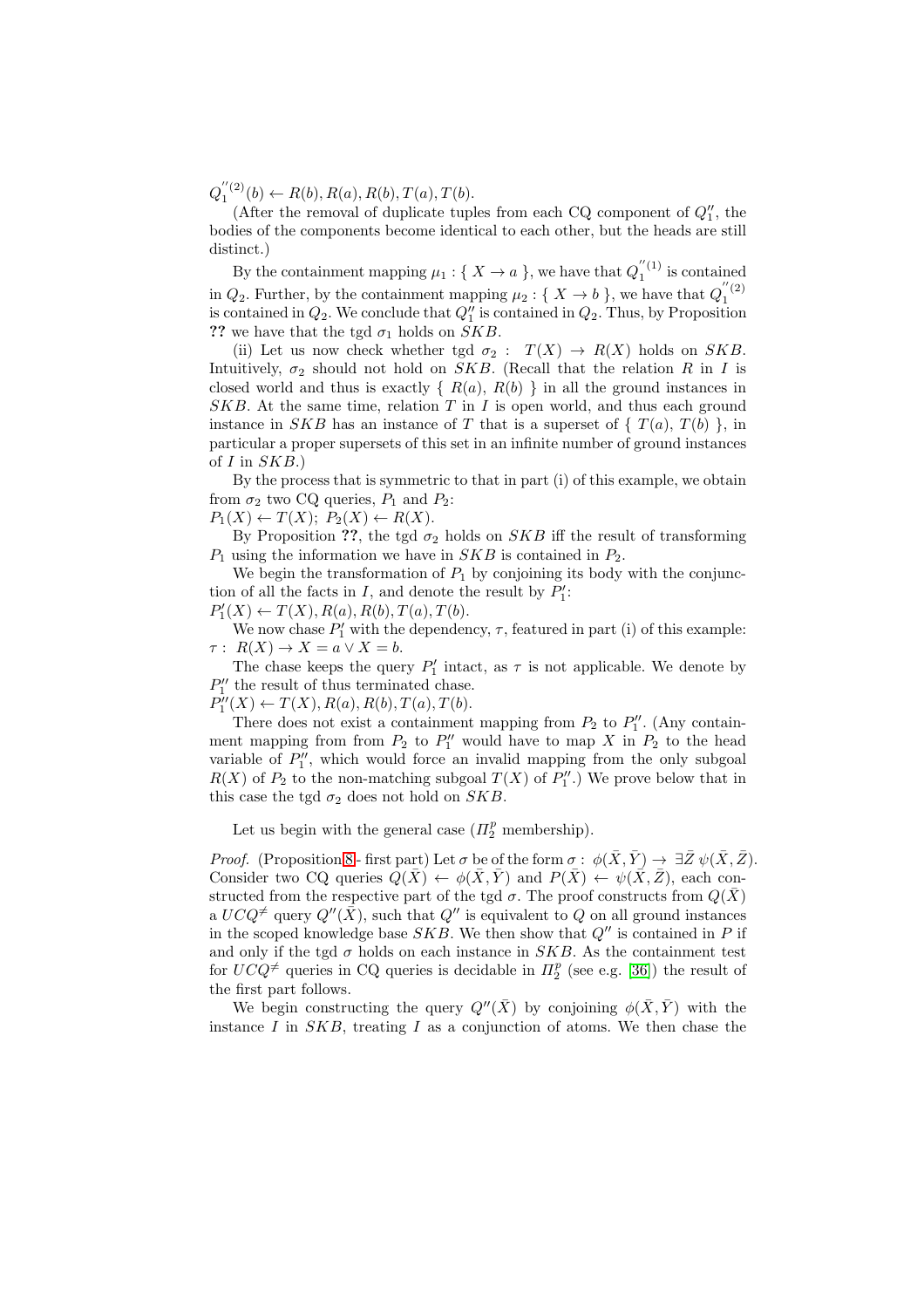resulting CQ query  $Q'(\bar{X})$  with  $\Gamma$ , after  $\Gamma$  has been (i) transformed into a set of dependencies  $\Gamma^{\neq}$ , and (ii) enhanced with a set  $V^{\neq}$  of dependenies that were introduced in [\[15\]](#page-24-11) as a straightforward generalization of disjunctive egds [\[20](#page-24-14)[,21\]](#page-24-15). We denote by  $\Psi$  the result of transforming  $\Gamma$  via (i) and (ii), i.e.,  $\Psi := \Gamma^{\neq} \cup$  $\mathcal{V}^{\neq}$ ; as discussed above, we obtain the query  $Q''(\bar{X})$  by chasing  $Q'(\bar{X})$  with  $\Psi$ . We now provide the details of (i) and (ii) in the construction of  $\Psi$ , using the exposition in [\[15\]](#page-24-11).

Constructing  $\Psi$ : The construction of  $\Psi$  uses normalized versions of con-junctions of relational atoms (see, e.g., [\[41\]](#page-26-1)). That is, let  $\phi$  be a conjunction of relational atoms. We replace in  $\phi$  each duplicate occurrence of a variable or constant with a fresh distinct variable name. As we do each replacement, say of X (or c) with Y, we add to the conjunction the equality atom  $Y = X$  (or  $Y =$ c). As an illustration, if  $\phi = P(X, X) \wedge S(c, c, X)$ , then its normalized version is  $\phi^{(norm)} = P(X, Y) \wedge S(c, Z, W) \wedge Y = X \wedge Z = c \wedge W = X$ . By construction, the normalized version of each  $\phi$  is unique up to variable renamings. For the normalized version  $\phi^{(norm)}$  of a conjunction  $\phi$ , we will denote by  $\mathcal{R}(\phi^{(norm)})$  the conjunction of all the relational atoms in  $\phi^{(norm)}$ , and will denote by  $\mathcal{E}(\phi^{(norm)})$ the conjunction of all the equality atoms in  $\phi^{(norm)}$ . (If  $\phi^{(norm)}$  has no equality atoms, we set  $\mathcal{E}(\phi^{(norm)})$  to true.)

A non-egd (negd) is a dependency of the form

$$
\sigma: \phi(\bar{W}) \to X \neq Y. \tag{12}
$$

Here,  $\phi$  is a conjunction of relational atoms, and each of X and Y is an element of the set of variables  $\bar{W}$ .

We also use chase with "implication constraints," see, e.g., [\[41\]](#page-26-1). An *implica*tion constraint (ic) is a dependency of the form  $\tau : \phi(\bar{W}) \to false$ , with  $\phi(\bar{W})$ a conjunction of relational atoms.

Intuitively, to obtain the query  $Q''(\bar{X})$ , we will be performing chase of  $CQ^{\neq}$ queries (starting with  $Q'(\bar{X})$ ) with the set of dependencies  $\Psi$ , which includes potentially ics, negds, egds, and tgds. (The chase rules are as defined in [\[15\]](#page-24-11).)

(i) Dependencies  $\Gamma^{\neq}$ : We convert each dependency in  $\Gamma$  using a conversion rule that follows, and then produce  $\Gamma^{\neq}$  as the union of the outputs. The conversion rule for a dependency  $\gamma \in \Gamma$  of the form  $\gamma : \phi(\bar{X}, \bar{Y}) \to \exists \bar{Z} \ \psi(\bar{X}, \bar{Z})$ converts  $\phi$  into  $\mathcal{R}(\phi^{(norm)}) \wedge \mathcal{E}(\phi^{(norm)}),$  and then returns

$$
\gamma^{(\neq)} : \mathcal{R}(\phi^{(norm)}) \to \exists \bar{Z} \ \psi(\bar{X}, \bar{Z}) \lor \neg \mathcal{E}(\phi^{(norm)}).
$$

(ii) Dependencies  $\mathcal{V}^{\neq}$ : We use a type of dependencies, as introduced in [\[15\]](#page-24-11), that collectively enable us to reflect the requirement that in all the ground instances of SKB, the contents of all the outside-scope relations are fixed. Let  $R_1, \ldots, R_m$  ( $m \geq 0$ ) be the names of all such outside-scope relations in SKB. We denote by V the set of m views  $V_1, \ldots, V_m$ , such that for each  $i \in [1, m]$  and for the relation  $R_i$ ,  $V_i$  is defined as  $V_i(\bar{X}) \leftarrow R_i(\bar{X})$ . We now proceed for each  $V_i$  as follows: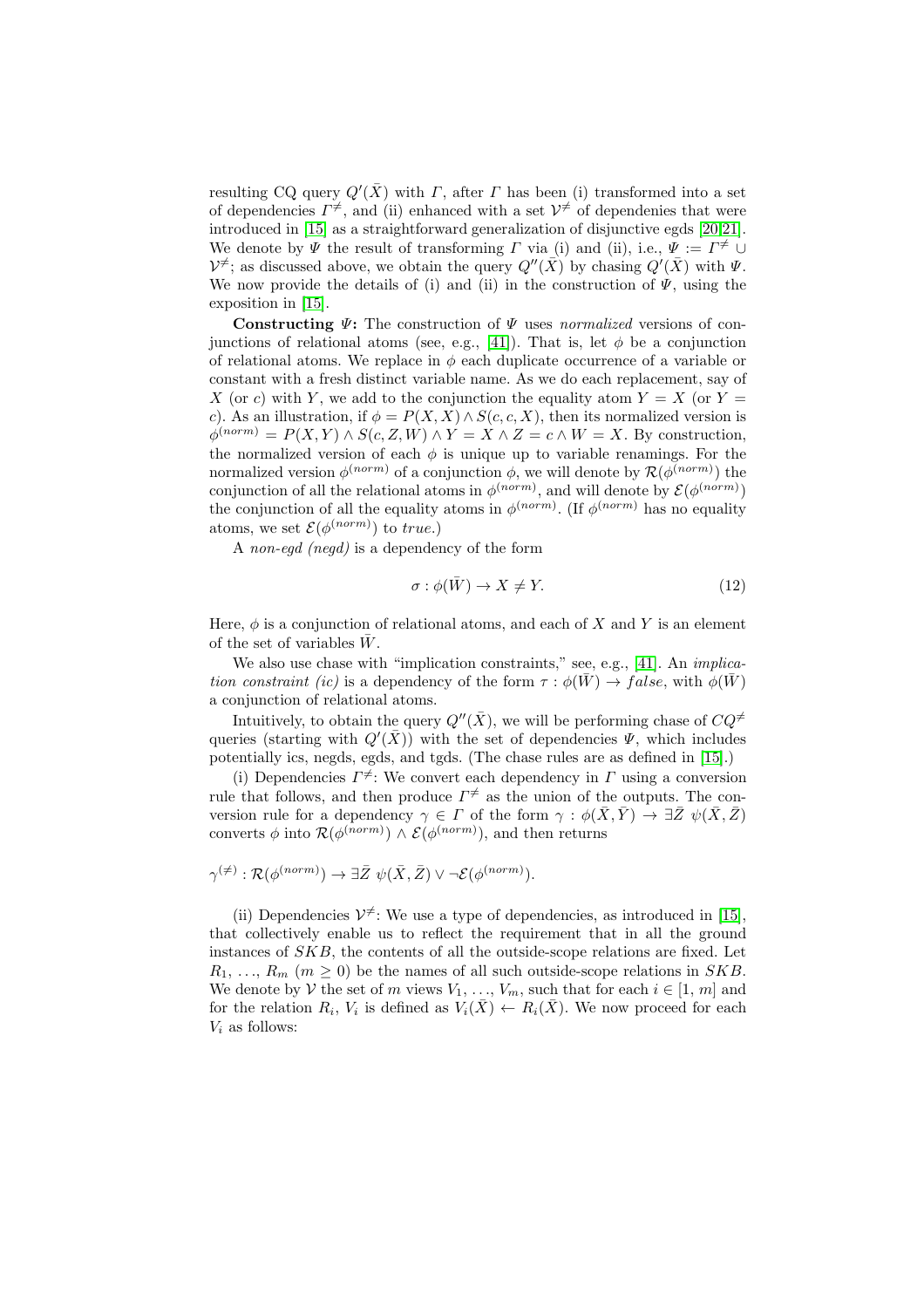– If, for the instance I in SKB, we have  $R_i(I) = \emptyset$ , we define the implication constraint  $\iota_{V_i}$  for  $V_i$  as

$$
\iota_{V_i}: R_i(\bar{X}) \to false. \tag{13}
$$

- Now suppose that the arity  $p_i$  of the relation  $R_i$  is greater than zero, and that for the instance I in SKB, we have  $R_i(I) = {\bar{t}_1, \bar{t}_2, \ldots, \bar{t}_{m_i}}$ , with  $m_i$  $\geq 1$ . Then we define the generalized negd [\[15\]](#page-24-11)  $\tau_{V_i}$  for  $V_i$  as

$$
\tau_{V_i}: R(\bar{X}) \to \vee_{j=1}^{m_i} (\bar{X} = \bar{t}_j). \tag{14}
$$

Here,  $\bar{X} = [S_1, \ldots, S_{p_i}]$  is the (distinct-variable-only) head vector of the query for  $V_i$ . For each  $j \in [1, m_i]$  and for the ground tuple  $\bar{t}_j = (c_{j1}, \ldots, c_{j1})$  $(c_{jp_i}) \in R_i(I)$ , we abbreviate by  $\overline{X} = \overline{t}_j$  the conjunction  $\wedge_{l=1}^{p_i} (S_l = c_{jl}).$ 

The set of dependencies  $\mathcal{V}^{\neq}$  is the union of the implication constraints and generalized negds, one for each relation ouside the scope in  $SKB$ , with the exception that nonempty Boolean relations (if any are present ouside the scope in  $SKB$ ) are not represented in  $\mathcal{V}^{\neq}$ . (It is shown in [\[15\]](#page-24-11) that it is not necessary for the correctness of the chase to include such dependencies for nonempty Boolean relations.)

It is shown in [\[15\]](#page-24-11) that chase of CQ queries with sets of dependencies such as in  $\Psi$  terminates and has a unique output (up to variable renaming) that is a  $UCQ^{\neq}$  query, provided  $\Gamma$  is a weakly acyclic [\[21\]](#page-24-15) set of egds and tgds. Denote by  $Q''(\bar{\bar{X}})$  the output of the chase of the CQ query  $Q'(\bar{\bar{X}})$  (as constructed in the beginning of this proof) with the set of dependencies  $\Psi = \Gamma^{\neq} \cup \mathcal{V}^{\neq}$ . By construction of  $Q''(\bar{X})$  (see [\[15\]](#page-24-11)), we have that for each ground instance D in SKB, the queries  $Q(\bar{X})$  and  $Q''(\bar{X})$  have on D the same answer set, call it  $\mathcal{A}_Q(D)$ . Now:

- Suppose that we have  $Q''(\bar{X}) \sqsubset P(\bar{X})$ . Then it follows immediately from the definition of tgds and from the reasoning in the previous paragraph that  $\sigma$ holds on all ground instances in SKB.
- Conversely, suppose that  $\sigma$  holds on all ground instances D in SKB. Then, by definition of  $\sigma$ , for each such D we have that  $Q(D) \subseteq P(D)$ .

But we have obtained that the answer  $A_Q(D)$  to the query Q on the instance D is also the anwer to  $Q''(\bar{X})$  on D. Thus, we have that  $Q''(\bar{X}) \sqsubset P(\bar{X})$ . The latter result is immediate from the following properties of the relationship between  $Q$  and  $Q''$ , by construction of  $Q''$  from  $Q$ :

- On all the instances D that are represented by the given SKB,  $Q(D)$  =  $Q''(D);$
- On all the instances  $D$  that do not have at least one fact included in  $I$ in the given SKB,  $Q''(D) = \emptyset$ ; and
- On each instance  $D$  that includes all the facts that are present in  $I$  in the given SKB, each valuation from  $Q''$  to D is an instance represented by the given SKB.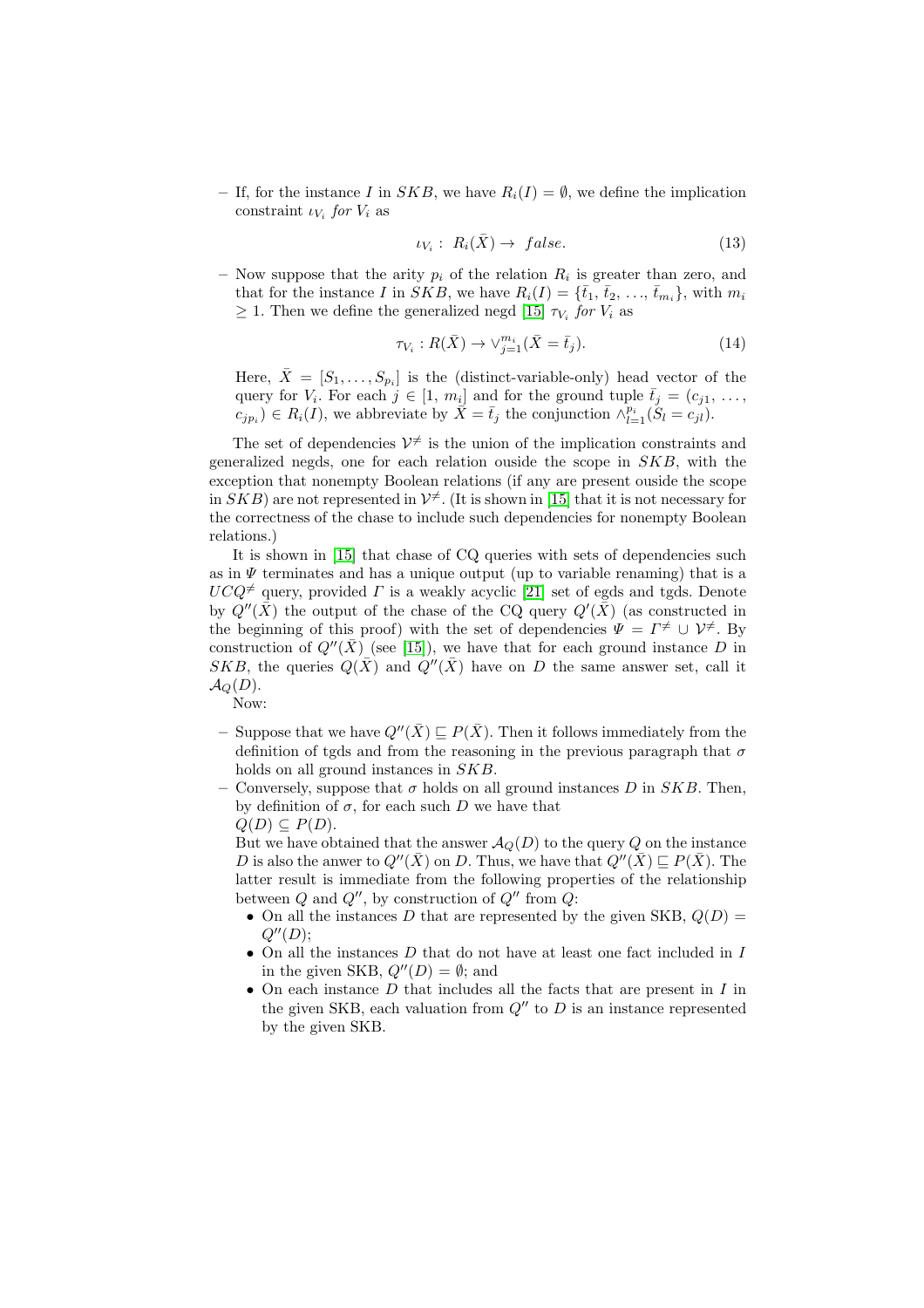Next we show (NP-completeness when the SKB is safe).

Proof. (Proposition [8](#page-15-0) - second part) The key ingredient is that, when the SKB is safe, everything produced out of the case belongs to a relation on scope. Thus, we can then proceed with the standard proof for implication of tgds in an instance, where the premise of the tgd is added to I, chased according to  $\Gamma$  so that the conclusion of the tgd can be found in the chase. Since  $\Gamma$  is weakly acyclic, chase terminates and query answering is NP-complete (combied complexity) [\[23\]](#page-25-14).

## A.11 Proof of Proposition [9](#page-15-1)

The membership in  ${\sf Exptime}^{\sf NP}$  follows from the proof of Proposition [16,](#page-22-1) as the setting therein strictly generalizes the one in the statement of the Proposition. For the membership in Exptime, we can use the following algorithm.

- Compute the skb  $K = (J, \Gamma, \text{Scope})$  representing the set *outcomes*<sub> $P_1, ..., P_n(I)$ .</sub>
- $-$  We know that J may be of exponential size, but the amount of data values in  $J$  are the same as in  $I$ . Let us denote this number by  $d$ .
- Since CQs are preserved under homomorphisms, it suffices to check the satisfaction of Q over J. In order to do that, we can enumerate the number of homomorphisms h from Q to J, which are bounded by  $d^{|Q|}$ , and see whether  $h(Q)$  is realised in J.

For the membership in Ptime, we use the same algorithm as for the Exptime case, albeit this time all of Q and  $P_1, \ldots, P_n$  are fixed. This means that J is of size plynomial in  $I$ , and the number of homomorphisms if also polynomial. This results altogether in a polynomial algorithm.

## A.12 Proof of Proposition [10](#page-16-0)

The proof reduces the halting problem to CONSTRAINT READINESS for tgd constraints, encoding the computation of Turing machine on an input word by using a set of relations that describe successive machine configurations and tgds that describe machine transitions. The proof outline here is similar in spirit to the proof outline given in [\[19,](#page-24-16) Theorem 1] to show that the problem of deciding whether there exists a terminating chase sequence for a set of tgds is undecidable.

Let  $M = (Q, \mathbf{A}, q_0, q_h, \delta)$  be a deterministic Turing machine with a single biinfinite tape, an alphabet  $A$  including a blank symbol that we write as  $\Box$ , and a set of controller states  $Q$  containing an initial state  $q_0$ . We assume without loss of generality that M has a single halting state  $q_h$ , distinct from  $q_0$ , and that no transitions are defined for this state. Let  $w = a_1, \ldots, a_m$  denote the input word in  $\mathbf{A}^*$ .

We represent the space-time structure of a computation of  $M$  by a grid of tape cells, in which the top row of cells represents the initial configuration of  $M$ , and each successive row beneath the first represents the next machine configuration. Each tape cell in a row is connected by horizontal edges to the cells representing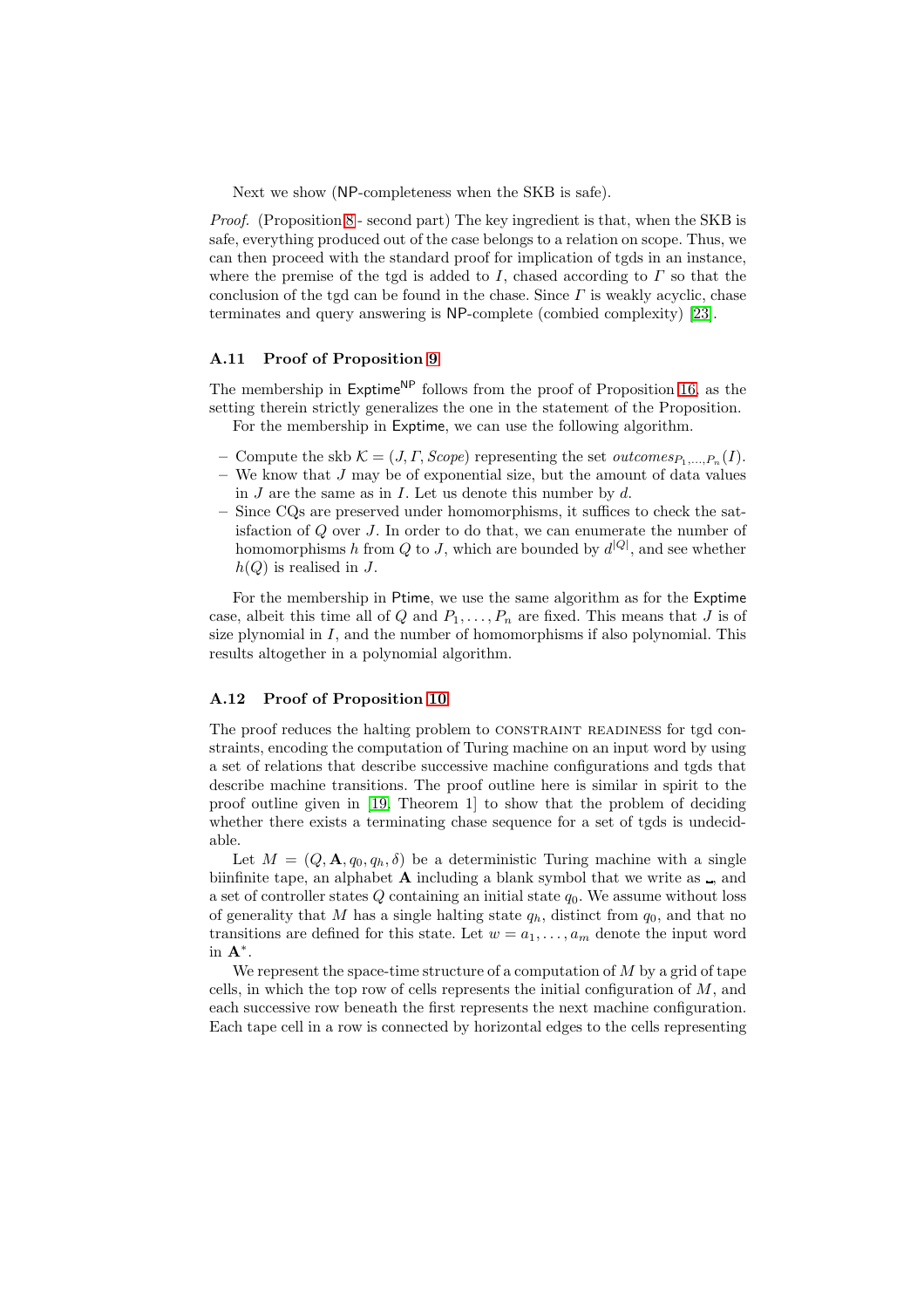its left and right neighbors. With some exceptions, every cell in a row is also connected by vertical edges to its correspondents (if any) in the preceding and succeeding rows.

**Schema.** We represent this grid structure in relations, using a schema  $S$  that includes ternary relations T ("tape") and H ("head"). The relation T describes the tape contents and layout in a machine configuration:  $T(x, a, y)$  indicates that cell x contains letter  $\alpha$  and lies immediately to the left of cell y. The relation H describes the head location and state:  $H(x, q, y)$  indicates that the tape head rests on cell  $x$  (immediately to the left of cell  $y$ ) and that the machine controller is in state q. We can depict the initial configuration of  $M$  as follows, with  $c_i$ denoting the tape cell numbered  $i$ , and with  $B$  and  $E$  denoting special elements, different from any tape symbols, that represent, respectively, the beginning and the end of the used or visited portion of the infinite tape.

$$
c_0 \frac{B}{q_0} - c_1 \frac{a_1}{q_0} - c_2 \frac{a_2}{q_0} \dots \frac{a_{m-1}}{q_m} - c_m \frac{a_m}{q_m} - c_{m+1} \frac{E}{q_m} - c_{m+2}
$$

The schema  $S$  also includes two auxilliary binary relations  $L$  ("left") and  $R$ ("right") used to ensure that the tape cells to the left and right of the active head region in each successor step are copies of the tape cells to the left and right in the predecessor step.

To ensure that the tgds within each procedure are acyclic, the schema  $S$ includes additional ternary relations  $T'$  and  $H'$  and binary relations  $L'$  and  $R'$ . These, respectively, have exactly the same interpretation as do  $T$ ,  $H$ ,  $L$ , and R, but serve only as dummies that we use to divide what would otherwise be cyclic tgds in one procedure into matching acyclic sets that appear in separate procedures.

In the remainder of the proof, as in the explanations of  $T$  and  $H$  above, we use constants to denote the grid cells, states, and tape symbols of  $M$ . We do not, however, permit tgds to involve constants, and so assume that for each state and symbol constant c, the schema  $S$  contains a distinct unary relation  $C$  that is never in scope and that simulates the use of the constant  $c$  in the sense that the interpretation of C is  $C^I = \{c\}$  in the initial instance I and hence in every subsequent instance. For example, an atom of the form  $T(x, a, y)$  for some symbol constant a should be read as shorthand for the conjunction  $T(x, v, y) \wedge A(v)$ .

Initial instance. The initial instance  $I$  represents the initial machine configuration as follows.

- $-T<sup>I</sup>$  consists of triples  $\{(c_0, B, c_1), (c_1, a_1, c_2), \ldots, (c_m, a_m, c_{m+1}), (c_{m+1}, E, c_{m+2})\}.$ Here each  $c_i$  is a fresh element representing a tape cell.
- $-H<sup>I</sup>$  consists of the triple  $(c_1, q_0, c_2)$ , meaning that M starts with the head on cell 1 in the initial state  $q_0$ .
- $L^I$  and  $R^I$  are empty, as are  $T'^I$ ,  ${H'}^I$ ,  ${L'}^I$ , and  ${R'}^I$ .

Set of procedures. The set of procedures  $\Pi$  contains one procedure  $P^d$  for each transition d in  $\delta$ , plus a procedure  $P^{lr}$  that copies tape cell contents across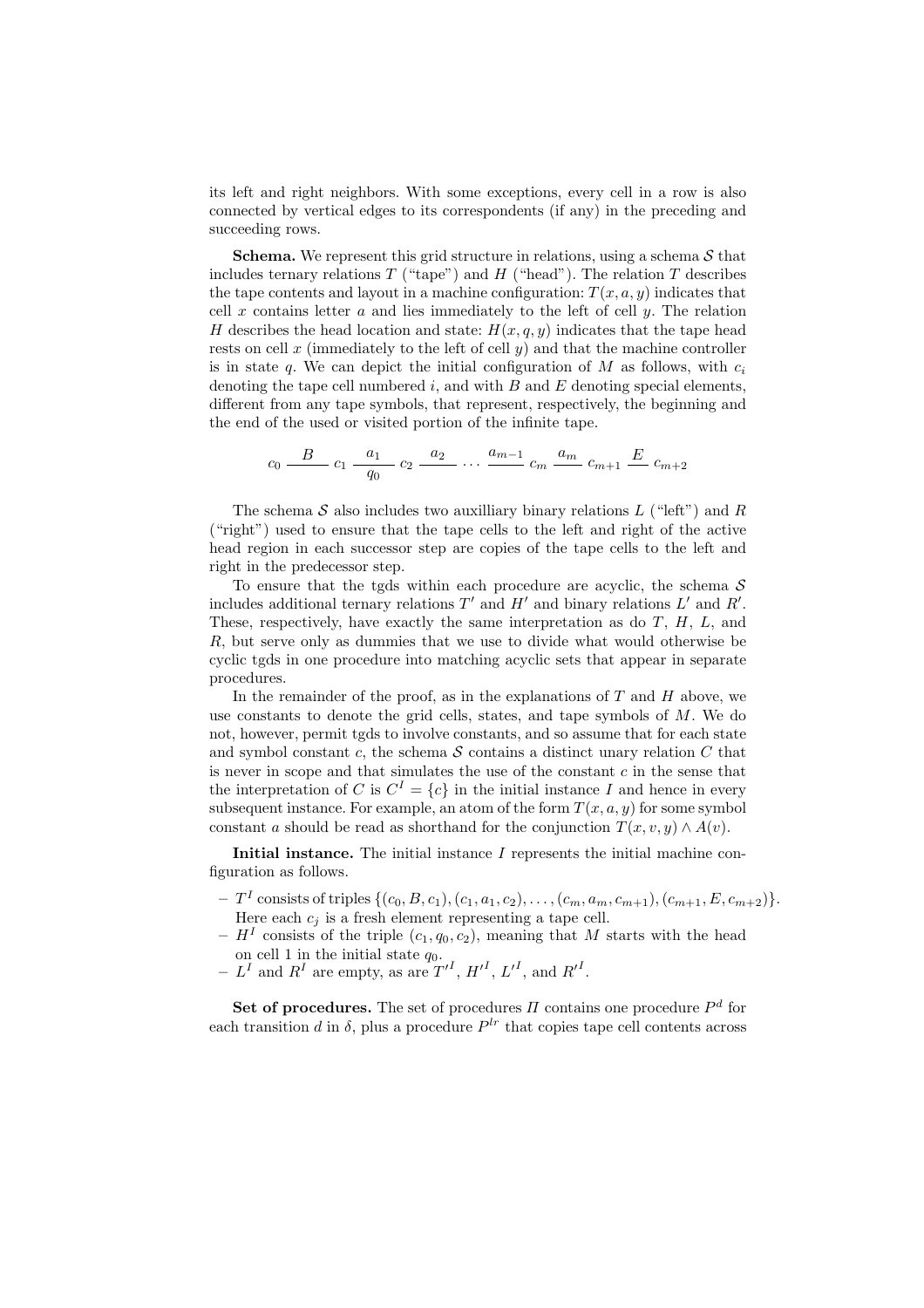configurations, and a procedure  $P^{tr}$  that translates the dummy relations back into the primary relations.

We define the translation procedure  $P^{tr} = (Scope^{tr}, C_{\text{in}}^{tr}, C_{\text{out}}^{tr}, Q_{\text{pres}}^{tr})$  so that  $\text{Scope}^{tr} = \{T[*], H[*], L[*], R[*]\}, \mathcal{C}_{\text{in}}^{tr} \text{ is empty}, \mathcal{Q}_{\text{pres}}^{tr} = \{T(x_1, y_1, z_1), H(x_2, y_2, z_2), L(x_3, y_3), R(x_4, y_4)\},$ and

$$
\mathcal{C}_{\text{out}}^{tr} = \begin{cases}\nT'(x, y, z) \to T(x, y, z) \\
H'(x, y, z) \to H(x, y, z) \\
L'(x, y) \to L(x, y) \\
R'(x, y) \to R(x, y).\n\end{cases}
$$

Comparison with the definition shows that  $P^{tr}$  has safe scope.

For each transition  $d = (q, a) \mapsto (q', a', L/R)$  in  $\delta$ , we define the transition procedure  $P^d$  so that  $Scope^d = \{T'[*], H'[*], L'[*], R'[*]\}, C^d_{\text{in}}$  is empty,  $\mathcal{Q}^d_{\text{pres}} = \{T'(x_1, y_1, z_1), H'(x_2, y_2, z_2), L'(x_3, y_3), R'(x_4, y_4)\}, \text{ and } \mathcal{C}^d_{\text{out}} \text{ consists of }$ tgds that characterize local transition changes.

1. If d is a right-moving transition, the first tgd in  $\mathcal{C}_{\text{out}}^d$  encodes motion that does not extend the used portion of the tape by visiting new cells.

$$
T(x, a, y) \wedge H(x, q, y) \wedge T(y, v, z) \rightarrow
$$
  

$$
\exists x' \ \exists y' \ \exists z' \ T'(x', a', y') \wedge T'(y', v, z') \wedge H'(y', q', z') \wedge
$$
  

$$
L'(x, x') \wedge R'(y, y').
$$

$$
\begin{array}{ccc}\nx & a & y & v & z \\
\hline\nq & & & \\
x & & & \\
Z & & & \\
x' & \frac{a'}{a'} & y' & \frac{v}{q'} \\
x' & \frac{a'}{q'} & z'\n\end{array}
$$

Here variables  $x'$ ,  $y'$ , and  $z'$  name the cells in the successor configuration that correspond to the cells x, y, and z. The symbols  $a, a', q$  and  $q'$  denote constants, with  $a, a' \in \mathbf{A}$  and  $q, q' \in Q$ .

If d is a left-moving transition, the first tgd is defined correspondingly.

$$
T(x, a, y) \wedge H(x, q, y) \wedge T(z, v, x) \rightarrow
$$
  
\n
$$
\exists x' \ \exists y' \ \exists z' \ T'(x', a', y') \wedge T'(z', v, x') \wedge H'(z', q', x') \wedge
$$
  
\n
$$
L'(x, x') \wedge R'(y, y').
$$
  
\n
$$
z \xrightarrow{v} x \xrightarrow{a} y \qquad \Longrightarrow \qquad z \xrightarrow{v} x \xrightarrow{a} y
$$
  
\n
$$
L \begin{vmatrix} 1 & \ x & \end{vmatrix}
$$
  
\n
$$
z' \xrightarrow{v} x' \xrightarrow{a'} y'
$$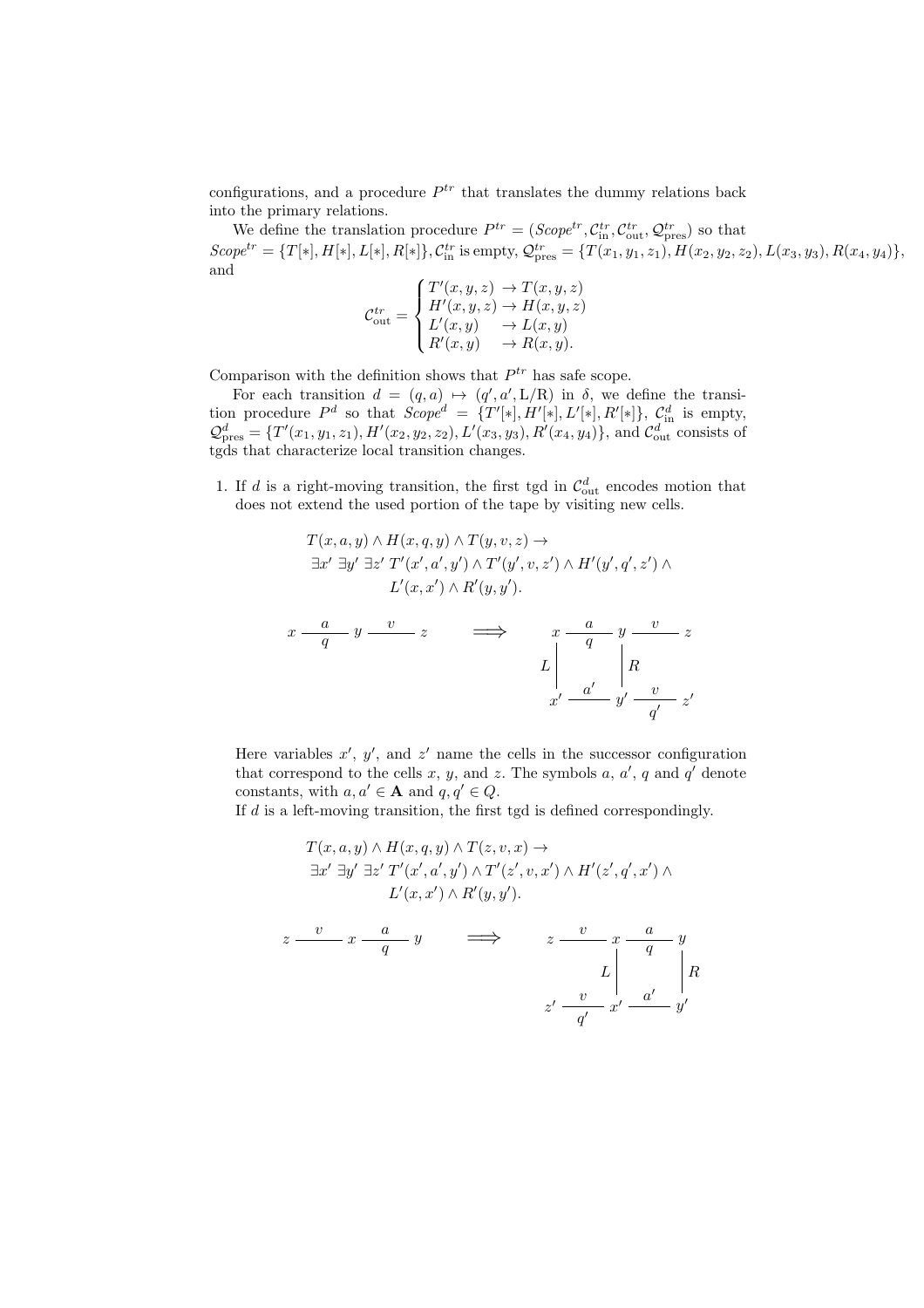2. If d is a right-moving transition, the second tgd in  $\mathcal{C}_{\text{out}}^d$  encodes right moves that extend the used portion of the tape by moving the E marker right and inserting a blank cell.

$$
T(x, a, y) \wedge H(x, q, y) \wedge T(y, E, z) \rightarrow
$$
  

$$
\exists x' \ \exists y' \ \exists z' \ \exists u' \ T'(x', a', y') \wedge T'(y', ..., z') \wedge H'(y', q', z') \wedge T'(z', E, u') \wedge
$$
  

$$
L'(x, x') \wedge R'(z, z').
$$

$$
\begin{array}{ccc}\n x \xrightarrow{a} & y \xrightarrow{E} & z \\
 & \longrightarrow & \begin{array}{c}\n x \xrightarrow{a} & y \xrightarrow{E} & z \\
 & q \xrightarrow{q} & \end{array} \\
 x' \xrightarrow{a'} & y' \xrightarrow{q'} & z' \xrightarrow{E} & u'\n \end{array}
$$

We include the  $R'(y, y')$  atom in the right-hand side of the tgd for uniformity, though it serves no other purpose in this case, as there are no cells to copy to the right of the cell marked with  $E$  in the prior configuration.

If d is a left-moving transition, this second kind of tgd is defined correspondingly, this time moving the beginning of tape marker to the left. In this tgd, the  $L(z, z')$  atom is included for uniformity.

$$
T(x, a, y) \wedge H(x, q, y) \wedge T(z, B, x) \rightarrow
$$
  

$$
\exists x' \ \exists y' \ \exists z' \ \exists u' \ T'(x', a', y') \wedge T'(z', \Box, x') \wedge H'(z', q', x') \wedge T'(u', B, z') \wedge
$$
  

$$
L'(z, z') \wedge R'(y, y').
$$

$$
z \xrightarrow{B} x \xrightarrow{a} y \qquad \Longrightarrow \qquad z \xrightarrow{B} x \xrightarrow{a} y
$$

$$
L \Big| \qquad L \Big| R
$$

$$
u' \xrightarrow{B} z' \xrightarrow{a'} x' \xrightarrow{a'} y'
$$

As sets of such tgds are acyclic, comparison with the definition shows that each  $P<sup>d</sup>$  has safe scope.

Finally, we define the left-right copying procedure  $P^{lr} = (Scope^{lr}, \mathcal{C}_{in}^{lr}, \mathcal{C}_{out}^{lr}, \mathcal{Q}_{pres}^{lr})$ so that  $Scope^{lr} = \{T'[*], L'[*], R'[*]\}, \mathcal{C}_{\text{in}}^{lr}$  is empty,  $\mathcal{Q}_{\text{pres}}^{lr} = \{T'(x_1, y_1, z_1), L'(x_2, y_2), R'(x_3, y_3)\},$ and  $\mathcal{C}_{\text{out}}^{lr}$  contains two tgds that simply copy the contents of any cells outside of the active region in one configuration to the corresponding cells in the successor configuration.

The first tgd copies contents of cells to the left of the active region.

$$
T(x, v, y) \wedge L(y, y') \rightarrow \exists x' \ T'(x', v, y') \wedge L'(x, x')
$$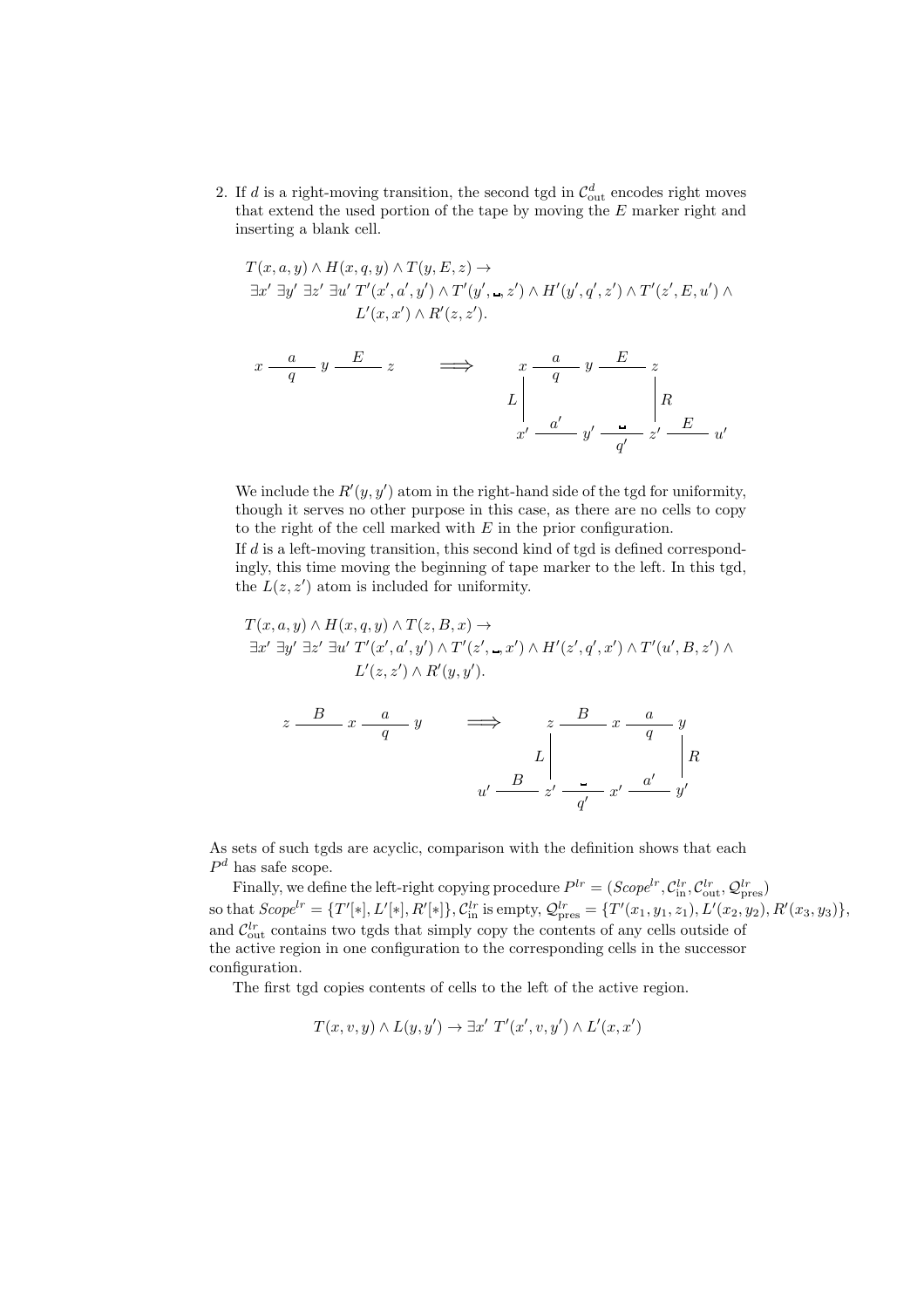

The second tgd copies contents of cells to the right of the active region.

$$
T(x, v, y) \wedge R(x, x') \rightarrow \exists y' \ T'(x', v, y') \wedge R'(y, y')
$$

$$
x \xrightarrow{v} y \qquad \Longrightarrow \qquad x \xrightarrow{v} y
$$

$$
\begin{vmatrix} R & R \\ R & x' \end{vmatrix} R
$$

Comparison with the definition shows that  $P^{lr}$  has safe scope.

Undecidability. Let  $\Sigma$  be the readiness constraint consisting of a single tgd t that encodes halting of the machine as entry of the machine into the halting state  $q_h$  as the following.

$$
H(x, q_0, y) \to \exists x' \exists y' H(x', q_h, y')
$$
  

$$
x \xrightarrow{q_0} y \qquad \Longrightarrow \qquad x \xrightarrow{q_0} y
$$
  

$$
x' \xrightarrow{q_h} y'
$$

Here  $x'$  and  $y'$  denote cells in some successor configuration of the initial configuration, not necessarily immediate successors of  $x$  and  $y$ .

This tgd is cyclic, but we explain how to transform it into an acyclic tgd at the end of the proof.

We now show that I can be readied for t using  $\Pi$  if and only if M halts on input w.

(Readiable  $\Rightarrow$  halts): Assume that I can be readied for t using  $\Pi$ . Let  $P_1, \ldots, P_n$  be a witnessing sequence of procedures, and let  $I_0, \ldots, I_n$  be a sequence of instances such that  $I_0 = I$  and for each  $i > 0$ ,  $I_i = \text{chase}_i(I_{i-1}),$ where *chase<sub>i</sub>* denotes chase with respect to the set  $\mathcal{C}_{out}$  of tgds in the output constraints of procedure  $P_i$ . In particular,  $I_n$  is an instance produced out of chasing dependencies in the output constraints of the procedures in  $\Pi$ .

By construction, the initial instance  $I$  characterizes the starting configuration of M on w, in which the state specification is  $H(c_1, q_0, c_2)$ . Also by construction, if a transition procedure applies to a configuration, then M must have a corresponding transition. Because  $M$  is deterministic, if no transition procedure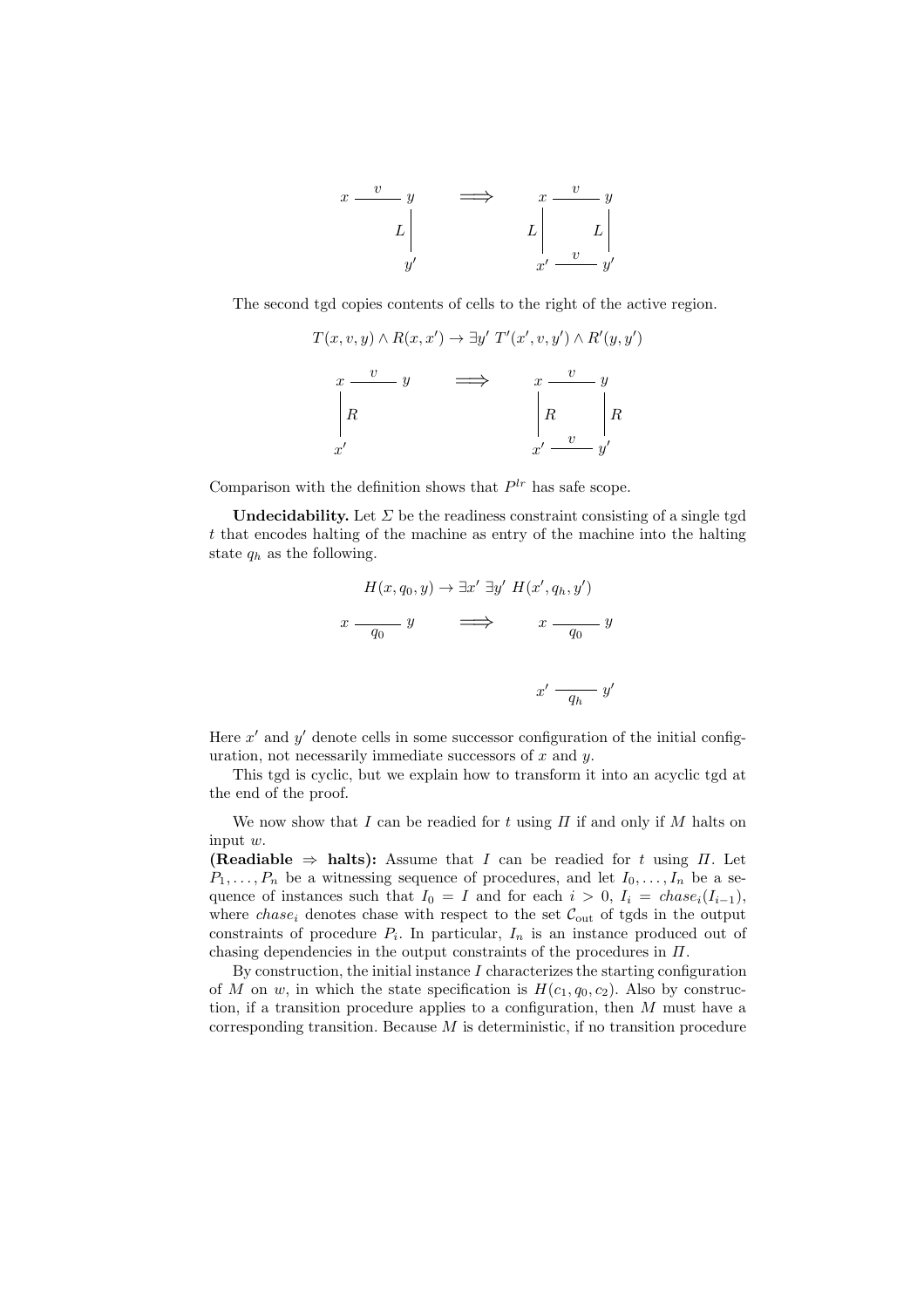applies even after all copying and translation dependencies have been chased, it must be because the final configuration is one in which  $H(c_i, q_h, c_{i+1})$  for some  $i$ , meaning that the computation has halted. Therefore  $I$  can be readied for  $t$ only if some sequence of procedures yields a transition to  $q_h$ .

(**Halts**  $\Rightarrow$  **readiable**): Assume now that M halts on input w. Let  $d_1, \ldots, d_n$  be the sequence of transitions taken by  $M$  in moving from the initial configuration to the final halting configuration, and let  $P_i$  denote the transition procedure for  $d_i.$ 

We claim that  $t$  satisfies each instance in

$$
outcomes_{P_1,P^{tr},P^{tr},P_2,P^{tr},P^{tr},...,P_n,P^{tr},P^{tr}}(I).
$$

To see this, note that t is satisfied as long as the conjunctive query  $\exists x' \exists y' H(x', q_h, y')$ is satisfied. That query, in turn, is satisfied if the chase of  $I$  satisfies each of the  $\mathcal{C}_{\text{out}}$  dependencies of  $P^{lr}$ ,  $P^{tr}$ , and  $P^{d_i}$  for each i. By construction, each of the transition procedures produces, by chase and in conjunction with the copying and translation procedures, each successive configuration, so the final transition  $d_n$ will require, after translation, that H contains a triple of the form  $(c_i, q_h, c_{i+1})$ .

We conclude that I can be readied for t using  $\Pi$  if and only if M halts on input  $w$ . As the halting problem is undecidable, so must also be the constraint readiness problem.

We note that the claim of Proposition [10](#page-16-0) holds even if  $\Sigma$  is acyclic. The tgd t employed in the proof is cyclic, but essentially the same argument would hold were one to use instead the acyclic tgd

$$
T(c_0, B, c_1) \to \exists x' \exists y' H(x', q_h, y'),
$$

where here  $c_0$  and  $c_1$  are the constants so named in the initial instance.

## A.13 Proof of Theorem [3](#page-17-3)

It is easy to see that using procedures with safe scope we will never be able to ready an instance for an egd: if the instance  $I$  does not satisfy an egd then this violation will be carried over no matter what procedures we apply. For this reason, we focus on tgds only.

Let then I,  $\Pi$  and  $\sigma$  be as outlined in the statement of the theorem (where  $\sigma$  is a tgd). Let D be the number of different elements in I, and S the schema of I.

Further, assume a sequence  $P_1, \ldots, P_\ell$  such that every instance in  $\mathit{outcomes}_{P_1,\ldots,P_\ell}(I)$ satisfies  $\sigma$ . By Theorem [1,](#page-13-0) there is an  $\mathcal{K} = (J, \Gamma, \text{Scope})$  that represents the set  $outcomes_{P_1,\ldots,P_\ell}(I).$ 

We now show that there is a sequence  $P'_1, \ldots, P'_n$  of procedures in  $\Pi$  with the same property, but where now  $n$  is bounded exponentially on the size of  $I$ and  $\Pi$ . First, since all tgds involved in all procedures in  $\Pi$  are full tgds, the size of *J* is bounded by  $|D| |\mathcal{S}|$ .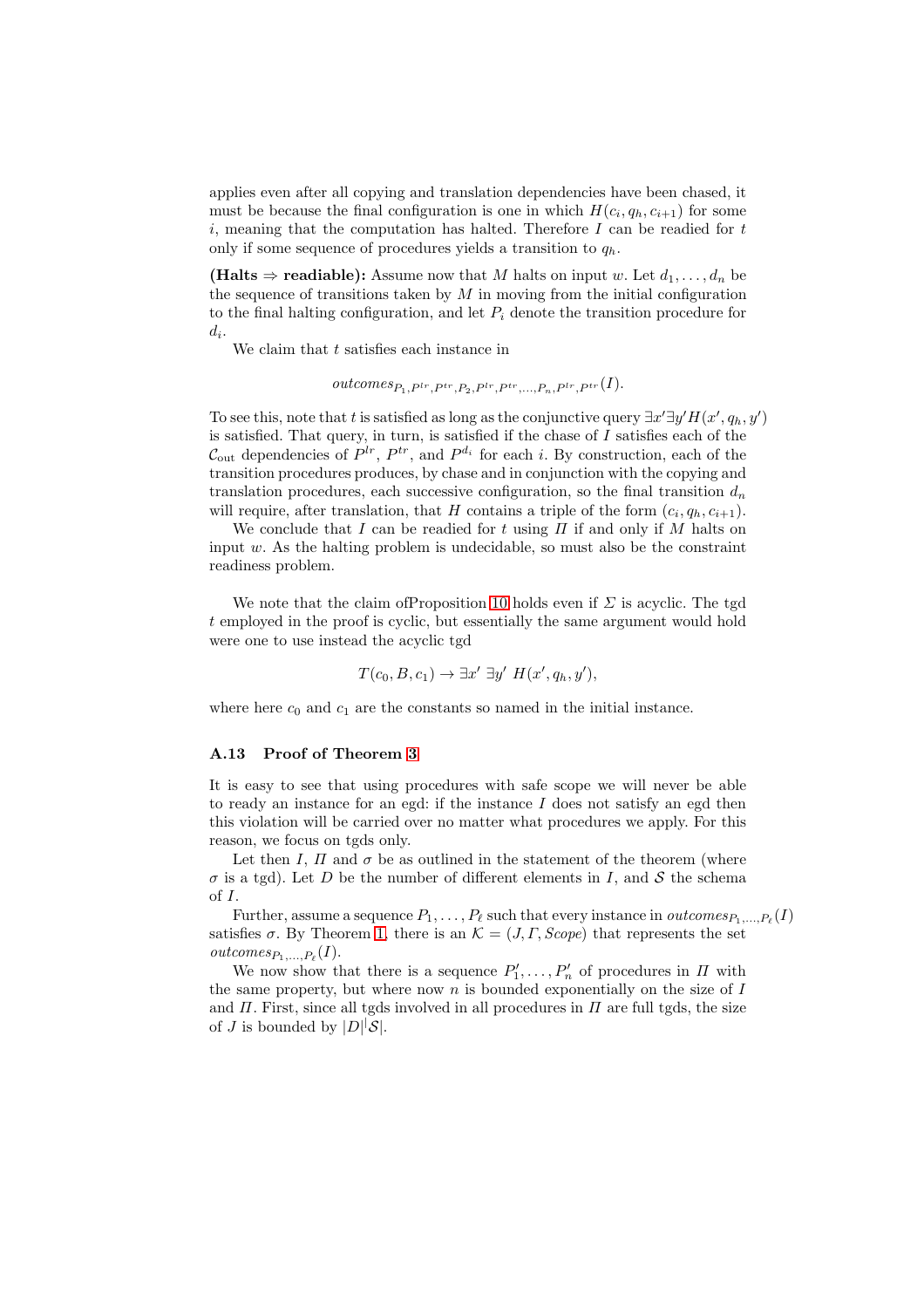From Proposition [8,](#page-15-0) it must be that the instance  $K$  resulting of taking  $J$ together with the frozen body of the premise of  $\sigma$  is such that the consequence of  $\sigma$  holds in  $chase<sub>\Gamma</sub>(K)$ . The size of K is bounded by  $(|D|+|Q|)^{|\mathcal{S}|}$ , and thus we can assume that  $\Gamma$  contains only tgds of size bounded by  $(|D|+|Q|)^{|\mathcal{S}|}$ , as any bigger tgd can be equivalen to a tgd of such size when chasing  $K$ .

We can enumerate all sets  $\Omega$  containing tgds of size at most  $(|D|+|Q|)^{|\mathcal{S}|}$ , and we know that the number of different such sets is bounded by  $2^{(|D|+|Q|)^{l}}\delta$ .

Let  $\mathcal{K}_i = (K_i, \Gamma_i, \text{Scope}_i)$  be the SKB representing the set *outcomes*<sub> $P_1, ..., P_i$ </sub> $(I)$ . As mentioned, we assume without loss of generality that each  $\Gamma_i$  contains tgds of size at most  $(|D|+|Q|)^{|\mathcal{S}|}$ .

If no  $K_i$  is equal, then the sequence  $\ell$  must then be of length at most  $|D|^{\lvert}S\rvert$ , because each new procedure must at least introduce some data in  $K_i$ . Further, if for every maximal sequence  $p, p+1, p+2, \ldots, q$  such that  $K_p = K_q$  one cannot find two numbers  $r_1$  and  $r_2$  such that  $\Gamma_{r_1}$  is logically equivalent to  $\Gamma_{r_2}$ , then  $\ell$ must then be of length at most  $|D| |\mathcal{S}| \cdot \Pi * 2^{(|D| + |Q|)^{|\mathcal{S}|}}$ .

On the other hand, if there are  $r_1$  and  $r_2$  such that  $\Gamma_{r_1}$  is logically equivalent to  $\Gamma_{r_2}$ , we can just prune the sequence from  $r_1 + 1$  to  $r_2$ .

With the above observations in hand we then outline the N2Exptime algorithm:

- Guess a sequence  $P_1, \ldots, P_n$  of procedures. We know it is of length at most doubly-exponential in the size of the input.
- Compute the SKB  $\mathcal K$  representing *outcomes*<sub> $P_1,...,P_n(I)$ .</sub>
- We need also to guess all appropriate chase steps to show that  $\mathcal{K} \models \sigma$ , as explained in the proof of proposition [8.](#page-15-0)

## A.14 Proof of Proposition [11](#page-17-4)

Follows from the proof of [10,](#page-16-0) simply by using the query  $H(x', q_h, y')$  instead of the tgd employed therein.

# A.15 Proof of Theorem [4](#page-17-2)

We use the same argument as in the proof of Propositions [9](#page-15-1) and [16.](#page-22-1) This time, in addition we need to guess a sequence of procedures that yield the appropriate chase rule.

More precisely, as in the proof of Theorem [3,](#page-17-3) we can bound the size of the sequence of procedures. In order to do that, assume a sequence  $P_1, \ldots, P_\ell$ of procedures from  $\Pi$  such that every instance in *outcomes* $P_1, ..., P_\ell(I)$  satis-fies Q. By Theorem [1,](#page-13-0) there is an  $\mathcal{K} = (J, \Gamma, \text{Scope})$  that represents the set *outcomes*<sub> $P_1, ..., P_\ell(I)$ . Let also  $\mathcal{K}_i = (K_i, \Gamma_i, \text{Scope}_i)$  be the SKB representing the</sub> set *outcomes*<sub> $P_1, ..., P_i$ </sub> $(I)$ .

Note however that, in contrast with the proof of Theorem [3,](#page-17-3) we do not need to focus on maintaining the sets  $\Gamma_i$  of intermediate SKBs, as we only care about the instances  $K_i$ .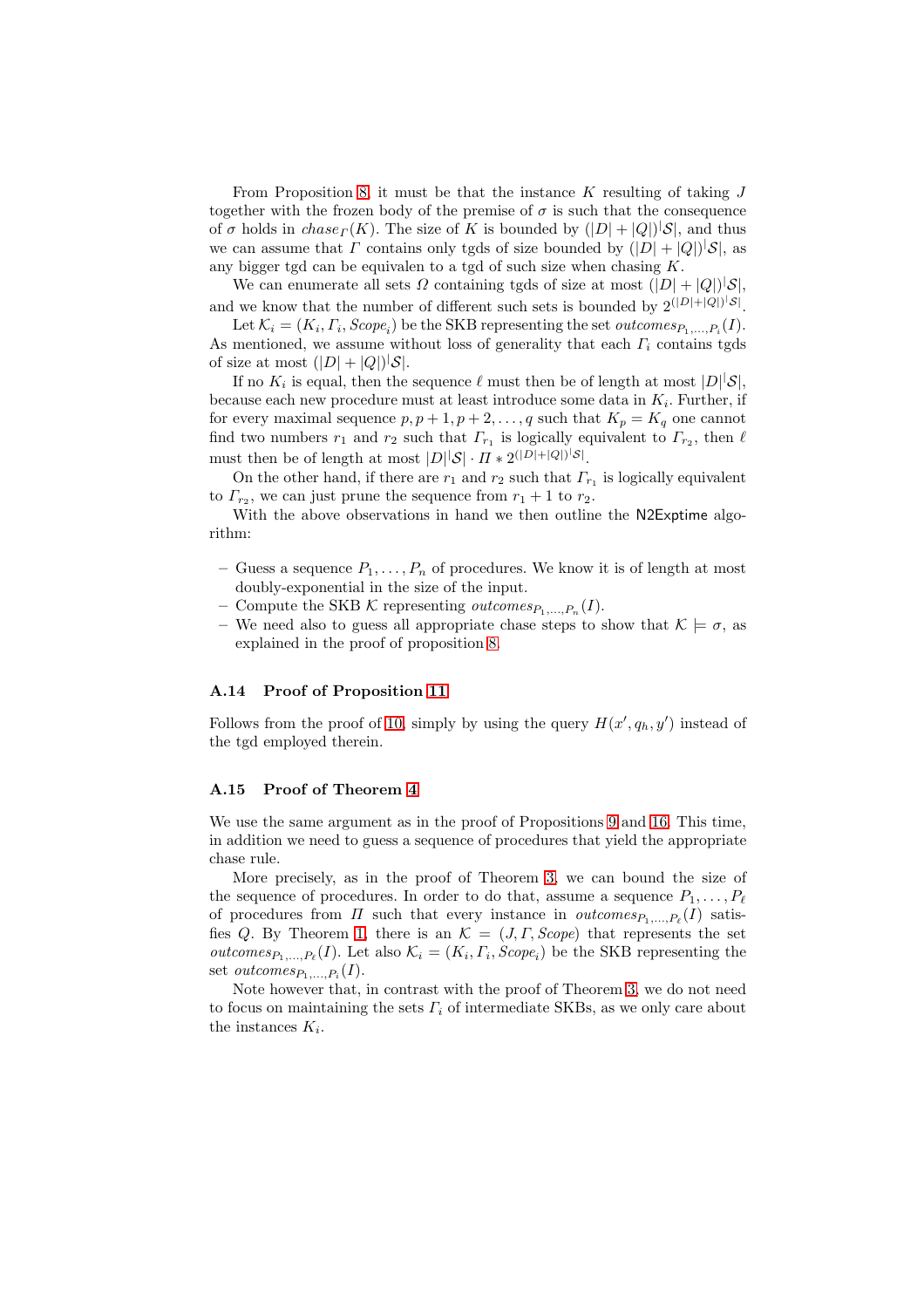We can then construct a corresponding exponential sequence by pruning out all procedures  $P_i$  where  $J_i$  is the same instance as  $J_{i-1}$ .

For the NExptime algorithm we can then guess this exponential sequence of procedures whose outcome is represented by an SKB of the form  $(J, \Gamma', \text{Scope}'),$ guess an appropriate homomorphism from  $Q$  to  $J$  and guess the necessary chase steps to produce the image of  $Q$  over  $J$  as in the proof of Propositions [9](#page-15-1) and [16.](#page-22-1)

# A.16 Proof of Proposition [12](#page-20-1)

Let  $P = (Scope, C_{\text{in}}, C_{\text{out}}, Q_{\text{pres}})$ . We first show how to construct, for each instance I over a schema  $S$ , the minimal schema  $S_{\min}$  such that all pairs  $(J, S')$ that are possible outcomes of applying P over  $(I, S)$  are such that S' extend  $\mathcal{S}_{\text{min}}$ .

The algorithm receives a procedure  $P$  and a schema  $S$  and outputs either  $\mathcal{S}_{\text{min}}$ , if the procedure is applicable, or a failure signal in case there is no schema satisfying the output constraints of the procedure. Along the algorithm we will be assigning numbers to some of the relations in  $\mathcal{S}_{\text{min}}$ . This is important to be able to decide failure.

# Algorithm  $A(P, S)$  for constructing  $S_{\min}$

**Input**: procedure  $P = (Scope, C_{in}, C_{out}, Q_{pres})$  and schema S. **Output:** either *failiure* or a schema  $S_{\text{min}}$ .

- 1. If S does not satisfy the structural constraints in  $\mathcal{C}_{\text{in}}$  or is not compatible with either  $\mathcal{Q}_{\text{pres}}$  or  $Q_{\mathcal{S}\backslash \text{Scope}}$ , output failure. Otherwise, continue.
- 2. Start with  $S_{\min} = \emptyset$ .
- 3. For each total query R in  $\mathcal{Q}_{\text{pres}}$ , assume that  $|\mathcal{S}(R)| = k$ . Set  $\mathcal{S}_{\text{min}}(R) =$  $\mathcal{S}(R)$ , and label R with k.
- 4. Add to  $\mathcal{S}_{\text{min}}$  all relations R mentioned in an atom  $R[*]$  in  $\mathcal{C}_{\text{out}}$  (if they are not already part of  $\mathcal{S}_{\text{min}}$ ), without associating any attributes to them
- 5. In the following instructions we construct a set  $\Gamma(P, S)$  of pairs of relations and attributes. Intuitively, a pair  $(R, \{a_1, \ldots, a_n\})$  in  $\Gamma(P, \mathcal{S})$  states that each schema in the output of  $P$  must contain a relation  $R$  with attributes  $a_1, \ldots, a_n.$ 
	- For each relation R in S that is not mentioned in Scope, add to  $\Gamma(P, S)$ the pair  $(R, \mathcal{S}(R))$ .
	- For each constraint  $R[a_1, \ldots, a_n]$  in *Scope*, add the pair  $(R, \mathcal{S}(R) \setminus \{a_1, \ldots, a_n\})$ to  $\Gamma(P,\mathcal{S})$ .
	- For each atom  $R(a_1 : x_1, \ldots, a_n : x_n)$  in  $\mathcal{Q}_{\text{pres}}$  add to  $\Gamma(P, \mathcal{S})$  the pair  $(R, \{a_1, \ldots, a_n\}).$
	- For each atom  $R(a_1 : x_1, \ldots, a_n : x_n)$  in a tgd or egd in  $\mathcal{C}_{\text{out}}$  add to  $\Gamma(P, \mathcal{S})$  the pair  $(R, \{a_1, \ldots, a_n\})$ .
- For each constraint  $R[a_1, \ldots, a_n]$  in  $\mathcal{C}_{\text{out}}$ , add to  $\Gamma(P, \mathcal{S})$  the pair  $(R, \{a_1, \ldots, a_n\})$ . 6. For each pair  $(R, A)$  in  $\Gamma(P, S)$ , do the following.
	- If R is not yet in  $\mathcal{S}_{\text{min}}$ , add R to  $\mathcal{S}_{\text{min}}$  and set  $\mathcal{S}_{\text{min}}(R) = A$ ;
	- If R is in  $\mathcal{S}_{\min}$ , update  $\mathcal{S}_{\min}(R) = \mathcal{S}_{\min}(R) \cup A$ .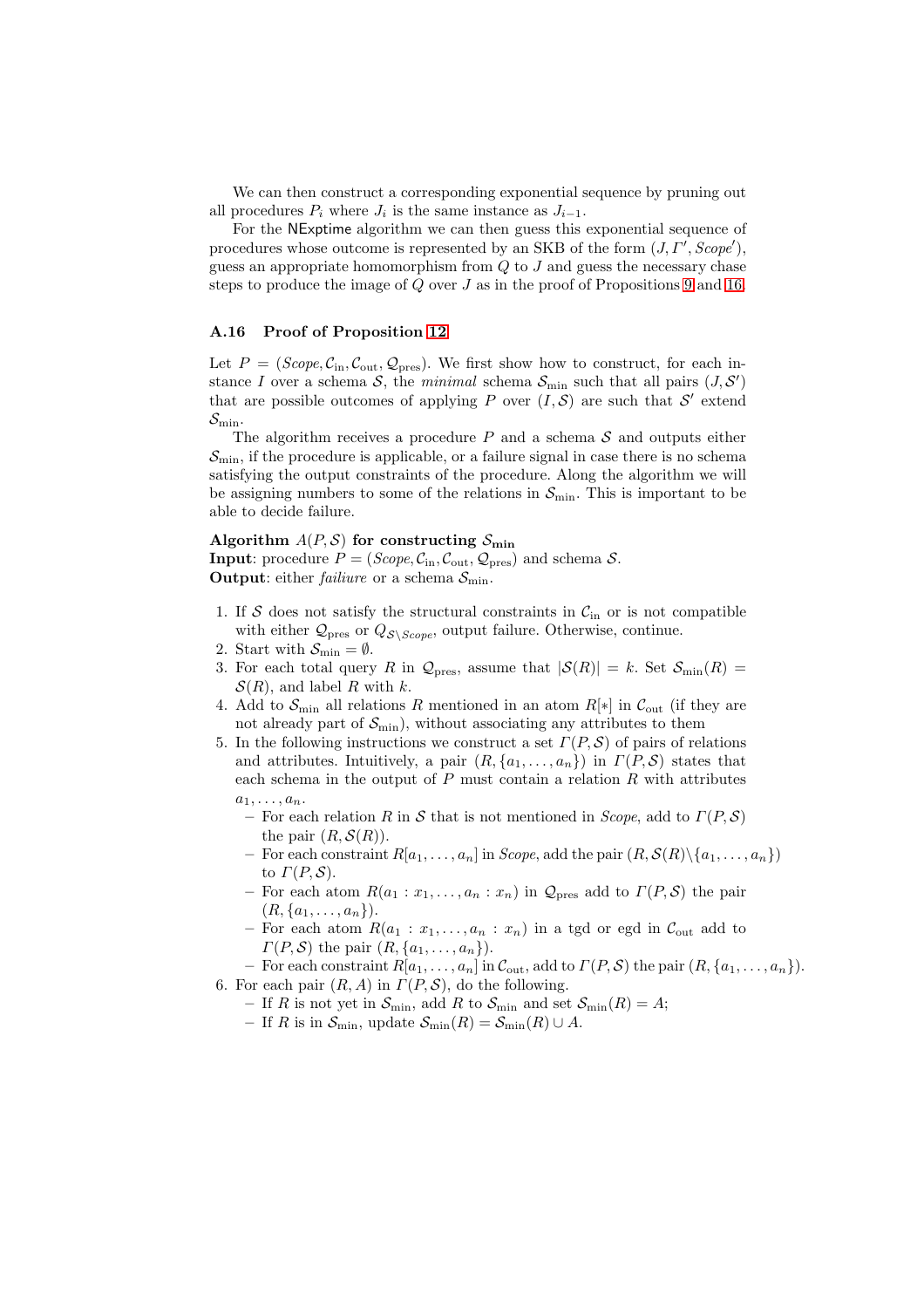7. If  $S_{\text{min}}$  contains a relation R labelled with a number n where,  $S_{\text{min}}(R) > n$ , output failure. Otherwise output  $\mathcal{S}_{\text{min}}$ .

<span id="page-48-0"></span>By direct inspection of the algorithm, we can state the following.

**Observation 1** Let  $P = (Scope, C_{in}, C_{out}, Q_{pres})$  be a relational procedure and S a relational schema. Then for each relation R in  $S_{min}$  with attributes  $\{a_1, \ldots, a_n\}$ , every instance I over S and every pair  $(J, S')$  in the outcome of applying P to (I), we have that  $\mathcal{S}(R)$  is defined, with  $\{a_1, \ldots, a_n\} \subseteq \mathcal{S}(R)$ .

Furthermore, the following lemma specifies, in a sense, the correctness of the algorithm.

**Lemma 2.** Let  $P = (Scope, C_{in}, C_{out}, Q_{pres})$  be a relational procedure and S a relational schema. Then:

- i) If  $A(P, S)$  outputs failure, either P cannot be applied over any instance I over S, or for each instance I over S the set outcomes  $(P)$  is empty.
- ii) If  $A(P, S)$  outputs  $S_{min}$ , then the schema of any instance in outcomes  $P(I)$ extends  $\mathcal{S}_{min}$ .

*Proof.* For i), if some of the components of P are not compatible with S, or S does not satisfy the constraints in  $C_{\text{in}}$ , then clearly P cannot be applied over any instance I over S. Assume then that S satisfies all compatibilities and preconditions in P, but  $A(P, S)$  outputs failure. Then  $S_{\min}$  contains a relation R such that  $|\mathcal{S}_{\min}(R)| = m$ , but R is labelled with number k, for  $k < \ell$ . From the algorithm, we this implies that  $|\mathcal{S}_{\min}(R)| > |\mathcal{S}(R)|$ , but that there is a query R in  $\mathcal{Q}_{\text{pres}}$ . Clearly,  $\mathcal{Q}_{\text{pres}}$  cannot be preserved under any outcome, since by Ob-servation [1](#page-48-0) we require the schemas of outcomes to assign more attributes to  $R$ than those assigned by  $\mathcal{S}_{\text{min}}$ , and thus the cardinality of tuples in the answer of R differs between  $I$  and its possible outcomes. Finally, item ii) is a direct consequence of Observation [1.](#page-48-0)

The algorithm  $(A, P)$  runs in polynomial time, and that the total size of  $\mathcal{S}_{\text{min}}$  (measured as the number of relations and attributes) is at most the size of  $S$  and  $P$  combined. Thus, to decide the applicability problem for a sequence  $P_1, \ldots, P_n$  of procedures, all we need to do is to perform subsequent calls to the algorithm, setting  $S_0 = S$  and then using  $S_i = A(P_i, S_{i-1})$  as the input for the next procedures. If  $A(P_n, S_{n-1})$  outputs a schema, then the answer to the applicability problem is affirmative, otherwise if some call to  $A(P_i, \mathcal{S}i - 1)$ outputs failure, the answer is negative.

#### A.17 Proof of proposition [13](#page-20-0)

The reduction, just as that of Proposition [1,](#page-10-0) is by reduction from the embedding problem for finite semigroups, and builds up from this proposition. Let us start by defining the procedures  $P_1$ ,  $P_2$  and  $P_3$ .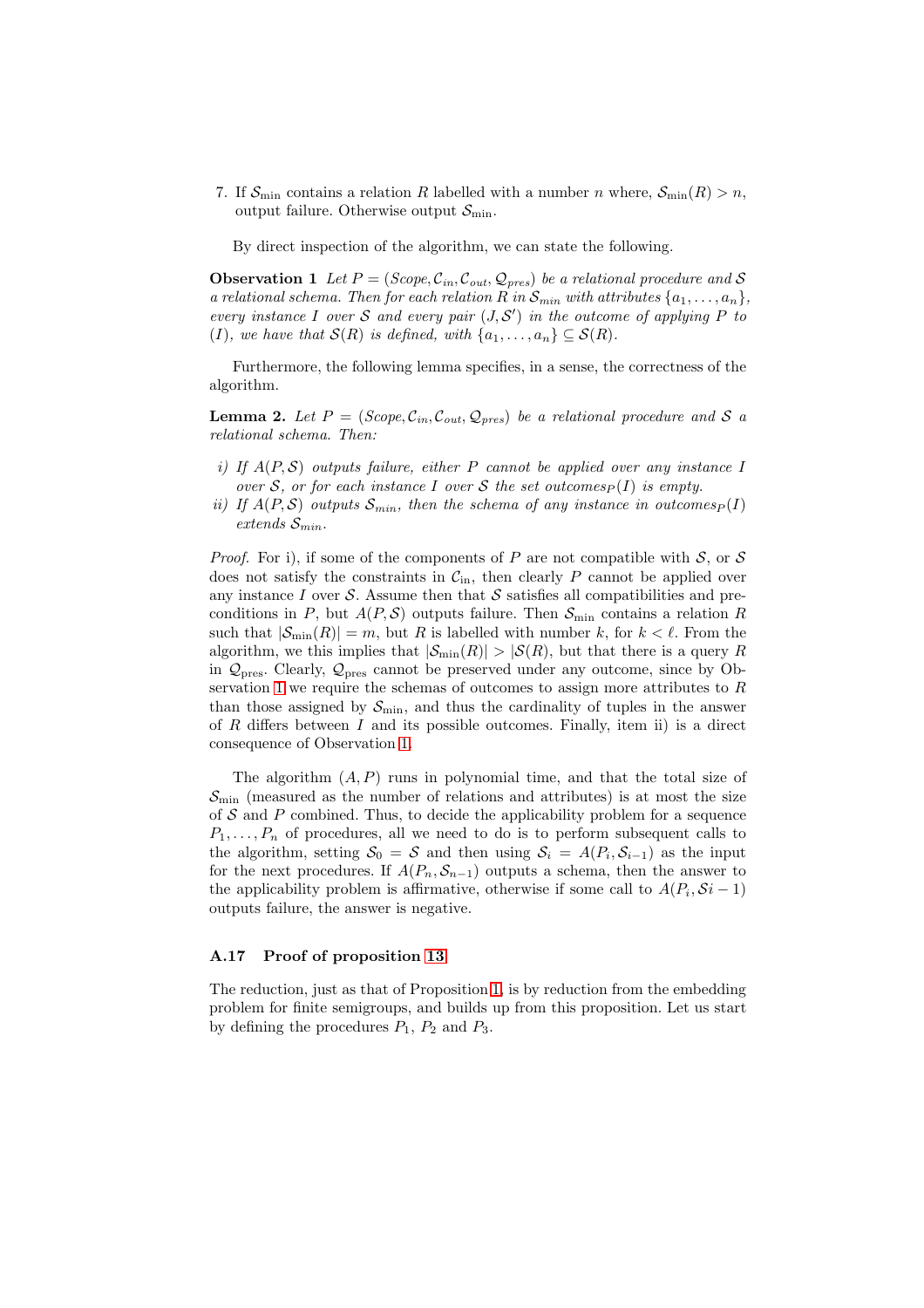For procedure  $P_1$  we first build a set  $\Gamma_1$  of tgs. This set is similar to the set  $\Sigma$ used in Proposition [1,](#page-10-0) but using three additional  $dummy$  relations  $G<sup>d</sup>$ ,  $E<sup>d</sup>$  and  $G^{\text{binary}}$ .

First we add to  $\Gamma_1$  dependencies that collect elements of G into D, and that initialize  $E$  as a reflexive relation.

$$
G(x, u, v) \to D(x)
$$
  
\n
$$
G(u, x, v) \to D(x)
$$
  
\n
$$
G(u, v, x) \to D(x)
$$
  
\n
$$
D(x) \to E(x, x)
$$

Next the dependency that states that  $F$  contains everything in  $R$  if some conditions about E occur.

$$
E(x, y) \wedge C(u, x) \wedge C(v, y) \wedge N(u, v) \wedge R(w) \rightarrow F(w) \tag{15}
$$

The dependencies that assured that  $E$  was an equivalence relation where acyclic, so we replace the right hand side with a dummy relation.

$$
E(x, y) \to E^{d}(y, x)
$$

$$
E(x, y) \land E(y, z) \to E^{d}(x, z)
$$

Next come the dependencies assuring  $G$  is a total and associative function, using also dummy relations.

$$
D(x) \wedge D(y) \to G^{\text{binary}}(x, y)
$$

$$
G(x, y, u) \wedge G(u, z, v) \wedge G(y, z, w) \to G^d(x, w, v)
$$

Finally, the dependencies that were supposed to ensure that  $E$  worked as the equality over function  $G$ , using again the dummy relations.

$$
G(x, y, z) \wedge E(x, x') \wedge E(y, y') \wedge E(z, z') \rightarrow G^d(x', y', z')
$$
  

$$
G(x, y, z) \wedge G(x', y', z') \wedge E(x, x') \wedge E(y, y') \rightarrow E^d(z, z')
$$

We can now define procedure  $P_1$ :

Scope: The scope of  $P_1$  consists of relations  $G, E, D, F, G^d, E^d$  and  $G^{\text{binary}}$  which corresponds to the constraints  $G[*], E[*], D[*], F[*], E^d[*], G^d[*]$  and  $G^{\text{binary}}[*]$ .  $C_{\text{in}}$ : There are no preconditions for this procedure.

 $\mathcal{C}_{\text{out}}$ : The postconditions are the tgds in  $\Gamma_1$ .

 $\mathcal{Q}_{\text{pres}}$ : This query ensures that no information is deleted from all of G, E, F,  $G^d$ ,  $E^d$  and  $G^{\text{binary}}$ :  $G(x, y, z) \wedge E(u, v) \wedge D(w) \wedge F(p) \wedge G^d(x', y', z') \wedge E^d(u', v') \wedge$  $G^{\text{binary}}(a, b).$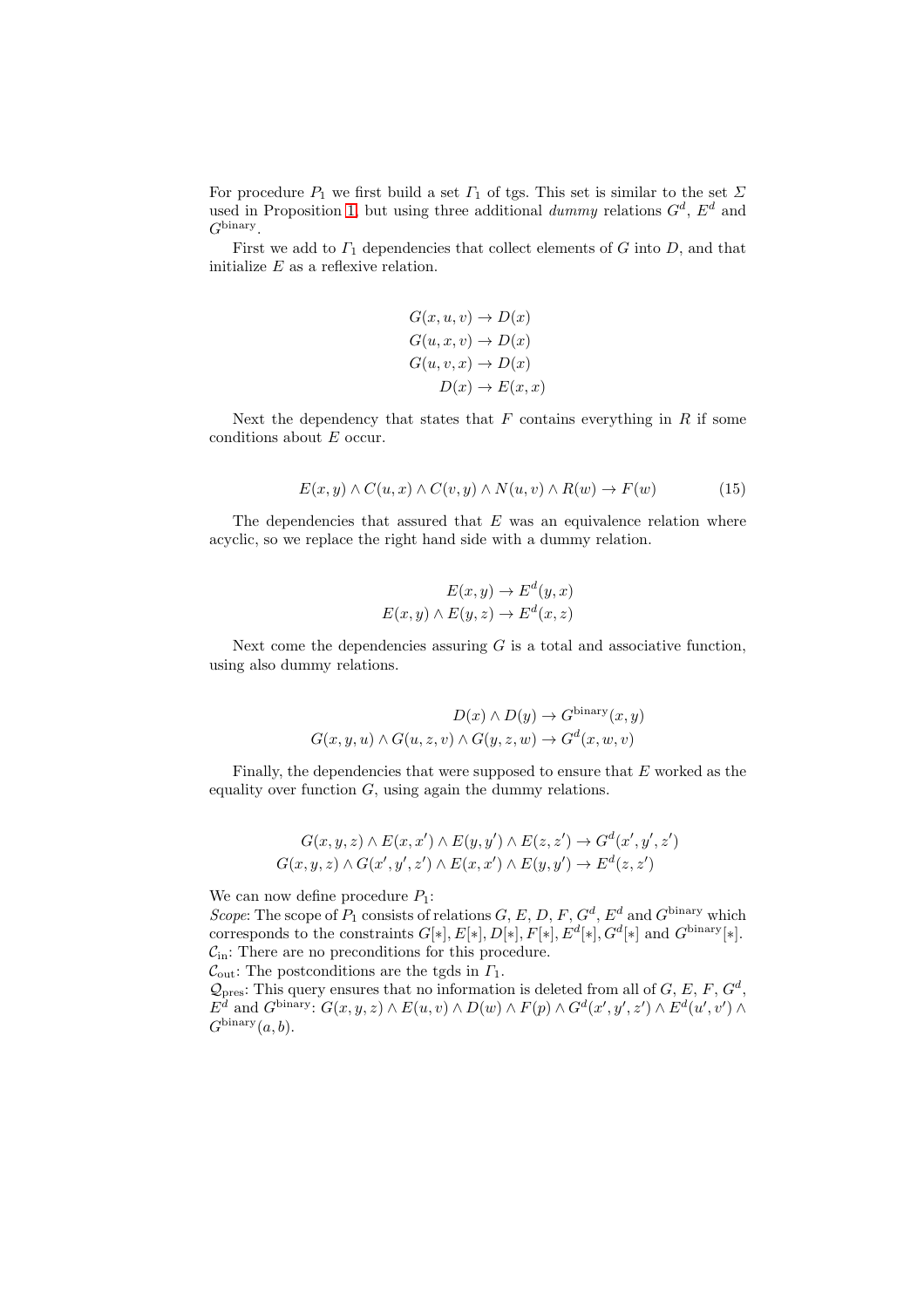Note that, even though relations  $G$  and  $E$  are not mentioned in the right hand side of any tgd in  $\Gamma_1$ , they are part of the scope and thus they could be modified by the procedures  $P_1$ .

The procedure  $P_2$  has no scope, no safety queries, no precondition, and the only postcondition is the presence of a third attribute, say  $C$ , in  $G^{\text{binary}}$ , by using a structural constraint  $G^{\text{binary}}[A, B, C]$  (to maintain consistency with our unnamed perspective, we assume that these three attributes are ordered  $A \leq_{\mathcal{A}}$  $B \lt A C$ ).

To define the final procedure, consider the following set of tgds  $\Gamma_3$ .

$$
E^d(x, y) \to E(x, y)
$$

$$
G^d(x, y, z) \to G(x, y, z)
$$

$$
G^{\text{binary}}(x, y, z) \to G(x, y, z)
$$

$$
F(x) \to F^{\text{check}}(x)
$$

Then we define procedure  $P_3$  is as follows.

Scope: The scope of  $P_3$  is again empty.

 $C_{\text{in}}$ : There are no preconditions for this procedure.

 $\mathcal{C}_{\text{out}}$ : The postconditions are the tgds in  $\Gamma_3$ .

 $\mathcal{Q}_{\text{pres}}$ : There are also no safety queries for this procedure.

Let S be the schema containing relations  $G, E, D, F, F<sup>check</sup>, G<sup>d</sup>, E<sup>d</sup>$  and  $G^{\text{binary}}$  and R. The attribute names are of no importance for this proof, except for  $G^{\text{binary}}$ , which associates attributes A and B.

Given a finite semigroup **A**, we construct now the following instance  $I_A$ :

- $-E^{I_{\mathbf{A}}}$  contains the pair  $(a_i, a_i)$  for each  $1 \leq i \leq n$  (that is, for each element of  $A$ );
- $-G<sup>I</sup>$  contains the triple  $(a_i, a_j, a_k)$  for each  $a_i, a_j, a_k \in A$  such that  $g(a_i, a_j) =$  $a_k$ :
- All of  $D^{I_A}$ ,  $F^{I_A}$  and  $F^{check I_A}$  are empty;
- $R^{I_A}$  has a single element d not used elsewhere in  $I_A$
- $C^{I_A}$  contains the pair  $(i, a_i)$  for each  $1 \leq i \leq n$ ; and
- $N^{I_A}$  contains the pair  $(i, j)$  for each  $i \neq j, 1 \leq i \leq n$  and  $1 \leq j \leq n$ .

Let us now show  $\mathbf{A} = (A, g)$  is embeddable in a finite semigroup if and only if *outcomes*<sub> $P_1$ </sub>, $P_2$ , $P_3$ (*I*) is nonempty.

 $(\Longrightarrow)$  Assume that  $\mathbf{A} = (A, q)$  is embeddable in a finite semigroup, say the semigroup  $\mathbf{B} = (B, f)$ , where f is total. Let J be the instance over S such that both  $E^{dJ}$  and  $E^{J}$  are the identity over B,  $D^{J} = B$ , both  $G^{dJ}$  and  $G^{J}$  contains a pair  $(b_1, b_2, b_3)$  if and only if  $f(b_1, b_2) = b_3$ ;  $G^{\text{binary}}$  is the projection of  $G<sup>J</sup>$ over its two first attirbutes,  $F^{J}$  and  $F^{\text{check}}$  are empty and relations N, C and  $R$  are interpreted as in  $I_{\mathbf{A}}$ .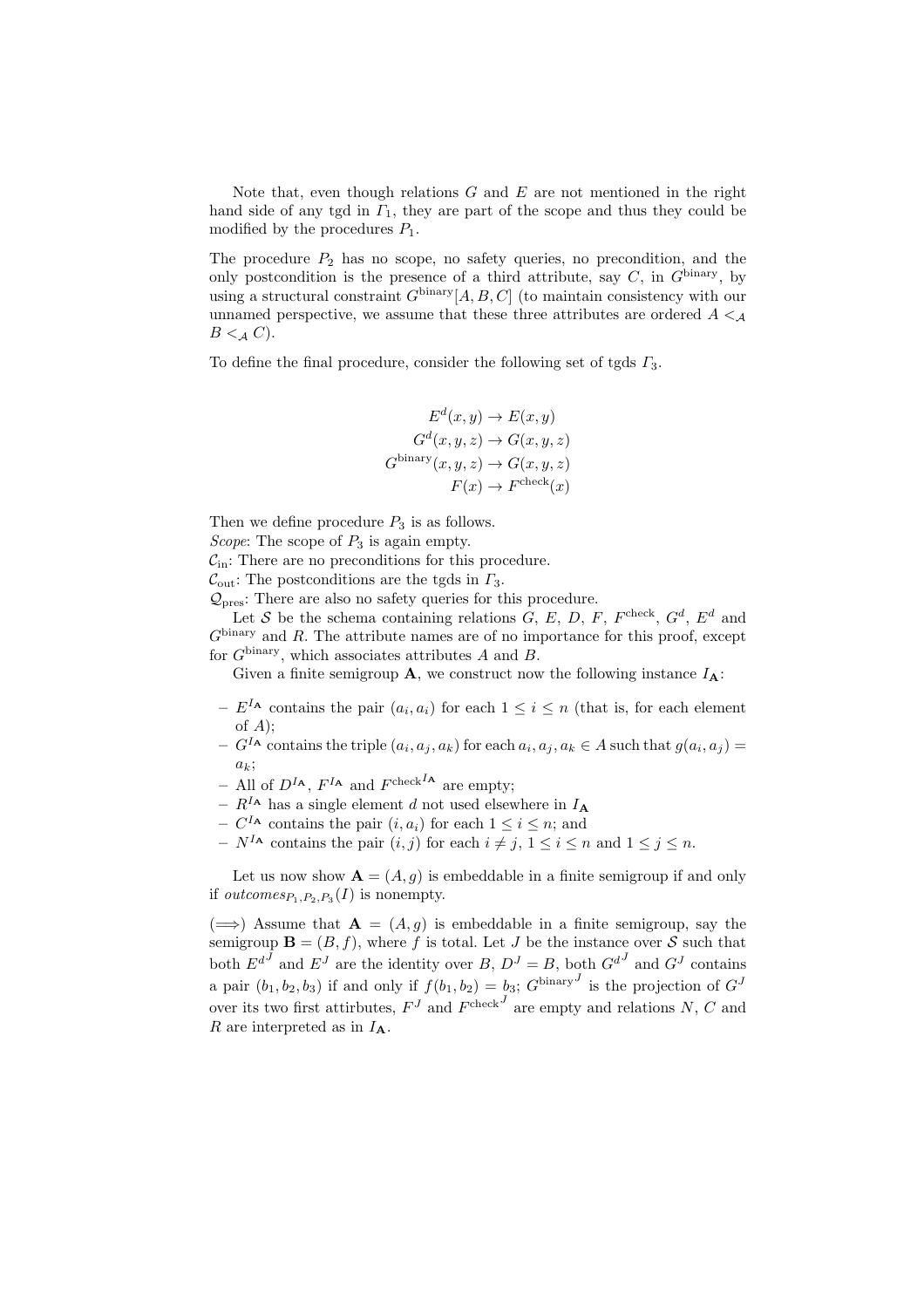It is easy to see that  $J$  is in the outcome of applying  $P_1$  over  $I$ . Now, let  $\mathcal{S}'$  be the extension of S where  $G^{\text{binary}}$  has an extra attribute, C, and K is an instance over S' that is just like J except that  $G^{\text{binary}}$ <sup>K</sup> is now the same as  $G<sup>J</sup>$ (and therefore  $G^{K}$ ). By definition we obtain that K is a possible outcome of applying  $P_2$  over J, and therefore K is in *outcomes* $P_1, P_2(I)$ . Furthermore, one can see that the same instance K is again an outcome of applying  $P_3$  over K, therefore obtaining that *outcomes* $P_1, P_2, P_3(I)$  is nonempty.

 $(\Leftarrow)$  Assume now that there is an instance  $L \in outcomes_{P_1, P_2, P_3}(I)$ . Then by definition there are instances J and K such that J is in *outcomes*<sub> $P_1$ </sub> $(I)$ , K is in *outcomes*<sub> $P_2$ </sub> $(J)$  and L is in *outcomes*<sub> $P_3$ </sub> $(K)$ .

Let  $J^*$  be the restriction of  $J$  over the schema  $S$ . From a simple inspection of  $P_1$  we have that  $J^*$  satisfies as well the dependencies in  $P_1$ , so that  $J^*$  is in  $outcomes_{P_1}(I).$ 

Let now S' be the extension of S that assigns also attribute C to  $G^{\text{binary}}$ . Now, since K is an outcome of  $P_2$  over J and  $P_2$  has no scope, if we define  $K^*$  as the restriction of K over  $\mathcal{S}'$ , then clearly  $K^*$  must be in the outcome of applying  $P_2$  over  $J^*$ . Note that, by definition of  $P_3$  (since its scope is empty), the restriction of  $L$  up to the schema of  $K$  must be the same instance as  $K$ , and therefore the restriction  $L^*$  of  $L$  to  $\mathcal{S}'$  must be the same instance than  $K^*$ . Furthermore, since L (and thus  $L^*$ ) satisfies the constraints in  $P_3$ , and the constraints only mention relations and atoms in  $\mathcal{S}'$ , we have that  $K^*$  must be an outcome of applying  $P_3$  over  $(K^*, \mathcal{S}')$ .

We now claim that  $K^*$  satisfy all tgds  $(1)-(11)$  in the proof of Propositon [1.](#page-10-0) Tgds (1-3) and (6) are immediate from the scopes of procedures, and the satisfaction for all the remaining ones is shown in the same way. For example, to see that  $K^*$  satisfies  $E(x, y) \to E(y, x)$ , note that  $J^*$  already satisfies  $E(x, y) \to E(y, x)$  $E^d(y, x)$ . From the fact that the interpretations of  $E^d$  and E are the same over  $J^*$  and  $K^*$  and that  $K^*$  satisfies  $E^d(x, y) \to E(x, y)$  we obtain the desired result.

Finally, since  $K^*$  satisfies  $F(x) \rightarrow F^{check}(x)$ , and the interpretation of  $F<sup>check</sup>$  over all of I,  $J^*$  and  $K^*$  must be empty, we have that the interpretation of F over  $K^*$  is empty as well. Given that  $K^*$  satisfies all dependencies in  $\Sigma$ , it must be the case that the left hand side of the tgd  $(11)$  is not true  $K^*$ , for any possible assignment. By using the same argument as in the proof of Proposition [1](#page-10-0) we obtain that  $\mathbf{A} = (A, g)$  is embeddable in a finite semigroup.

## A.18 Proof of proposition [14](#page-20-2)

Follows from Proposition [15](#page-22-0) and Proposition [12.](#page-20-1) We need to check first whether each procedure in the sequence is applicable. Once we do that, from Proposition [15](#page-22-0) we know that the resulting outcome is non-empty.

## A.19 Proof of proposition [15](#page-22-0)

For the proof we assume that all procedures does not use preconditions. We can treat them by first doing an initial check on compatibility that only complicates the proof.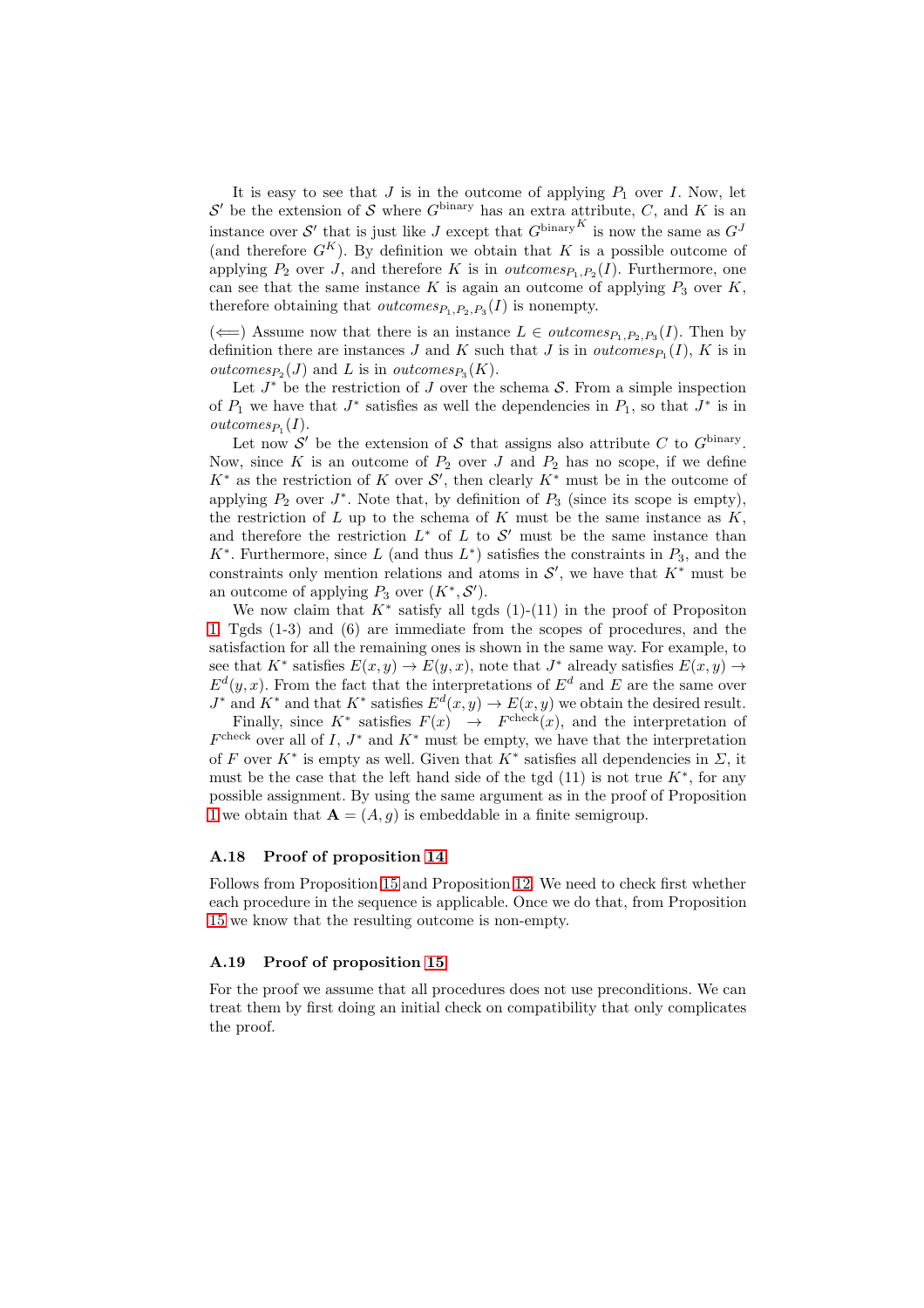We also specify an alternative set of representatives for conditional instances (which is actually the usual one). The set  $r\hat{e}p(G)$  of representatives of a conditional instance G is simply  $r\hat{e}p(G) = \{I \mid \text{there is a substitution } \nu \text{ such that }$  $\nu(T) \subset I$ . That is,  $r\hat{e}p(G)$  only specifies instances over the same schema as G. The following lemma allows us to work with this representation instead; it is immediate from the definition of safe scope procedures.

**Lemma 3.** If G is a conditional instance, then (1)  $\hat{rep}(G) \subseteq rep(G)$ , and (2) an instance J is minimal for rep(G) if and only if it is minimal for rêp(G).

Moreover, from the fact that procedures with safe scope are acyclic, we can state Theorem 5.1 in [\[3\]](#page-23-1) in the following terms:

**Lemma 4** ([\[3\]](#page-23-1)). Given a set  $\Sigma$  of tgds and a positive conditional instance G, one can construct, in exponential time, a positive conditional instance G′ such that (1)  $\hat{rep}(G') \subseteq \hat{rep}(G)$  and (2) all minimal models of  $\hat{rep}(G')$  satisfy  $\Sigma$ .

Moreover, by slightly adapting the proof of Proposition 4.6 in [\[3\]](#page-23-1), we can see that the conditional instance constructed above has even better properties. In order to prove this theorem all that one needs to do is to adapt the notion of solutions for data exchange into a scenario where the target instance may already have some tuples (which will not fire any dependencies because of the safeness of procedures).

<span id="page-52-0"></span>**Lemma 5** ([\[3\]](#page-23-1)). Let  $P = \text{Scope}, C_{in}, C_{out}, Q_{pres}$  be a procedure with safe scope, and let  $G$  be a positive conditional instance. Then one can construct (in exponential time) a positive conditional instance G′ such that, for every minimal instance I of  $\hat{rep}(G)$ , the set  $\hat{rep}(G')$  contains all minimal instances in outcomes $_P(I)$ , and for every minmal instance J in rêp(G') there is a minimal instance I of rep(G) such that J is minimal for outcomes  $P(I)$ .

<span id="page-52-1"></span>Finally, we can show the key result for this proof.

**Lemma 6.** Let  $\mathcal{I}$  be a set of instances, and  $G$  a positive conditional table that is minimal for I, and  $P = (Scope, C_{in}, C_{out}, Q_{pres})$  a procedure with safe scope. Then either outcomes  $p(\mathcal{I}) = \emptyset$  or one can construct, in exponential time, a positive conditional instance G′ such that

- i) outcomes  $P(\mathcal{I}) \subseteq rep(G')$ ; and
- ii) If J is a minimal instance in rep(G'), then J is also minimal in outcomes  $_P(\mathcal{I})$ .

Proof. Using the chase procedure mentioned in Lemma [5,](#page-52-0) we see that the conditional table  $G'$  produced in this lemma satisfies the conditions of this Lemma, for  $r\hat{e}p(G)$ .

For i), let J be an instance in *outcomes* $P(\mathcal{I})$ . Then there is an instance I in I such that  $J \in outcomesP(I)$ . Let  $I^*$  be a minimal instance in I such that I extends  $I^*$ . By our assumption we know that  $I^*$  belongs to rep(G), and since I<sup>\*</sup> is minimal it must be the case that I<sup>\*</sup> belongs (and is minimal) for  $r\hat{e}p(G)$ . Therefore, by Lemma [5](#page-52-0) we have that  $r\hat{e}p(G')$  contains all minimal instances for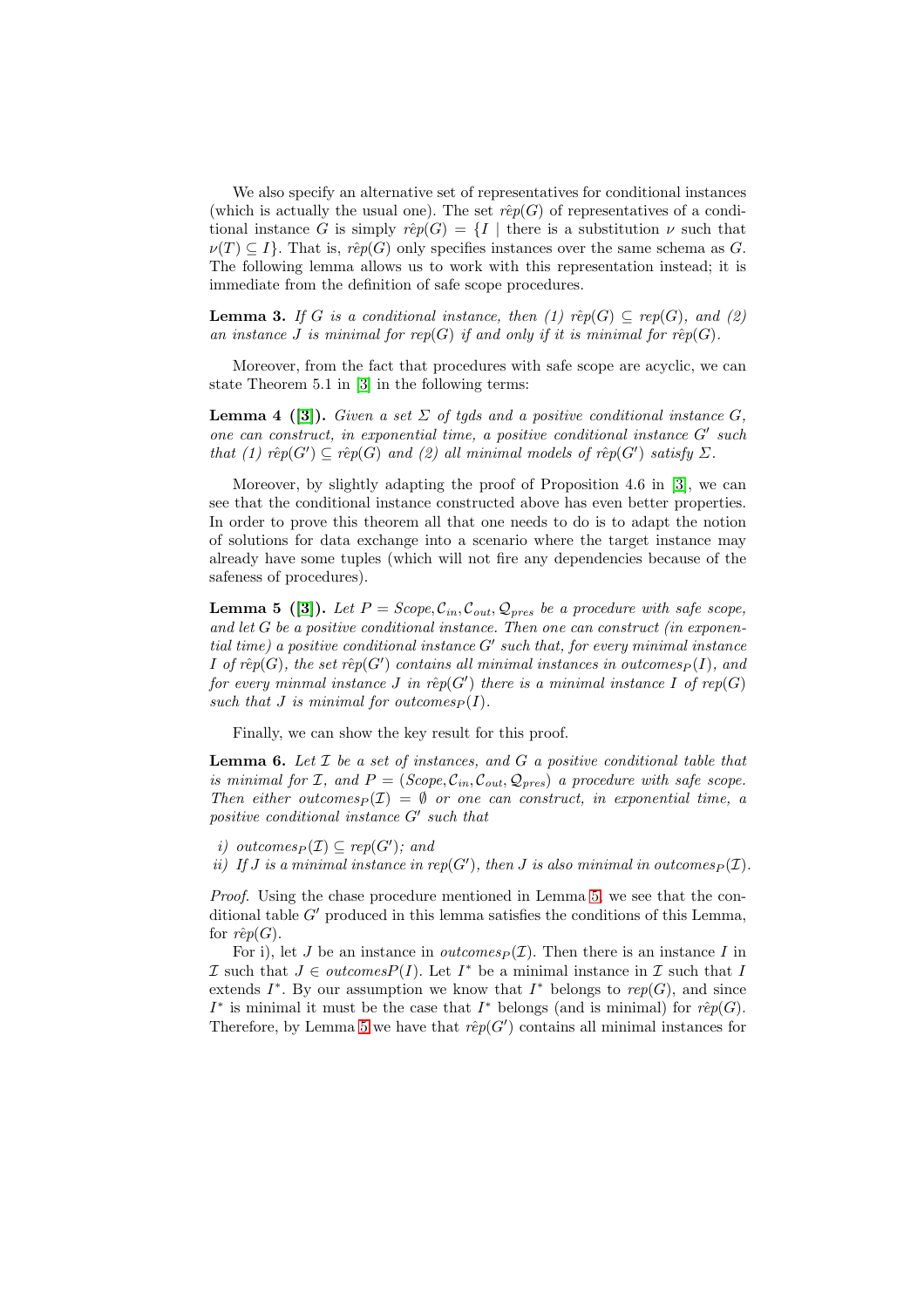outcomes<sub>P</sub>( $I^*$ ). But now notice that for every assignment  $\tau$  and tgd  $\lambda$  such that  $(I^*, \tau)$  satisfies  $\lambda$ , we have that  $(I, \tau)$  satisfy  $\lambda$  as well. This means that every instance in the set  $outcomes_P(I)$  must extend a minimal instance in  $outcomes_P(I^*)$ (if not, then a tgd would not be satisfied due to some assignment that would not be possible to extend). Since every minimal instance in *outcomes* $P(I^*)$  is in  $r\hat{e}p(G')$ , then by the semantics of conditional tables it must be the case that J belongs to  $r\hat{e}p(G')$  as well, and therefore to  $rep(G')$ .

Item [ii)] follows from the fact that any minimal instance in  $rep(G')$  must also be minimal for  $r\hat{e}p(G')$  and a direct application of Lemma [5.](#page-52-0)

<span id="page-53-0"></span>The next Lemma constructs the desired outcomes for alter schema procedures.

**Lemma 7.** Let  $I$  be a set of instances, and  $G$  a conditional table that is minimal for I, and  $P = (Scope, C_{in}, C_{out}, Q_{pres})$  an alter schema procedure. Then either outcomes $P(\mathcal{I}) = \emptyset$  or one can construct, in polynomial time, a conditional instance G′ such that

- i) outcomes  $P(\mathcal{I}) \subseteq rep(G')$ ; and
- ii) If J is a minimal instance in rep(G'), then J is also minimal in outcomes $_P(\mathcal{I})$ .

*Proof.* Assume that  $outcomes_P(\mathcal{I}) \neq \emptyset$  (this can be easily checked in polynomial time). Then one can compute the schema  $S_{\min}$  from the proof of Proposition [12.](#page-20-1) This schema will add some attributes to some relations in the schema of G, and possibly some other relations with other sets of attributes. Let  $\text{Schema}(G) = \mathcal{S}$ .

We extend G to a positive conditional table G' over  $\mathcal{S}_{\text{min}}$  as follows:

- 1. For every relation R such that  $\mathcal{S}_{\min}(R) \setminus \mathcal{S}(R) = \{A_1, \ldots, A_n\}$ , with  $n \geq 1$ , for tuples from  $G'$  by adding to each tuple in  $G$  a fresh null value in each of the attributes  $A_1, \ldots, A_n$ .
- 2. For every relation R such that  $\mathcal{S}(R)$  is not defined, but  $\mathcal{S}_{\min}(R)$  is defined, set  $R^{G'} = \emptyset$

The properties of the lemma now follow from a straightforward check.

The proof of Proposition [15](#page-22-0) now follows from successive applications of Lemmas [7](#page-53-0) and [6:](#page-52-1) one just need to compute the appropriate conditional table for each procedure in the sequence  $P_1, \ldots, P_n$ . That each construction is in exponential size if the number  $n$  of procedures is fixed, or doubly-exponential in other case, follows also from these Lemmas, as the size of the conditional table  $G'$ , for a procedure P and a conditional table G, is at most exponential in  $|G|^{p}$  (and thus if we have *n* procedures of size |*P*| the size is of order  $(|G|^{|P|})^n$ , or  $|G|^{\lfloor n |P|}$ ).

## A.20 Proof of proposition [16](#page-22-1)

Let T be a conditional instance, I an instance in  $r\hat{e}p(T)$  and Q a boolean conjunctive query. By definition of conditional instances and the fact that CQs are preserved under homomorphisms, we have the following fact.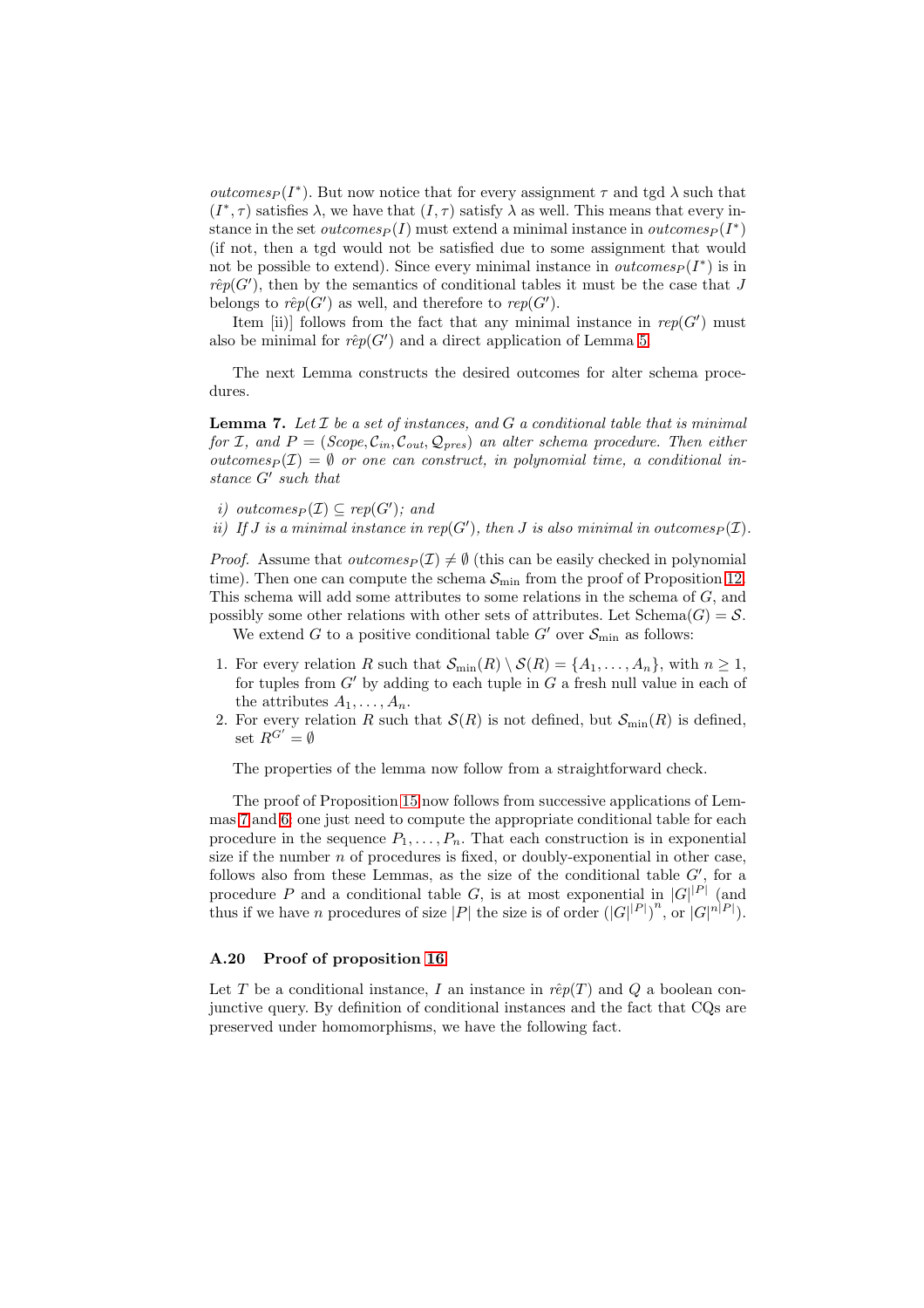**Observation 2** Q holds in every minimal instance in rêp(T) if and only if Q holds in every instance in  $rep(T)$ 

Thus, if we want to compute the certain answers for a query Q over a conditional instance I, all we need to do is to guess a counterexample: an assignment  $\nu$ for T such that the minimal instance  $\nu(T)$  does not satisfy the query. We obtain (see e.g. C. Grahne. The Problem of Incomplete Information in Relational Databases. Springer, 1991.)

**Observation 3** Computing certain answers of conditional instance is in  $\Pi_2^p$ .

However, again by construction we can show the following for positive conditional instances:

**Lemma 8.** Let  $T$  be a positive conditional instance, and  $N$  the naive instance given by dropping all conditions from  $T$ . Then  $Q$  holds in every minimal instance in rêp(T) if and only if Q holds in every instance in rep(N)

Proof. The if direction follows because an arbitrary assignment for the nulls in N that sends each null to a fresh constant not appearing anywhere (not even in conditions) in T yields an instance in both  $r\hat{e}p(T)$  and  $rep(N)$  that is also minimal for  $r\hat{e}p(T)$ . For the only if direction we show that there is a homomorphism from N to every minimal instance in  $r\hat{e}p(T)$ . Indeed, let J be a minima instance in  $r\hat{e}p(T)$ , built from an assignment  $\nu$  for T. Then the function mapping each null in N as mandated by  $\nu$  is indeed a homomorphism from N to J: by construction it could be that J contains more tuples than  $\nu(N)$ , but not the other way around.

We immediately obtain

Observation 4 Computing certain answers of positive conditional instance is in NP, and for boolean queries Q it suffices to check a homomorphism from Q to  $N$ , where  $N$  is the naive instance resulting of dropping all tuple with conditions in positive conditional instances.

Membership in NExptime (NP when  $n$  is fixed). We can now outline our algorithm for query answering, given  $P_1, \ldots, P_n$ , I and Q from the statement of the problem. Let T an instance representing *outcomes* $P_1, ..., P_n(I)$ , and let N the naive instance constructed by dropping tuples with conditions in  $T$ .

- Guess a homomorphism  $h$  from  $Q$  to  $N$
- For each atom in  $h(Q)$ , guess a set rules producing this atom, and for each such rule all homomorphisms needed to fire the rule during a chase. This set is at most exponential size, in  $n$  (and polynomial if  $n$  is fixed) because each atom in the conditional instance representing  $outcomes_{P_1,...,P_i}(I)$  is produced by a rule in  $P_i$ , having at most  $|P_i|$  atoms from *outcomes* $P_1, ..., P_{i-1}(I)$ . The resulting size of the set is then bounded by  $|P|^n$ , where P is the size of the biggest procedure i the sequence  $P_1, \ldots, P_n$ .
- We can then check that by chasing the sequence  $P_1, \ldots, P_n$  of procedures one does produce the set of atoms and rules needed to witness  $h(Q)$ . The check is polynomial in the size of the set of rules producing  $h(Q)$ .